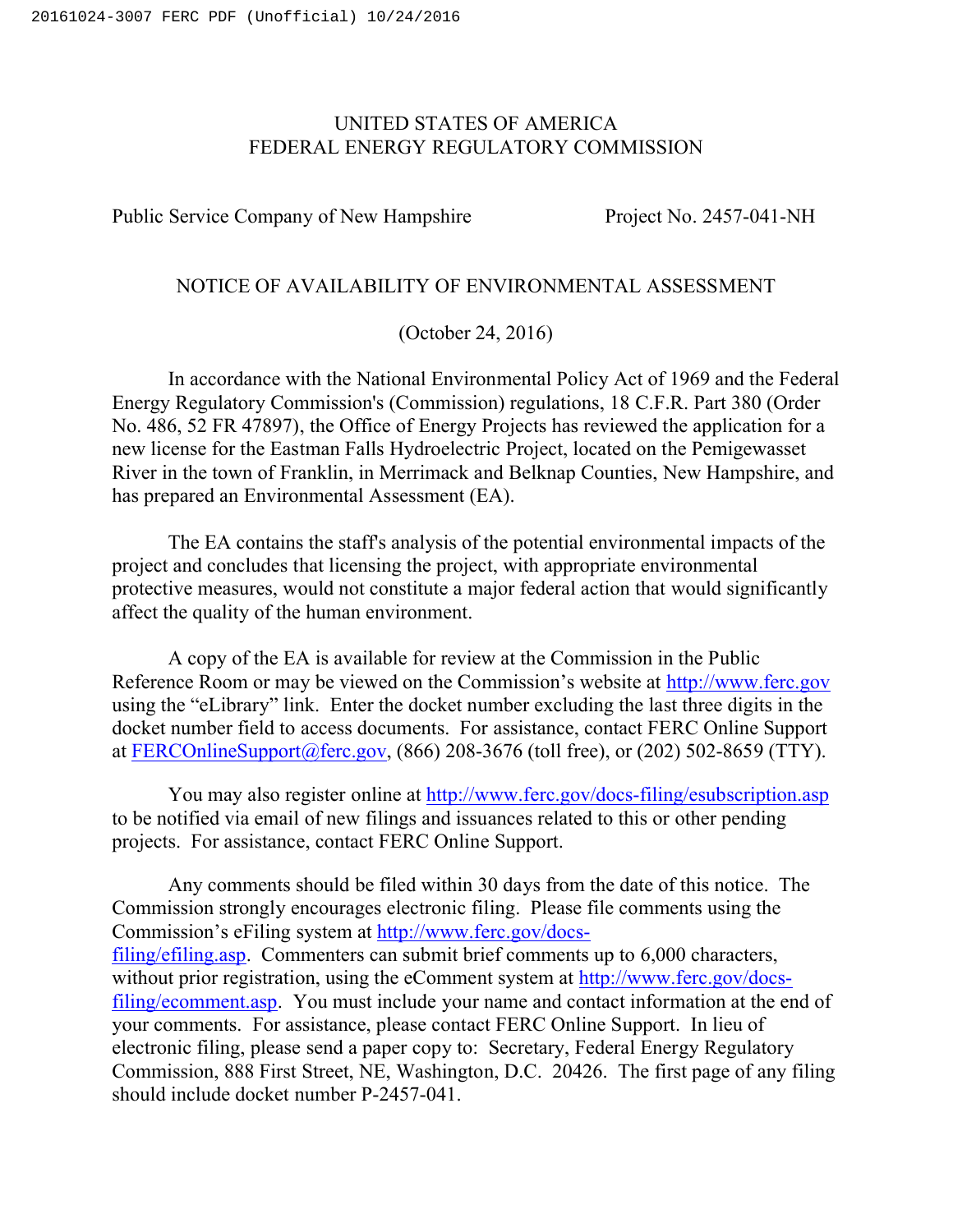20161024-3007 FERC PDF (Unofficial) 10/24/2016

Project No. 2457-041 -2-

For further information, contact Steve Kartalia at (202) 502-6131 or Stephen.Kartalia@ferc.gov.

> Kimberly D. Bose, Secretary.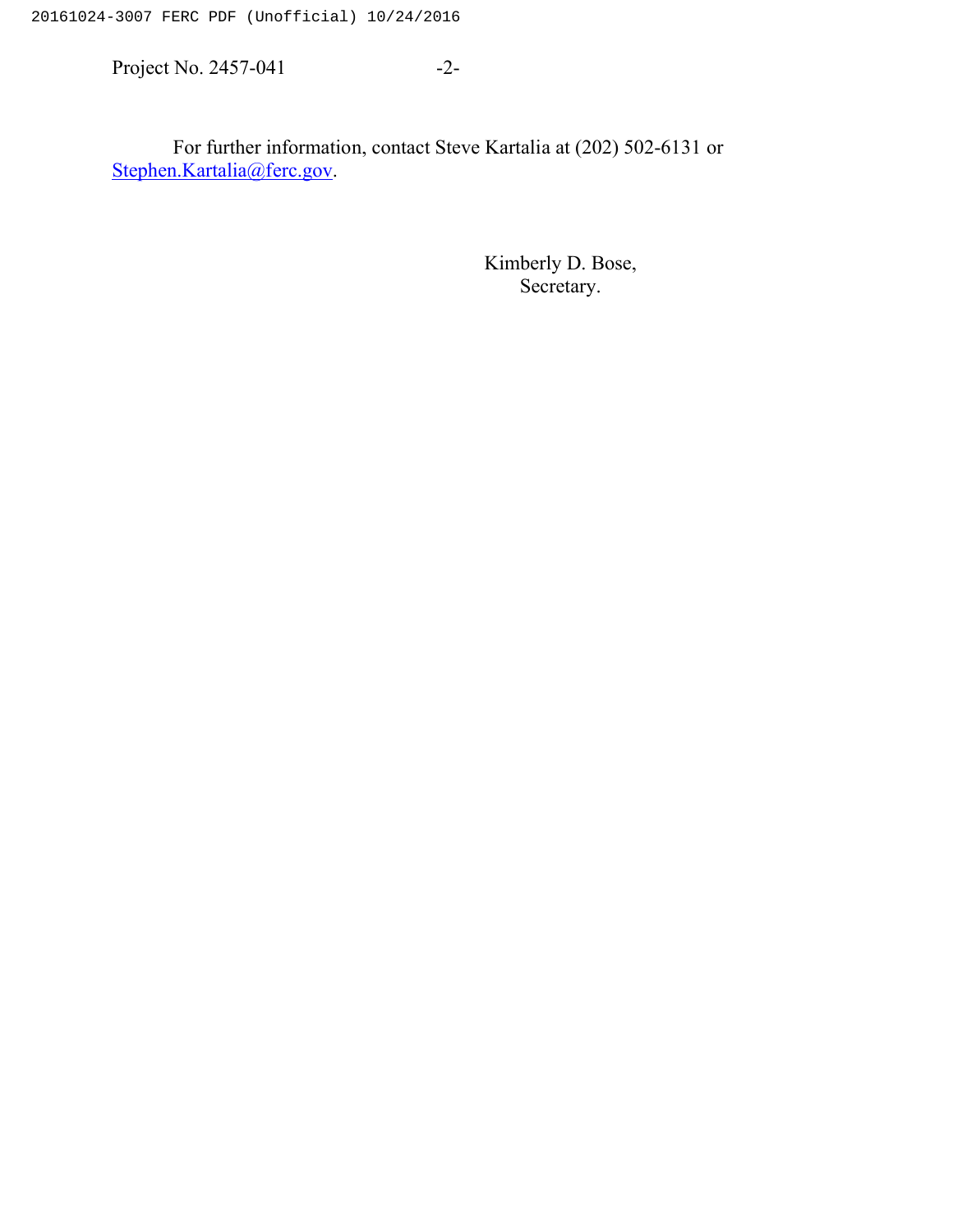# **ENVIRONMENTAL ASSESSMENT FOR HYDROPOWER LICENSE**

Eastman Falls Hydroelectric Project

FERC Project No. 2457-041

New Hampshire

Federal Energy Regulatory Commission Office of Energy Projects Division of Hydropower Licensing 888 First Street, NE Washington, D.C. 20426

October 2016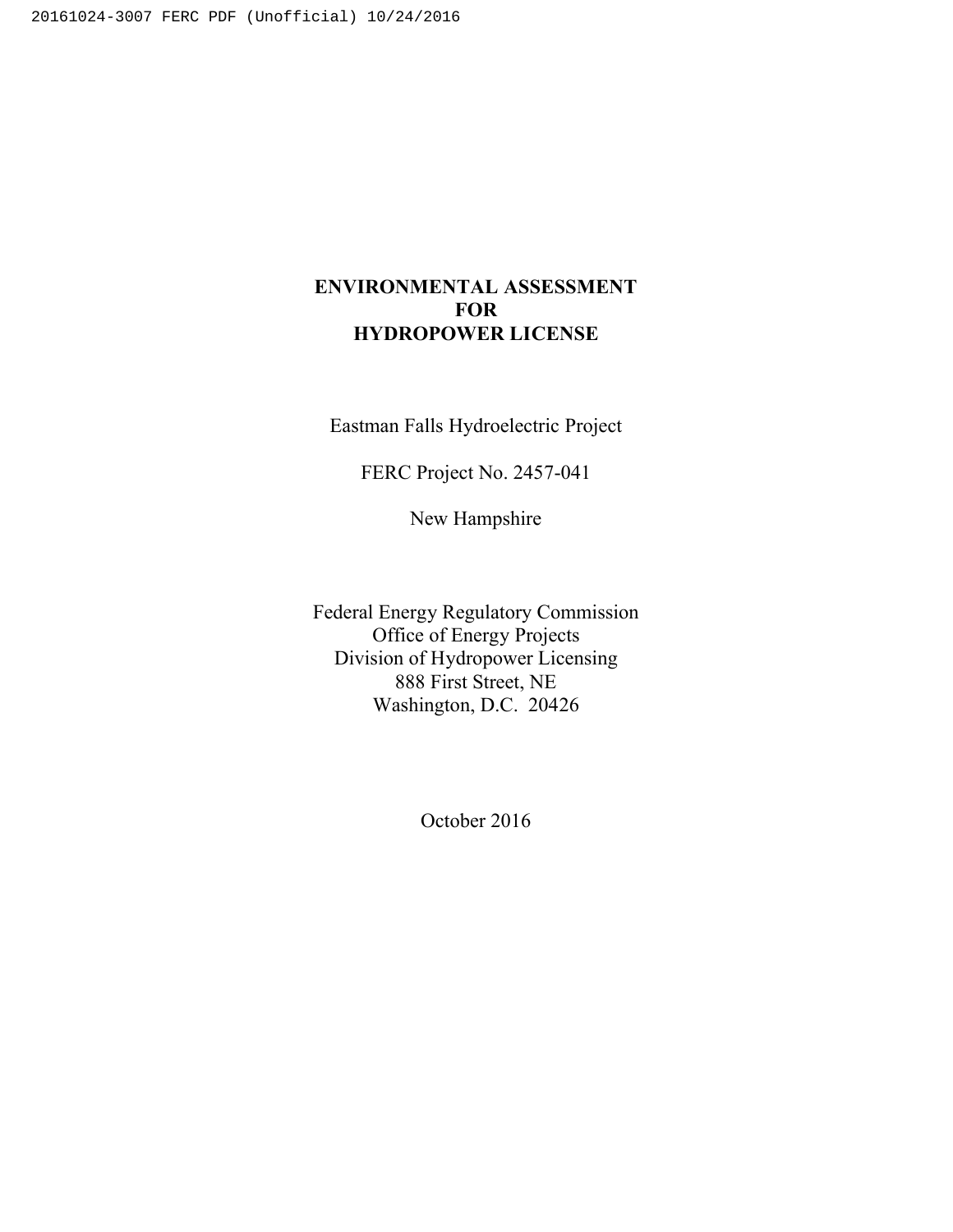# **TABLE OF CONTENTS**

| 1.0 |     |       |                                             |  |
|-----|-----|-------|---------------------------------------------|--|
|     | 1.1 |       |                                             |  |
|     | 1.2 |       |                                             |  |
|     |     | 1.2.1 |                                             |  |
|     |     | 1.2.2 |                                             |  |
|     | 1.3 |       | STATUTORY AND REGULATORY REQUIREMENTS  5    |  |
|     |     | 1.3.1 |                                             |  |
|     |     | 1.3.2 |                                             |  |
|     |     | 1.3.3 |                                             |  |
|     |     | 1.3.4 |                                             |  |
|     |     | 1.3.5 |                                             |  |
|     | 1.4 |       |                                             |  |
|     |     | 1.4.1 |                                             |  |
|     |     | 1.4.2 |                                             |  |
|     |     | 1.4.3 |                                             |  |
| 2.0 |     |       |                                             |  |
|     | 2.1 |       |                                             |  |
|     |     | 2.1.1 |                                             |  |
|     |     | 2.1.2 |                                             |  |
|     |     | 2.1.3 |                                             |  |
|     | 2.2 |       |                                             |  |
|     |     | 2.2.1 |                                             |  |
|     |     | 2.2.2 |                                             |  |
|     |     | 2.2.3 |                                             |  |
|     |     | 2.2.4 |                                             |  |
|     | 2.3 |       |                                             |  |
|     |     | 2.3.1 |                                             |  |
|     |     | 2.3.2 |                                             |  |
|     | 2.4 |       | ALTERNATIVE CONSIDERED BUT ELIMINATED FROM  |  |
|     |     |       |                                             |  |
| 3.0 |     |       |                                             |  |
|     | 3.1 |       | GENERAL DESCRIPTION OF THE RIVER BASIN  15  |  |
|     | 3.2 |       |                                             |  |
|     | 3.3 |       | PROPOSED ACTION AND ACTION ALTERNATIVES  16 |  |
|     |     | 3.3.1 |                                             |  |
|     |     | 3.3.2 |                                             |  |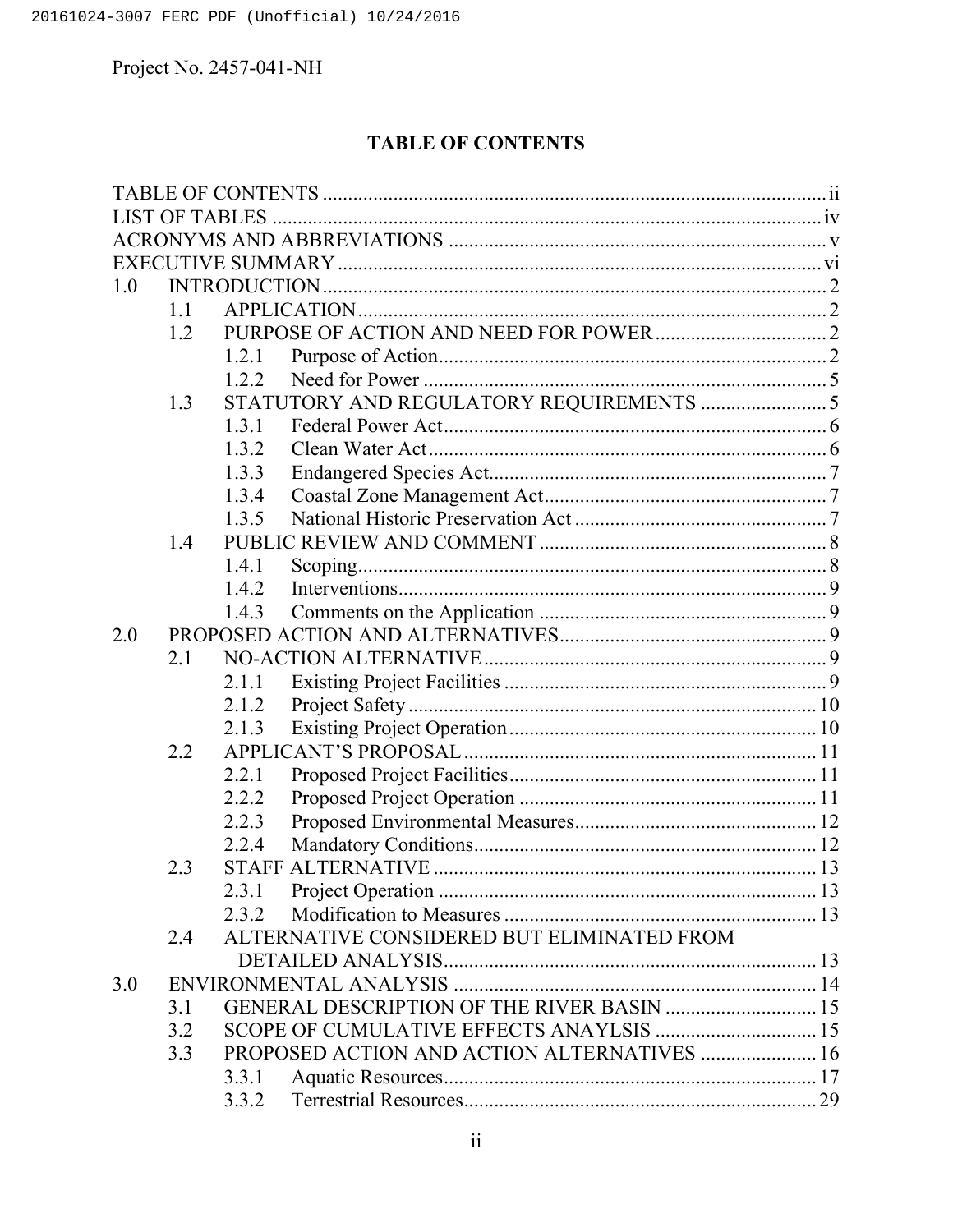|     |     | 3.3.3                                          |  |
|-----|-----|------------------------------------------------|--|
|     |     | 3.3.4                                          |  |
|     |     | 3.3.5                                          |  |
|     | 3.4 |                                                |  |
| 4.0 |     |                                                |  |
|     | 4.1 | POWER AND ECONOMIC BENEFITS OF THE PROJECT  38 |  |
|     | 4.2 |                                                |  |
|     |     |                                                |  |
|     |     |                                                |  |
|     |     |                                                |  |
|     | 4.3 |                                                |  |
| 5.0 |     |                                                |  |
|     |     |                                                |  |
|     |     |                                                |  |
|     |     |                                                |  |
|     | 5.2 |                                                |  |
|     | 5.3 | FISH AND WILDLIFE AGENCY RECOMMENDATIONS  51   |  |
|     | 5.4 |                                                |  |
| 6.0 |     |                                                |  |
| 7.0 |     |                                                |  |
| 8.0 |     |                                                |  |
|     |     |                                                |  |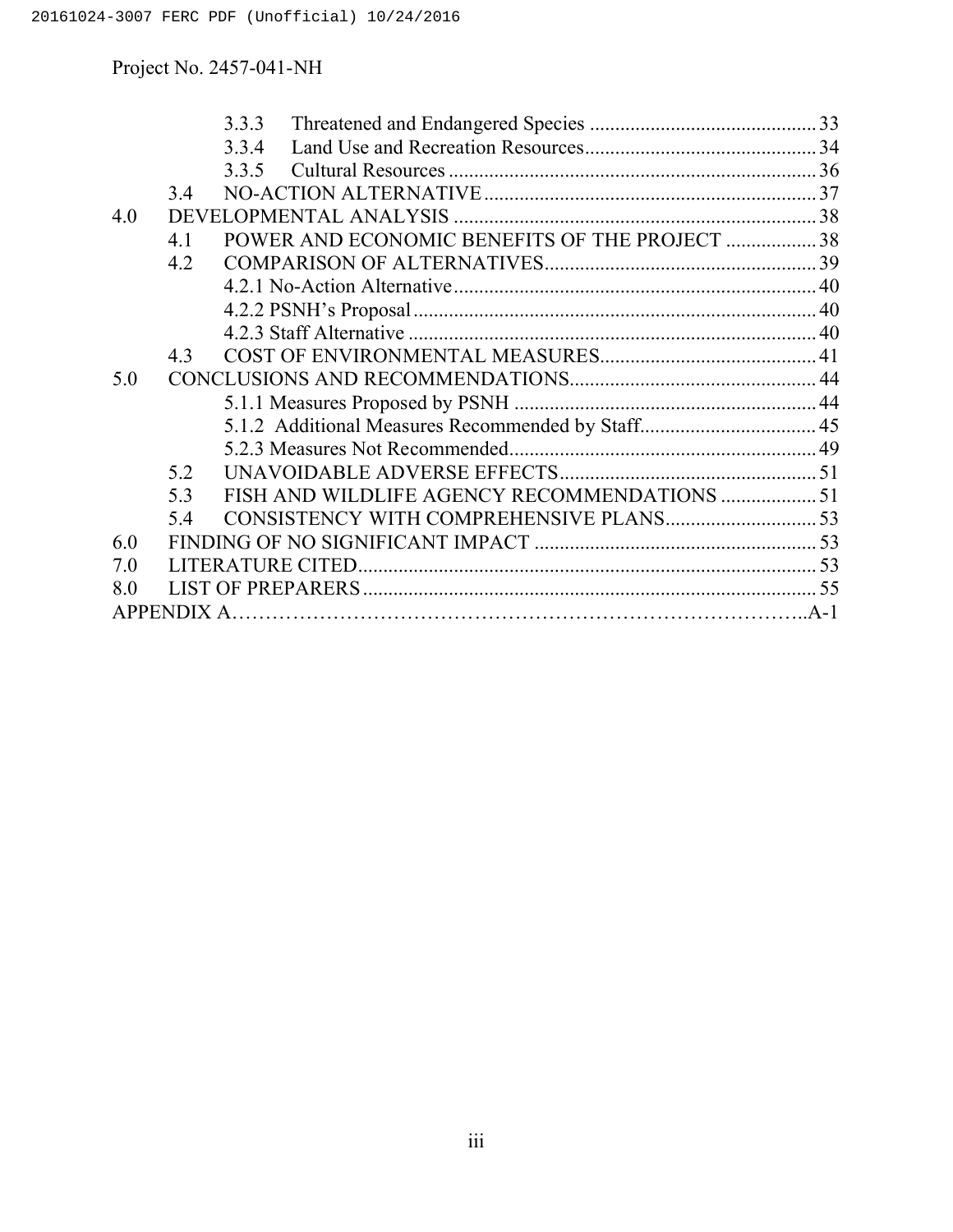# **LIST OF FIGURES**

| Figure 1. Map of Commission licensed projects located in the Merrimack River Basin.       |  |
|-------------------------------------------------------------------------------------------|--|
|                                                                                           |  |
| Figure 2. Existing Eastman Falls Project site plan. Source: the applicant, as modified by |  |
|                                                                                           |  |

# **LIST OF TABLES**

| Table 1. Mean monthly flows in cfs at the Eastman Falls Project from 2005 to 2014.       |  |
|------------------------------------------------------------------------------------------|--|
|                                                                                          |  |
| Table 2. Parameters for economic analysis of the Eastman Falls Project (Source: staff    |  |
|                                                                                          |  |
| Table 3. Summary of the annual cost of alternative power and annual project cost for the |  |
|                                                                                          |  |
| Table 4. Cost of environmental mitigation and enhancement measures considered in         |  |
| assessing the environmental effects to operate and maintain the Eastman Falls            |  |
|                                                                                          |  |
| Table 5. Analysis of fish and wildlife agency recommendations for the Eastman Falls      |  |
|                                                                                          |  |
|                                                                                          |  |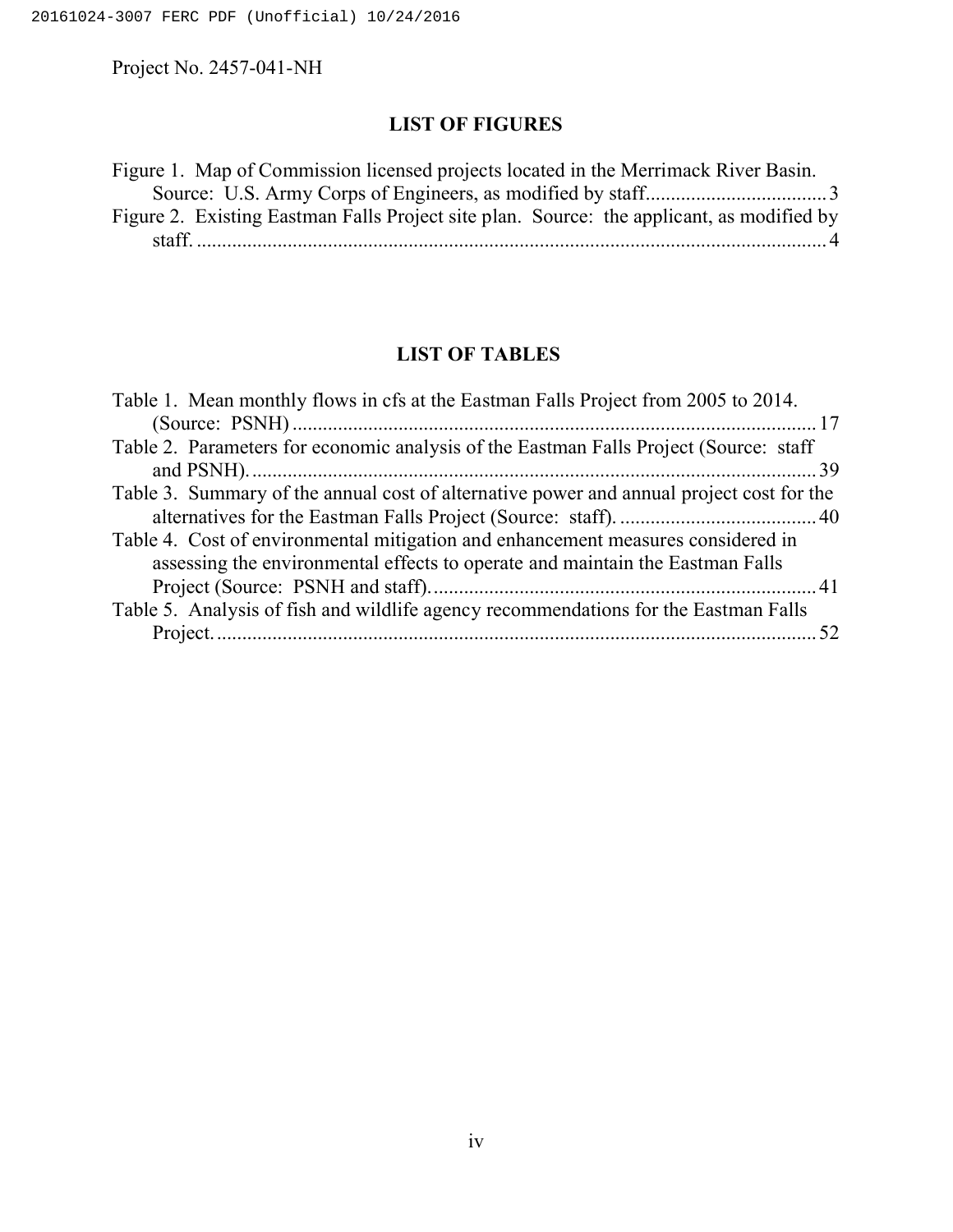# **ACRONYMS AND ABBREVIATIONS**

| <b>APE</b>            | area of potential effect                          |
|-----------------------|---------------------------------------------------|
| <b>BMPs</b>           | <b>Best Management Practices</b>                  |
| cfs                   | cubic feet per second                             |
| Commission            | Federal Energy Regulatory Commission              |
| Corps                 | U.S. Army Corps of Engineers                      |
| <b>CWA</b>            | Clean Water Act                                   |
| <b>CZMA</b>           | <b>Coastal Zone Management Act</b>                |
| D <sub>O</sub>        | dissolved oxygen                                  |
| EA                    | environmental assessment                          |
| Eastman Falls Project | Eastman Falls Hydroelectric Project               |
| <b>ESA</b>            | <b>Endangered Species Act</b>                     |
| <b>FPA</b>            | <b>Federal Power Act</b>                          |
| fps                   | feet per second                                   |
| <b>FWS</b>            | U.S. Fish and Wildlife Service                    |
| Interior              | U.S. Department of the Interior                   |
| kW                    | kilowatt                                          |
| mg/L                  | milligrams per liter                              |
| msl                   | mean sea level                                    |
| <b>MWh</b>            | megawatt-hour                                     |
| National Register     | National Register of Historic Places              |
| <b>NERC</b>           | North American Electric Reliability Council       |
| New Hampshire DES     | New Hampshire Department of Environmental         |
|                       | Services                                          |
| New Hampshire FGD     | New Hampshire Fish and Game Department            |
| New Hampshire SHPO    | New Hampshire State Historic Preservation Officer |
| <b>NHPA</b>           | National Historic Preservation Act                |
| <b>NHPUC</b>          | New Hampshire Public Utilities Commission         |
| <b>NPCC</b>           | Northeast Power Coordinating Council              |
| <b>PSNH</b>           | Public Service Company of New Hampshire (PSNH)    |
| <b>USDA</b>           | U.S. Department of Agriculture                    |
| WQC                   | 401 Water Quality Certification                   |
|                       |                                                   |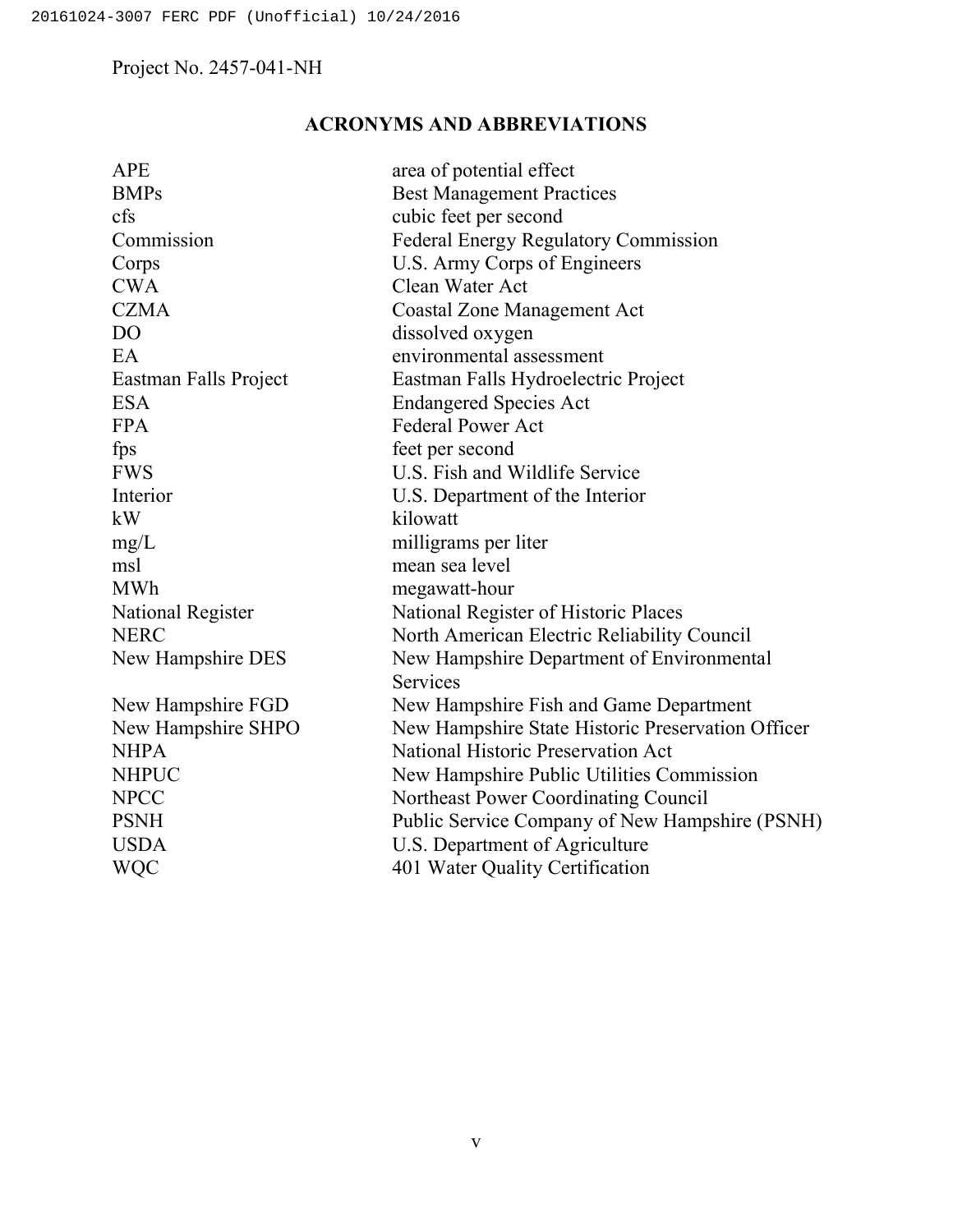#### **EXECUTIVE SUMMARY**

## **Proposed Action**

On December 18, 2015, Public Service Company of New Hampshire (PSNH) filed an application for a new license with the Federal Energy Regulatory Commission (Commission) to continue to operate and maintain the existing Eastman Falls Hydroelectric Project (Eastman Falls Project). The 6.06-megawatt (MW) project is located on the Pemigewasset River, within the town of Franklin, in Merrimack and Belknap Counties, New Hampshire. The project boundary includes approximately 476 acres of federal land managed by the U.S. Army Corps of Engineers as part of the Franklin Falls Flood Control Dam.

#### **Project Description**

 $\overline{a}$ 

The Eastman Falls Project consists of: (1) a 341-foot-long, 37-foot-high concrete gravity dam that includes: (i) a 341-foot-wide spillway with a crest elevation of 301 feet above mean sea level (msl); (ii) 6-foot-high steel flashboards with a crest elevation of 307 feet msl; and (iii) a concrete waste gate with a 16-foot-high, 30-foot-wide steel slide gate; (2) a 582-acre impoundment with a normal maximum pool elevation of 307 feet msl; and (3) a 342-foot-long, 8-foot-deep floating louver array extending upstream from the spillway to the reservoir shoreline to guide fish away from the generating facility intakes to a lowered flashboard on the spillway.

The project includes two generating facilities (generating facility Nos. 1 and 2). Generating facility No. 1 includes: (1) a 12.5-foot-high, 15-foot-wide headgate structure with a 23.75-foot-high, 17-foot-wide trashrack with 3.5-inch clear-bar spacing; (2) a 12.5-foot-high, 12.5-foot-wide, 21-foot-long concrete penstock; (3) a 40-foot-high, 20 foot-wide stop log slot; (4) a 29-foot-long, 29-foot-wide, 34-foot-high concrete and masonry powerhouse containing a single 1.8-MW turbine-generator unit; and (5) a 23 foot-wide, 14.5-foot-high, 60-foot-long draft tube.

Generating facility No. 2 includes: (1) an intake structure with a 20-foot-high, 21 foot-wide headgate with two 12.3-foot-wide, 9.3-foot-high trashracks with 3.5-inch clearbar spacing; (2) a 20.8-foot-high, 22.4-foot-wide stop log slot; (3) an 88-foot-long, 78 foot-wide, 56-foot-high concrete and masonry powerhouse containing a single 4.26-MW turbine-generator unit;<sup>1</sup> and (4) a 23-foot-wide, 14.5-foot-high,  $60$ -foot-long draft tube.

**<sup>1</sup>** Section 11.1(i) of the Commission's regulations states that the authorized installed capacity is the lesser of the ratings of the generator or turbine units. Generating facility No. 2 contains a 4.26 MW turbine connected to a 4.6 MW generator unit;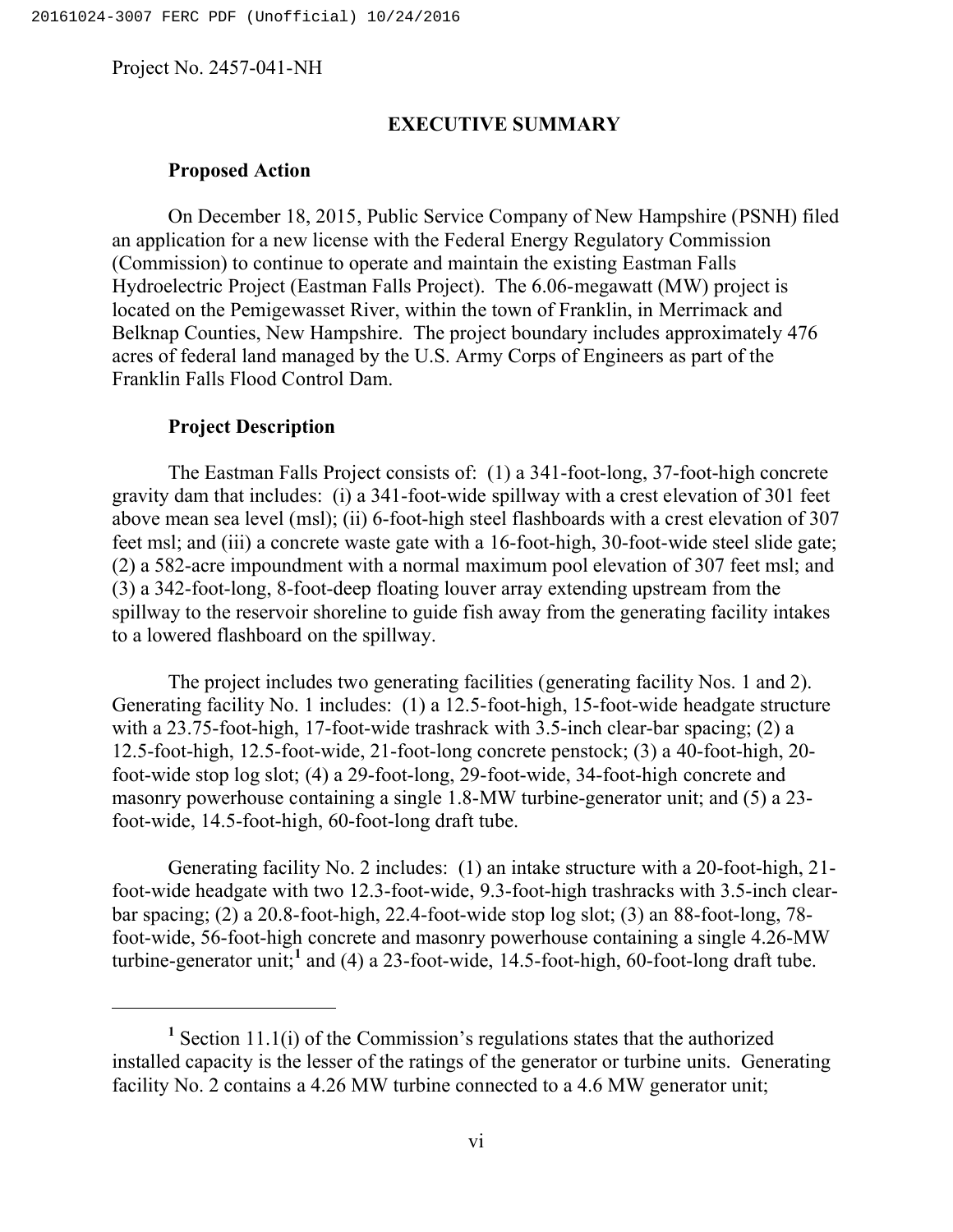Transmission facilities at the project include: (1) two 245-foot-long, 2.4-kilovolt (kV) generator leads that connect the turbine-generator in generating facility No. 1 to a generator bus in generating facility No. 2; (2) four 110-foot-long, 2.4-kV generator leads that connect the turbine-generator in generating facility No. 2 to a generator bus in generating facility No. 2; and (3) a 100-foot-long, 2.4-kV transmission line that connects the generator bus in generating facility No. 2 to the regional grid.

The project operates in a run-of-river mode and generates 27,871 megawatt-hours (MWh) of electricity annually.

No new project construction or capacity is proposed.

# **Proposed Environmental Measures**

PSNH proposes the following measures to protect or enhance environmental resources.

- Continue to operate the project in a run-of-river mode and ensure that impoundment water level fluctuations do not exceed  $\pm$  0.2 feet from the normal impoundment elevation of 307 feet msl with flashboards installed;**<sup>2</sup>**
- Implement an operation compliance monitoring and maintenance plan (OMCP) to monitor impoundment level, flow releases, and impoundment refill procedures;**<sup>3</sup>**
- Maintain downstream flows of 502 cubic feet per second (equal to the aquatic base flow; ABF), or 90 percent of inflow to the impoundment (whichever is less) to protect downstream aquatic habitat when refilling the impoundment after drawdowns for maintenance or emergencies; and
- Implement an invasive species management and monitoring plan (ISMMP) to monitor the spread of invasive species within the project boundary and implement control measures, if necessary.**<sup>4</sup>**

 $\overline{a}$ therefore, the installed capacity of generating facility No. 2 is 4.26 MW.

**<sup>2</sup>** PSNH also proposes to discontinue maintaining a year-round minimum flow of 410 cubic feet per second (cfs), or inflow (whichever is less), downstream of the project because it would serve no purpose at a run-of-river project with no bypassed reach. The 410-cfs minimum flow is a requirement of the current license that allows PSNH to operate the project in storage-and-release mode.

**<sup>3</sup>** PSNH included a draft OMCP in Appendix B of its application.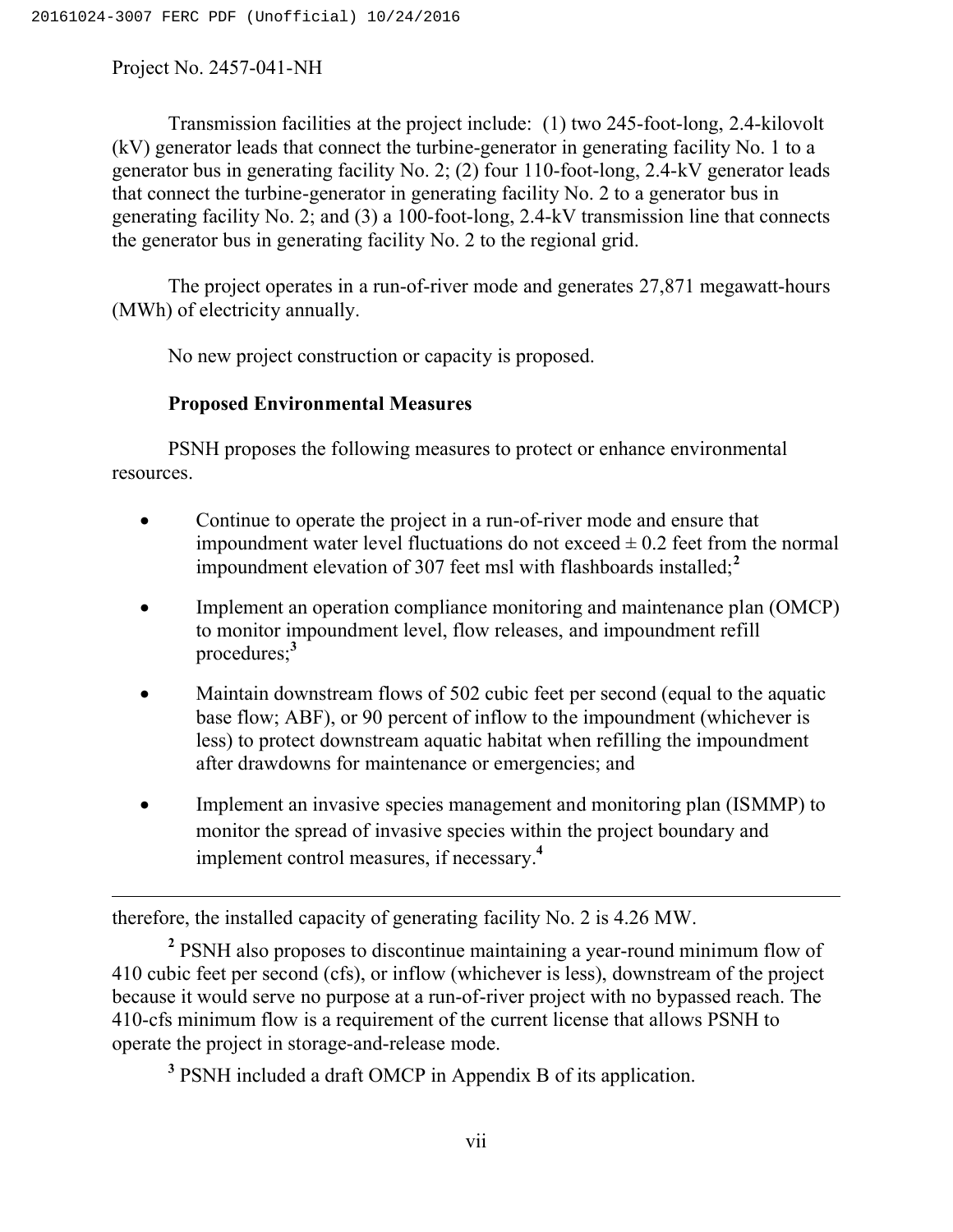## **Public Involvement and Areas of Concern**

Before filing the license application, the applicant conducted pre-filing consultation in accordance with the Commission's Integrated Licensing Process. The intent of the Commission's pre-filing process is to initiate public involvement early in the project planning process and to encourage citizens, governmental entities, tribes, and other interested parties to identify and resolve issues prior to an application being formally filed with the Commission.

On April 26, 2016, the Commission issued a public notice accepting the application and soliciting motions to intervene and protests, stating that the application is ready for environmental analysis, and requesting comments, terms and conditions, recommendations, and prescriptions.

The primary issues associated with licensing the proposed project are the effects of project operation on aquatic resources.

## **Alternatives Considered**

This environmental assessment (EA) considers the following alternatives: (1) the applicant's proposal, as outlined above; (2) a staff alternative that includes all of PSNH's proposed measures, the measures included in the U.S. Department of the Interior's (Interior) section 18 preliminary fishway prescriptions, and all but three of Interior's section 10(j) recommendation (a post-license issuance water quality survey, an impoundment refill procedure whereby 90 percent of inflow would be release downstream and 10 percent would be used to refill the impoundment, and consultation if the project would affect northern long-eared bat habitat); and (3) no action, meaning that the project would continue to operate, and environmental conditions at the project site would remain the same.

The staff alternative for the project includes all of the measures proposed by PSNH and six additional measures: (1) develop a plan to install up to three upstream fishways for American eel that would be operated from May 1 to October 30 (section 18); (2) develop a plan to implement downstream passage (interim measures would be implement initially and eventually be replaced by permanent measures) for American eel that would be operated from August 15 to November 15 of each year (section 18); (3) develop and implement a fishway operation and maintenance plan (FOMP), including procedures for managing debris collected at or near fish passage facilities (section 18); (4) develop and implement a fishway effectiveness monitoring plan (section 18); (5)

**<sup>4</sup>** PSNH included a draft ISMMP in Appendix C of its application.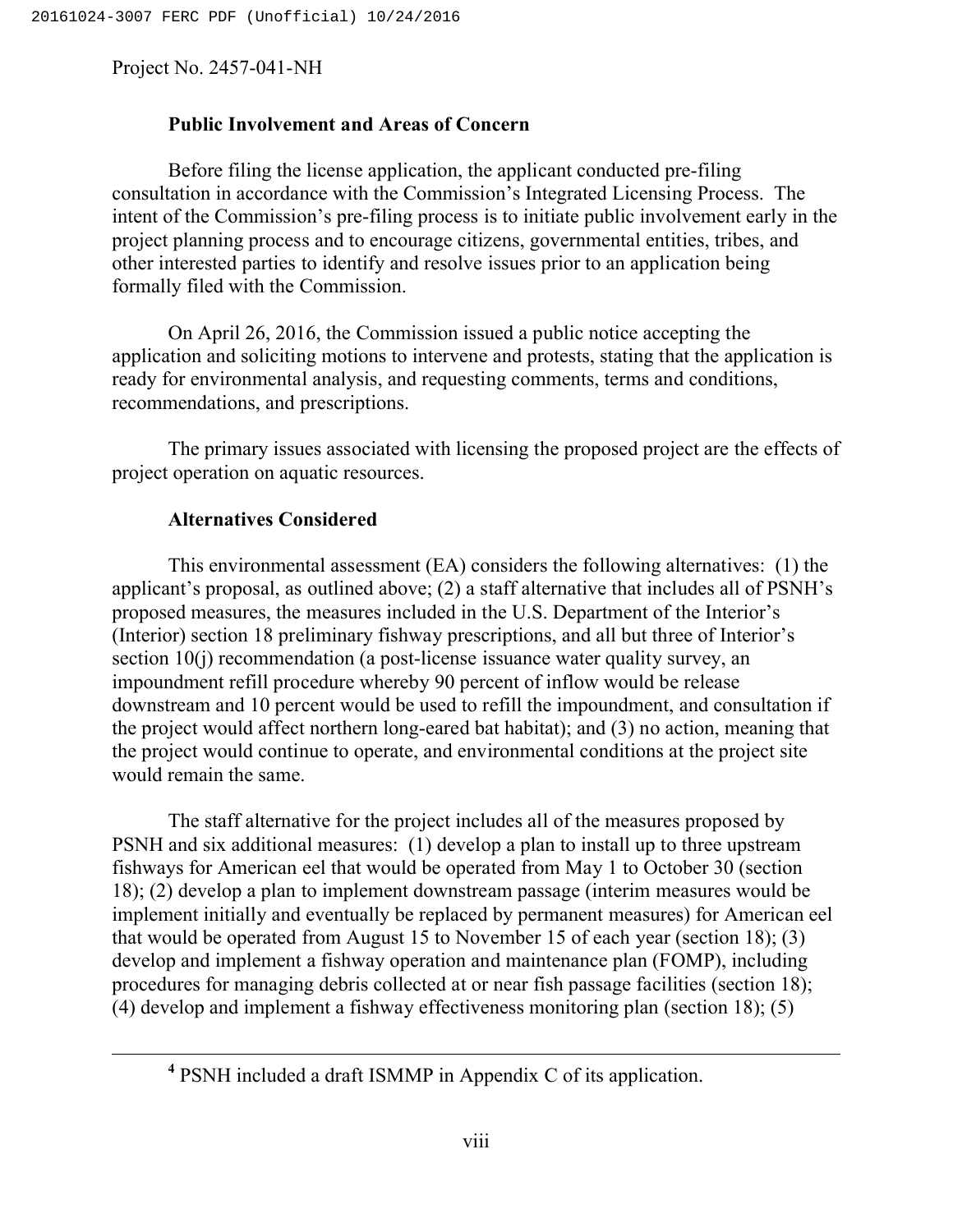notify the Commission and the New Hampshire State Historic Preservation Officer (SHPO) prior to implementing any maintenance activities, land-clearing or landdisturbing activities, or changes to project operation or facilities; and (6) consult with the New Hampshire SHPO if previously unidentified cultural resources are discovered during the course of constructing, maintaining, or operating the project works or other facilities.

Below we briefly discuss the anticipated environmental effects of issuing a new license for the proposed project under the staff alternative.

# **Staff Alternative**

Aquatic Resources – Continuing to operate the project in a run-of-river mode, maintaining a normal impoundment elevation of 307 feet msl, and implementing the proposed impoundment refill procedure would protect aquatic habitat in the impoundment and in the Pemigewasset River downstream of the project. The proposed operation compliance monitoring plan would facilitate documentation of compliance with run-of-river operation, impoundment level requirements, and impoundment refill procedures. Constructing, operating, and maintaining upstream eel ladders would increase upstream passage efficiency for juvenile American eels. Implementing downstream American eel passage measures would ensure that eels upstream of the project, including those passed by the upstream eel ladders, would have a safe downstream passage route when mature and ready to return to the ocean to spawn. Developing a FOMP and a fishway effectiveness monitoring plan in consultation with Interior would ensure that the upstream and downstream passage measures are working as. Including debris management procedures in the FOMP would ensure that beneficial organic debris is passed downstream of the project dam and inorganic debris (trash) is properly disposed.

Terrestrial Resources – Operating the project in a run-of-river mode and maintaining a normal impoundment elevation of 307 feet msl would minimize impoundment fluctuations and maintain adequate flows downstream of the dam which would protect shoreline and riparian habitat in the impoundment and Pemigewasset River downstream of the project. Implementing an ISMMP would establish procedures to identify and limit the introduction and/or spread of invasive plants.

Threatened and Endangered Species – The federally threatened northern longeared bat (*Myotis septentrionalis*) could occur in Belknap or Merrimack Counties; however, this species has not been documented in the project area, and no critical habitat has been identified in the project area.**<sup>5</sup>** Because this species is not known to inhabit the

**<sup>5</sup>** http://ecos.fws.gov/ipac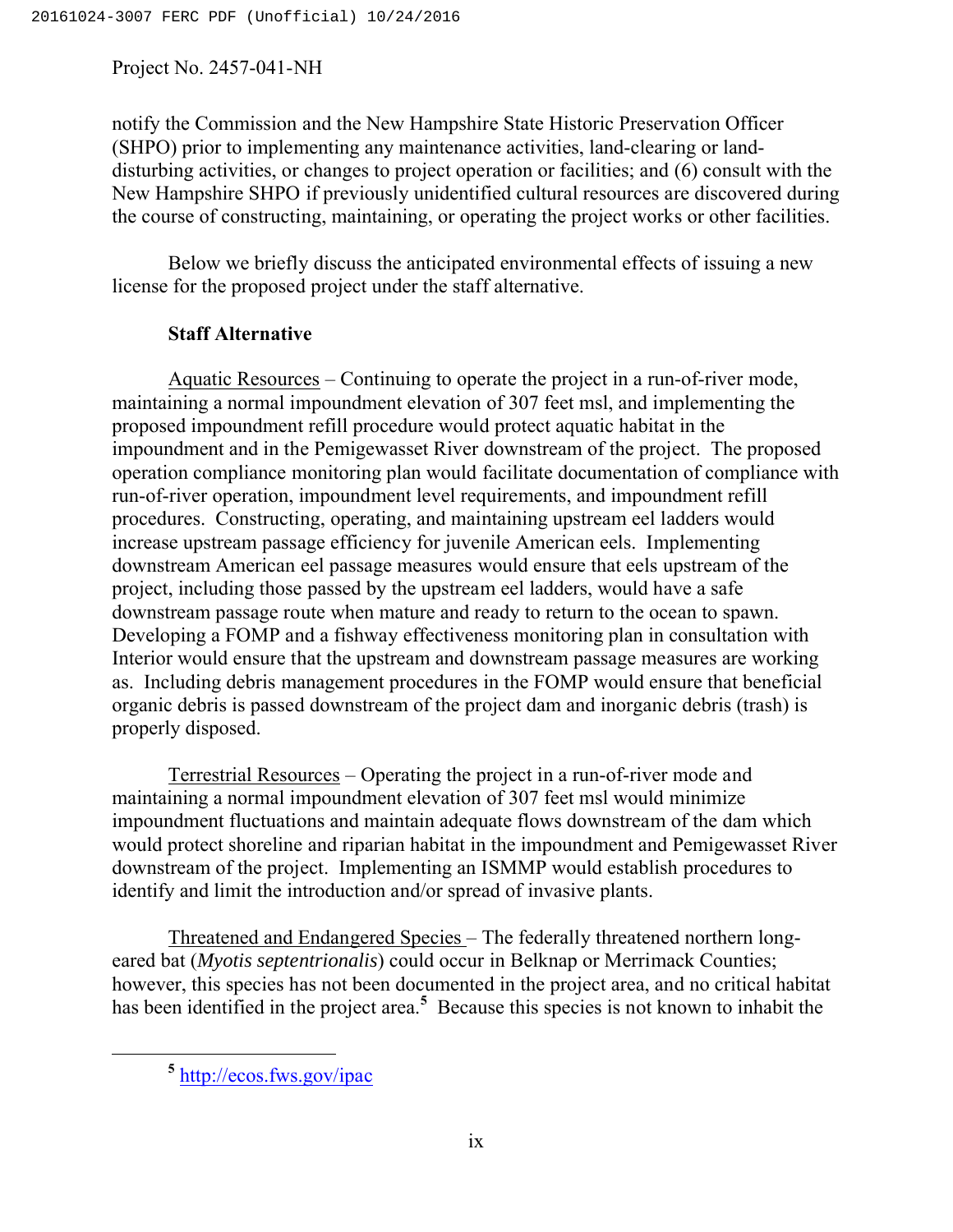project area and operation and maintenance of the project would not substantially alter any potential bat habitat (i.e., no trees would be removed), relicensing the project as recommended by staff would have no effect on the northern long-eared bat.

Recreation and Aesthetic Resources – Operating the project in a run-of-river mode and maintaining a normal impoundment level of 307 feet msl would continue to provide boating and angling opportunities in the impoundment and along the Pemigewasset River downstream of the project.

Cultural Resources – Continued operation and maintenance of the project would not alter the historic character of the existing structures and would not disturb any known cultural resources.

Consulting with the New Hampshire SHPO prior to implementing any maintenance activities, land-clearing or land-disturbing activities, or changes to project operation or facilities that could affect cultural resources but does not require Commission approval would ensure protection of cultural resources at the project. Consulting with the New Hampshire SHPO if previously unidentified cultural resources are discovered during the course of constructing, maintaining, or operating the project works or other facilities would ensure proper treatment of those resources.

## **No Action Alternative**

Under the no-action alternative, the project would continue to operate and environmental conditions at the project site would remain the same.

## **Conclusion**

Based on our analysis, we recommend licensing the project with all of PSNH's proposed measures, all but three section 10(j) recommendations provided by Interior, and all of the preliminary section 18 fishway prescriptions filed by Interior. Staff does not recommend the post-license water quality survey recommended by Interior and supported by New Hampshire FGD because a study conducted by the Corps in 2009 demonstrates that project operation does not adversely affect dissolved oxygen (DO) or water temperature in the project area. Staff recommends PSNH's impoundment refill procedure instead of the refill procedure recommended by Interior because PSNH's proposal would provide the same protection of aquatic habitat at the project while allowing PSNH to refill the impoundment quicker and generate more electricity. Staff does not recommend adopting Interior's recommendation for ESA consultation on northern long-eared bat because staff determined that relicensing the project would have no effect on the northern long-eared bat and no further consultation is necessary under section 7 of the ESA.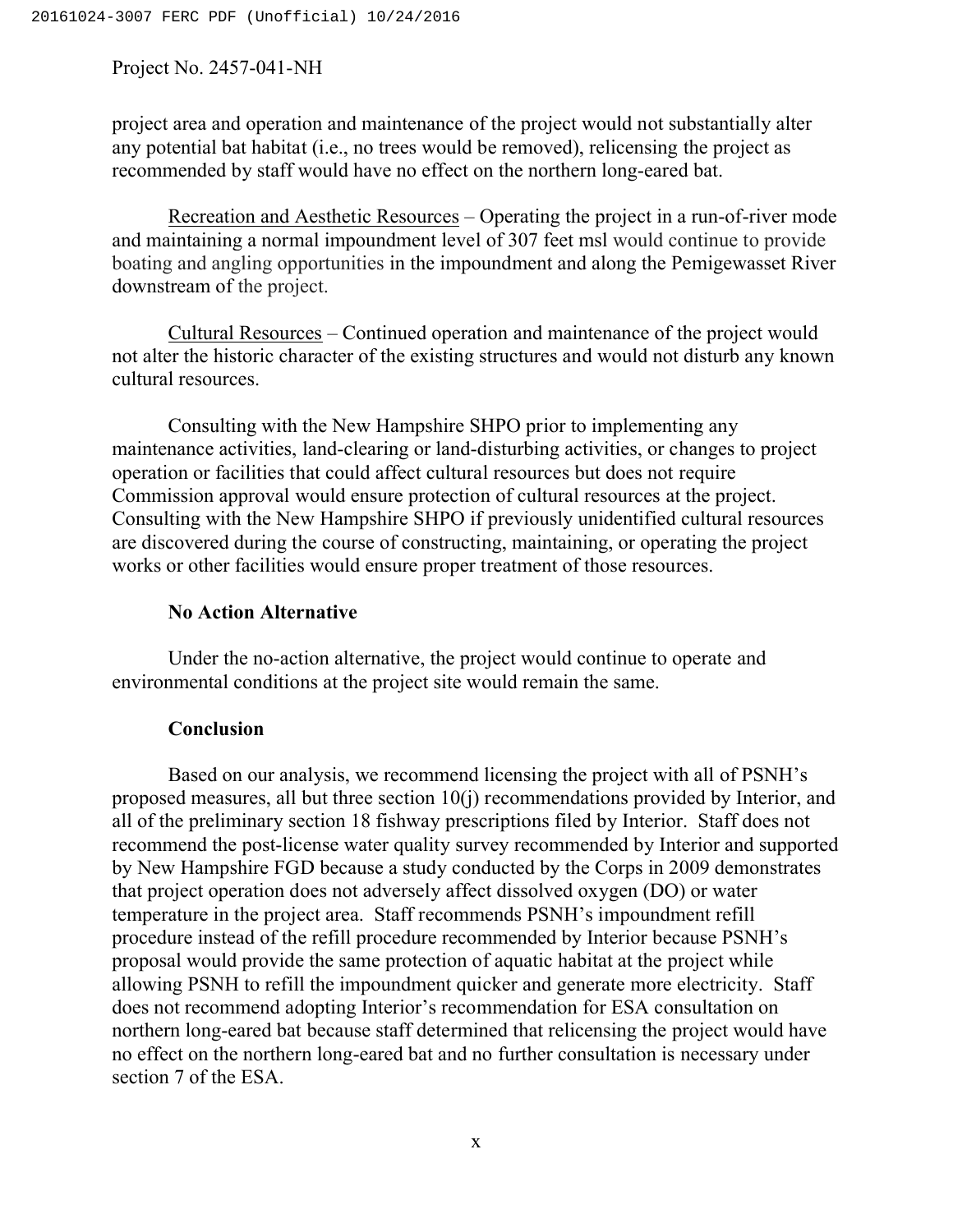In section 4.2 of the EA, we estimate the likely cost of alternative power for each of the four alternatives identified above. Our analysis shows that during the first year of operation under the proposed action alternative, project power would cost \$264,961 or \$9.51 per MWh less than the likely alternative cost of power. Under the staff alternative and staff alternative with mandatory conditions, project power would cost \$255,678 or \$9.17 per MWh less than the likely alternative cost of power. Under the no-action alternative, project power would cost \$267,314 or \$9.59 per MWh less than the likely alternative cost of power.

We chose the staff alternative as the preferred alternative because: (1) the project would provide a dependable source of electrical energy for the region (27,871 MWh annually); (2) the 6.06 MW of electric capacity would come from a renewable resource that does not contribute to atmospheric pollution, including greenhouse gases; and (3) the recommended environmental measures proposed by the applicant, as modified by staff, would adequately protect and enhance environmental resources affected by the project. The overall benefits of the staff alternative would be worth the cost of the proposed and recommended environmental measures.

We conclude that issuing a new license for the project, with the environmental measures we recommend, would not be a major federal action significantly affecting the quality of the human environment.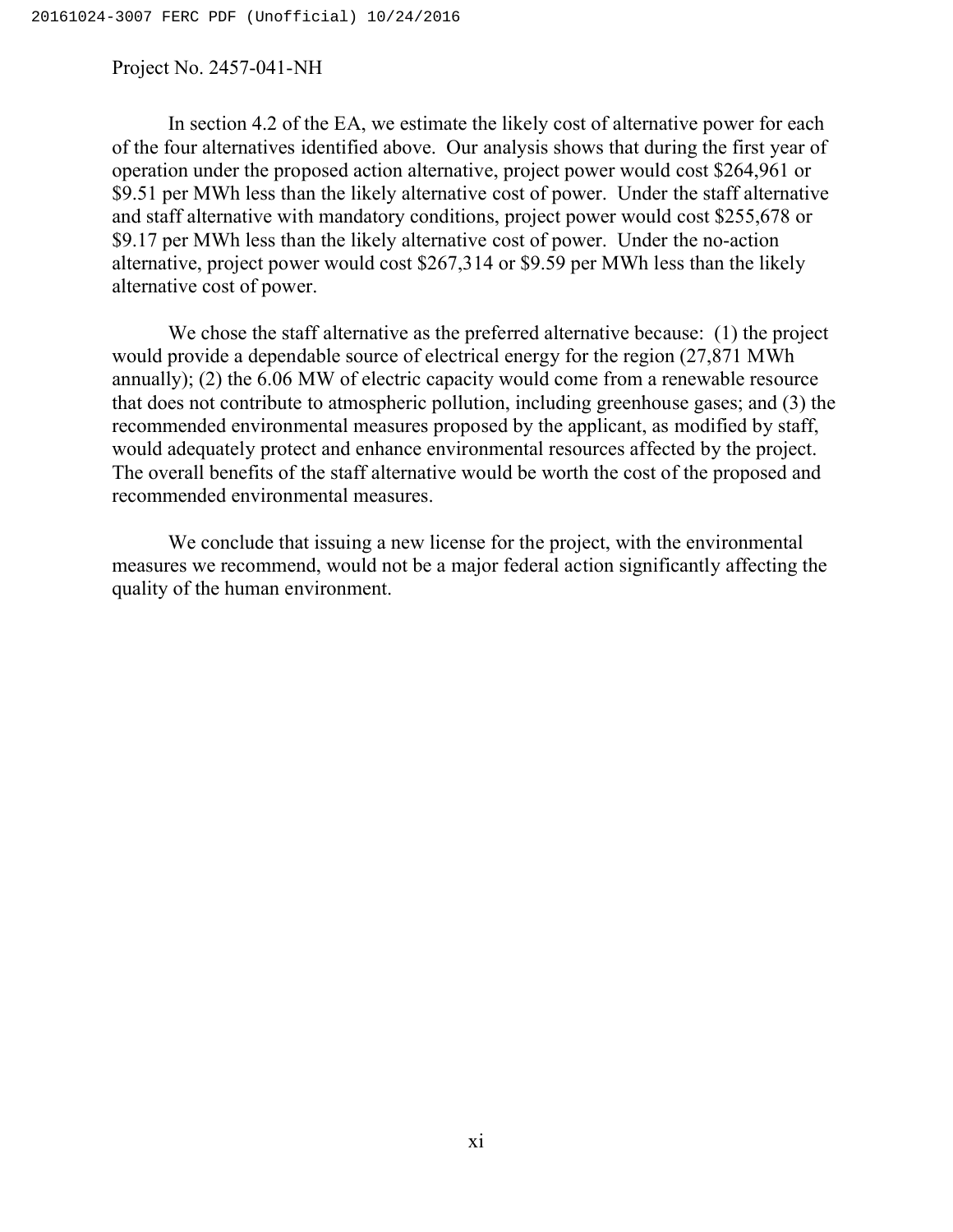#### **ENVIRONMENTAL ASSESSMENT**

## **Federal Energy Regulatory Commission Office of Energy Projects Division of Hydropower Licensing Washington, D.C.**

## **EASTMAN FALLS HYDROELECTRIC PROJECT Project No. 2457-041 – New Hampshire**

## **1.0 INTRODUCTION**

## **1.1 APPLICATION**

On December 18, 2015, Public Service Company of New Hampshire (PSNH or applicant) filed an application with the Federal Energy Regulatory Commission (Commission) for a new license for the existing Eastman Falls Hydroelectric Project (Eastman Falls Project). The 6.06-megawatt (MW) project is located at an existing dam on the Pemigewasset River within the town of Franklin, in Merrimack and Belknap Counties, New Hampshire (figures 1 and 2). The project occupies approximately 476 acres of federal land managed by the U.S. Army Corps of Engineers (Corps) as part of the Franklin Falls Flood Control Dam.

## **1.2 PURPOSE OF ACTION AND NEED FOR POWER**

## **1.2.1 Purpose of Action**

The purpose of the Eastman Falls Project is to provide a source of hydroelectric power. Therefore, under the provisions of the Federal Power Act (FPA), the Commission must decide whether to issue a license to the applicant for the Eastman Falls Project and what conditions should be placed on any license issued. In deciding whether to issue a license for a hydroelectric project, the Commission must determine that the project will be best adapted to a comprehensive plan for improving or developing a waterway. In addition to the power and developmental purposes for which licenses are issued (such as flood control, irrigation and water supply), the Commission must give equal consideration to the purposes of: (1) energy conservation; (2) the protection, mitigation of damage to, and enhancement of fish and wildlife resources; (3) the protection of recreational opportunities; and (4) the preservation of other aspects of environmental quality.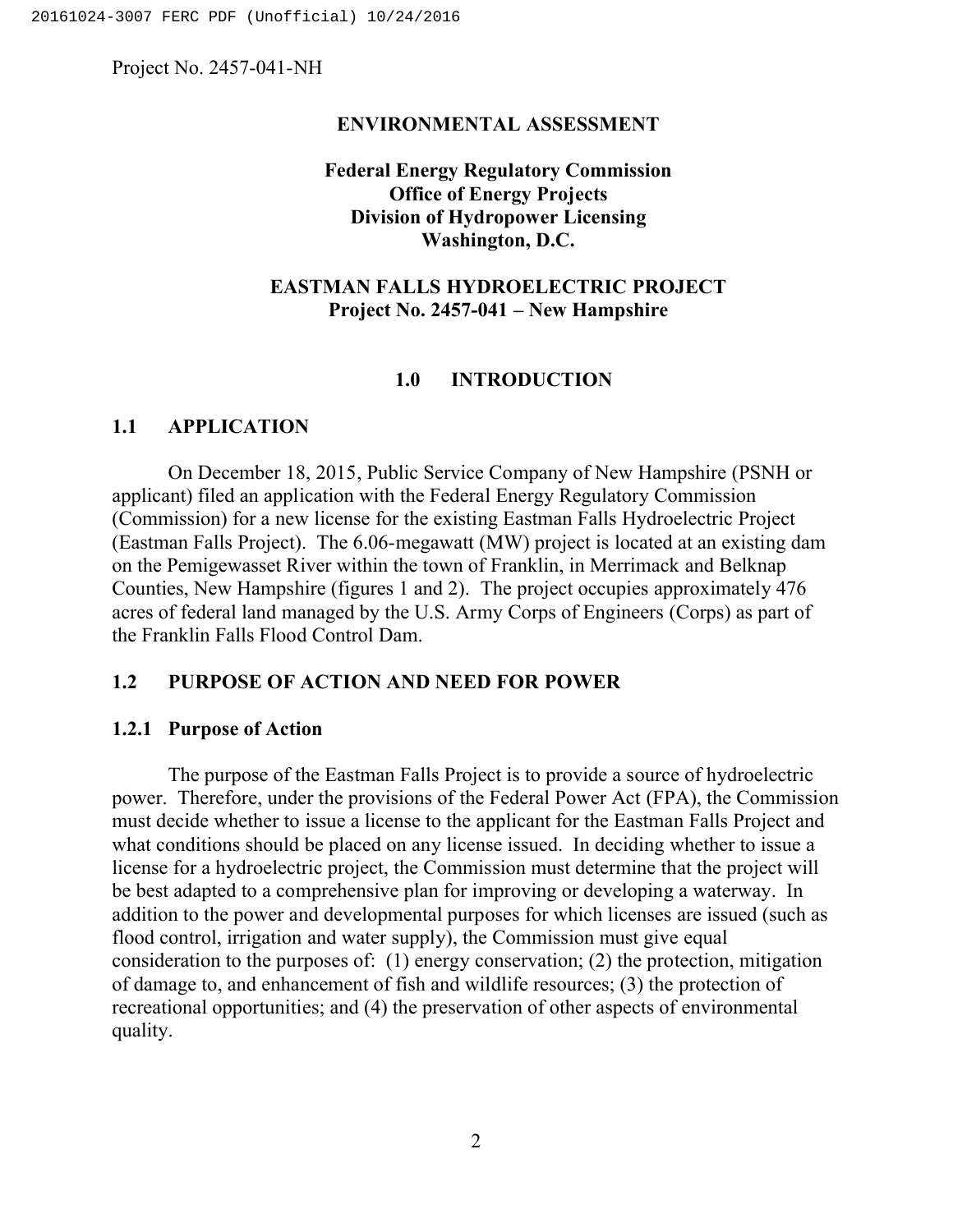

Figure 1. Map of Commission licensed projects located in the Merrimack River Basin. Source: U.S. Army Corps of Engineers, as modified by staff.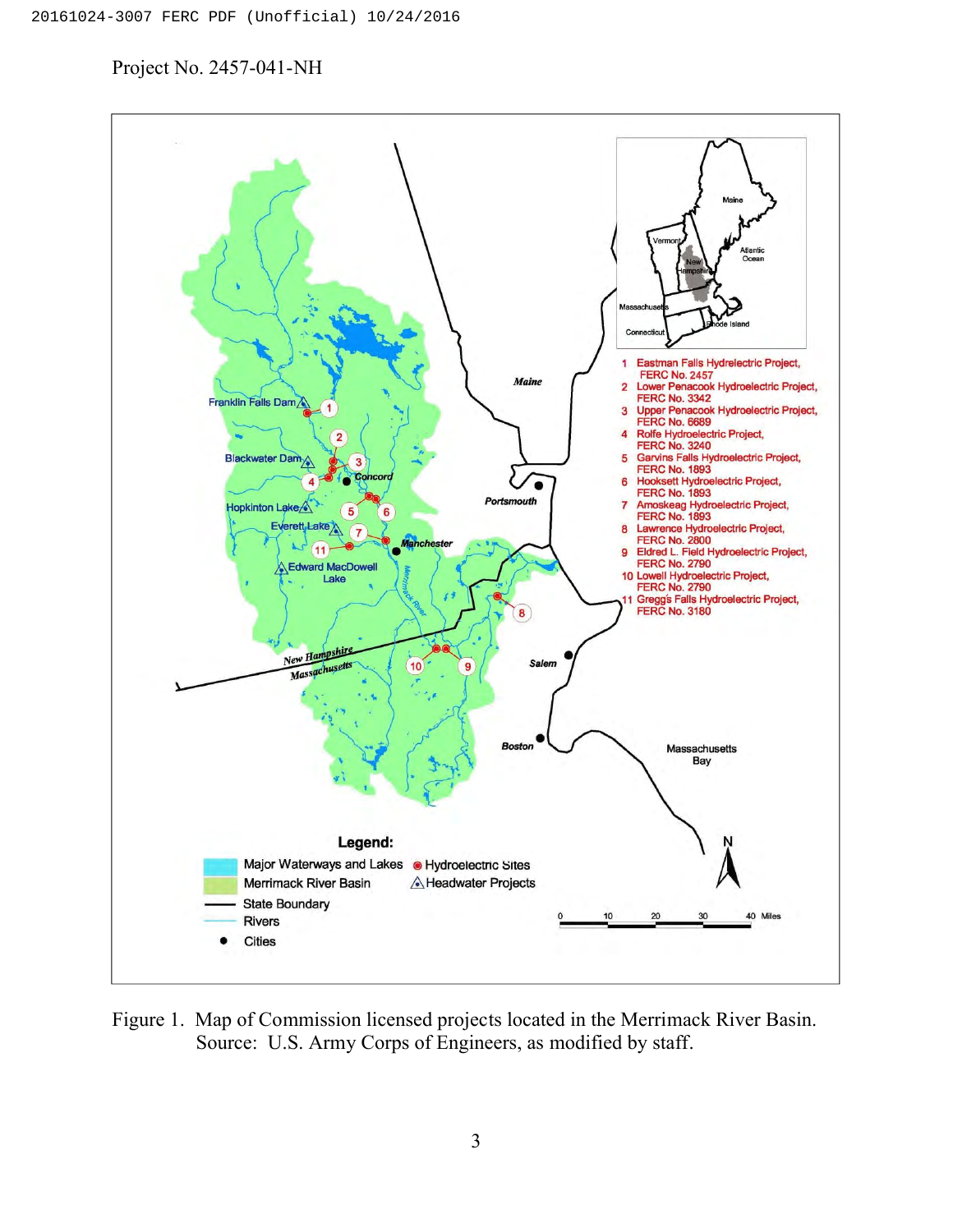

Figure 2. Existing Eastman Falls Project site plan. Source: the applicant, as modified by staff.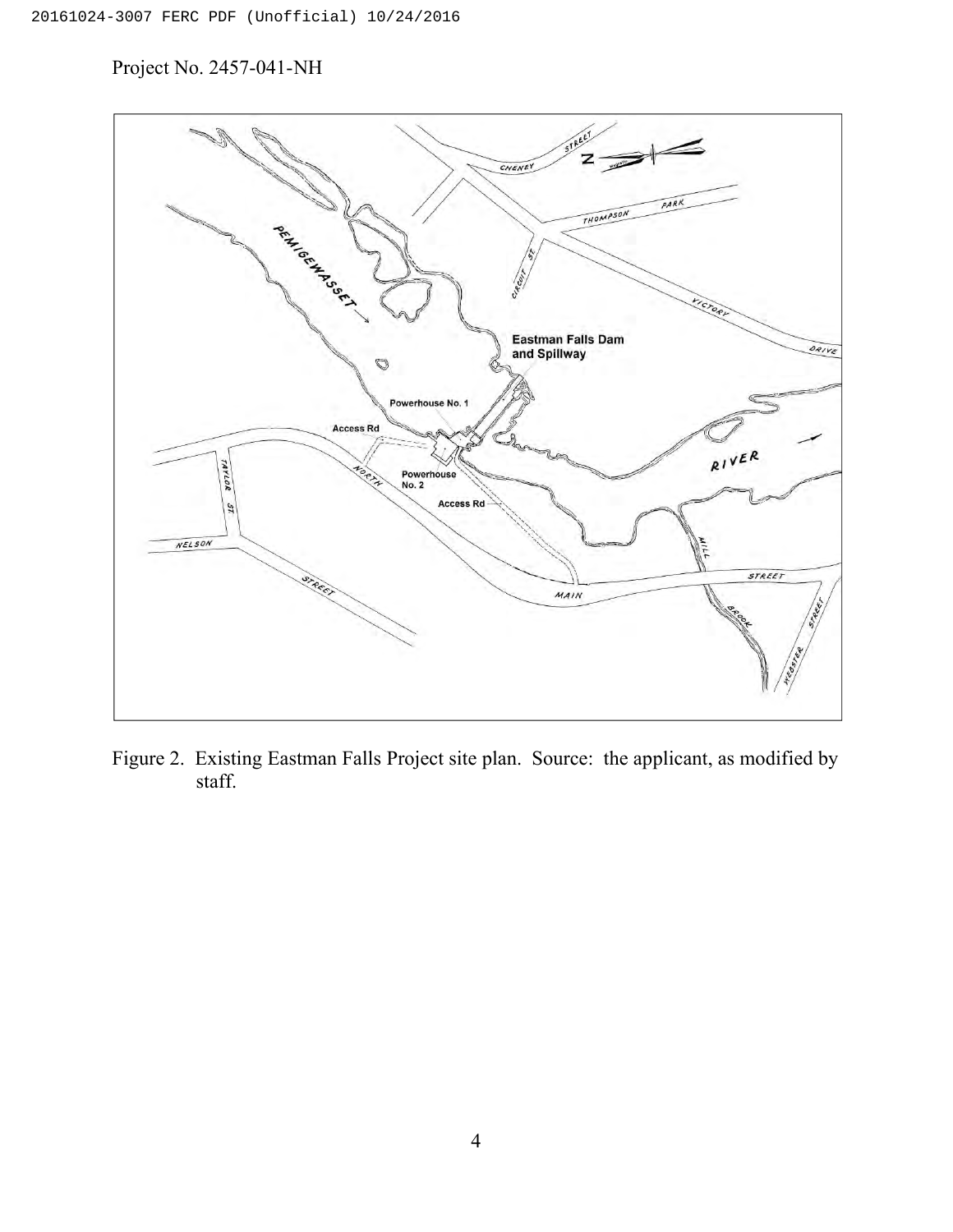Issuing a license for the Eastman Falls Project would allow PSNH to generate electricity at the project for the term of the license, making electric power from a renewable resource available to the regional grid.

This environmental assessment (EA) assesses the effects associated with operation of the project, alternatives to the project, and makes recommendations to the Commission on whether to issue a license, and if so, recommends terms and conditions to become a part of any license issued.

In this EA, we assess the environmental and economic effects of operating and maintaining the project: (1) as proposed by the applicant; and (2) the applicant's proposal including the section 18 preliminary fishway prescriptions and section 10(j) recommendations. We also considered the effects of the no-action alternative. Important issues that are addressed include effects of operation of the proposed project on aquatic resources.

## **1.2.2 Need for Power**

The Eastman Falls Project provides hydroelectric generation to meet part of PSNH's retail electric distribution customer needs. The project has an installed capacity of 6.06 MW and generates approximately 27,871 megawatt-hours (MWh) per year.

The North American Electric Reliability Corporation (NERC) annually forecasts electrical supply and demand nationally and regionally for a 10-year period. The existing Eastman Falls Project is located in the Northeast Power Coordinating Council (NPCC) New England region of the NERC. According to NERC's 2015 forecast (NERC, 2015), summer peak demand in the NPCC New England region is projected to grow at an annual rate of 0.48 percent from 2016 through 2025.

We conclude that power from the Eastman Falls Project would help meet a need for power in the NPCC New England region in both the short- and long-term. The project provides power that displaces generation from non-renewable sources. Displacing the operation of non-renewable facilities may avoid some power plant emissions, thus creating an environmental benefit.

## **1.3 STATUTORY AND REGULATORY REQUIREMENTS**

A license for the Eastman Falls Project would be subject to numerous requirements under the FPA and other applicable statutes. The major regulatory and statutory requirements are described below.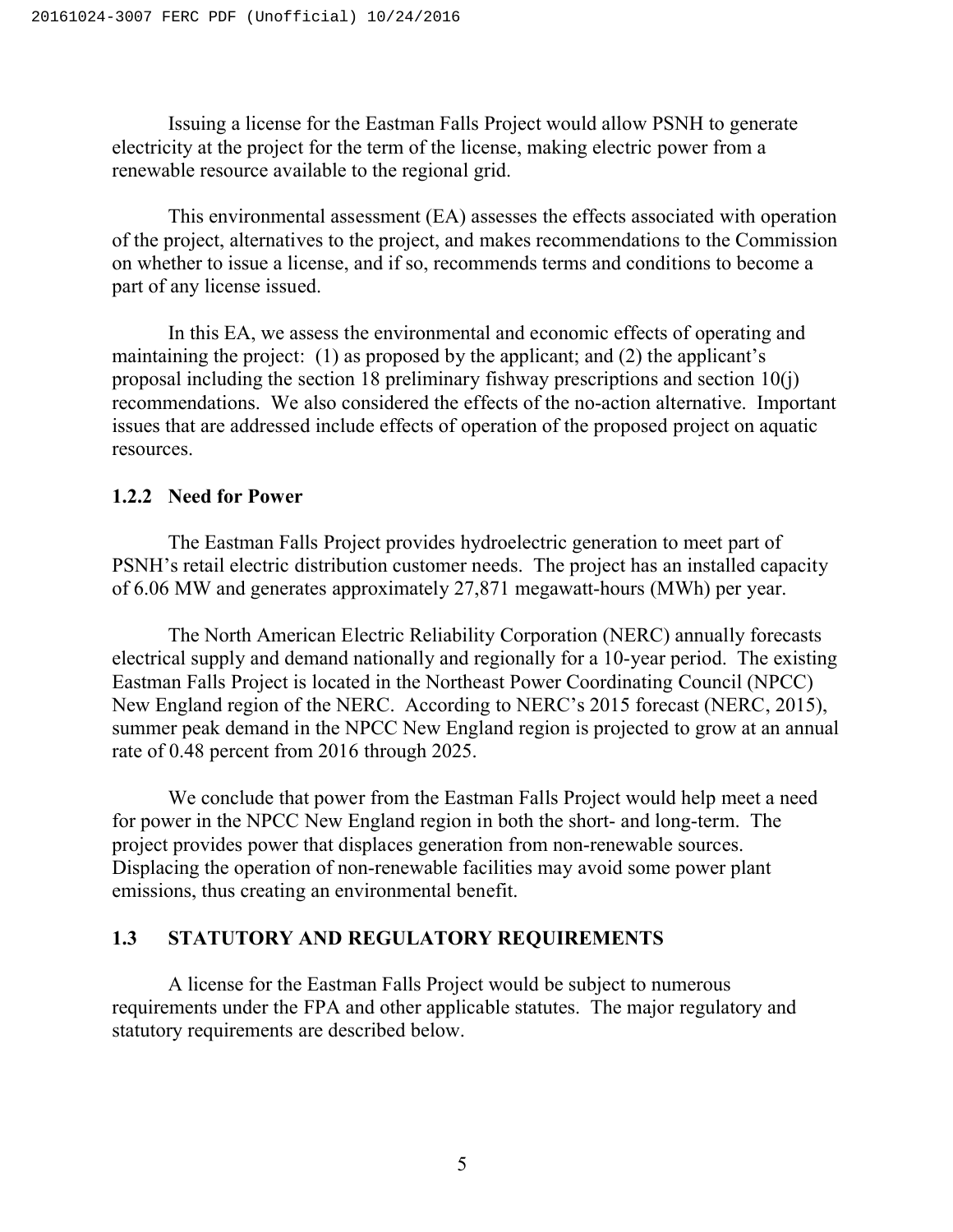## **1.3.1 Federal Power Act**

## **1.3.1.1 Section 18 Fishway Prescriptions**

Section 18 of the FPA states that the Commission is to require construction, operation, and maintenance by a licensee of such fishways as may be prescribed by the Secretaries of Commerce or Interior. On June 22, 2016, Interior filed timely preliminary fishway prescriptions and a request that a reservation of authority to prescribe fishways under section 18 be included in any license issued for the project. The preliminary prescriptions are described under section 2.2.4, *Mandatory Conditions*.

#### **1.3.1.2 Section 10(j) Recommendations**

Under section 10(j) of the FPA, each hydroelectric license issued by the Commission must include conditions based on recommendations provided by federal and state fish and wildlife agencies for the protection, mitigation, or enhancement of fish and wildlife resources affected by the project. The Commission is required to include these conditions unless it determines that they are inconsistent with the purposes and requirements of the FPA or other applicable law. Before rejecting or modifying an agency recommendation, the Commission is required to attempt to resolve any such inconsistency with the agency, giving due weight to the recommendations, expertise, and statutory responsibilities of such agency.

On June 22, 2016, Interior filed timely recommendations under section 10(j), as summarized in table 5, Section 5.3, *Recommendations of Fish and Wildlife Agencies*. In Section 5.3, we also discuss how we address the agency recommendations and comply with section 10(j). Environmental recommendations that we consider outside the scope of section  $10(i)$  have been considered under section  $10(a)$  of the FPA and are addressed in the specific resource sections of this document. Table 5 indicates the basis for our preliminary determinations concerning measures that we consider inconsistent with section 10(j).

In addition to the filed  $10(i)$  recommendations, Interior, under section  $10(a)$ , recommended that the applicant serve all license amendment applications on Interior.

### **1.3.2 Clean Water Act**

Under section 401 of the CWA, a license applicant must obtain certification from the appropriate state pollution control agency verifying compliance with the CWA. On December 18, 2016, PSNH applied to New Hampshire DES for 401 water quality certification for the Eastman Falls Project. New Hampshire DES received this request on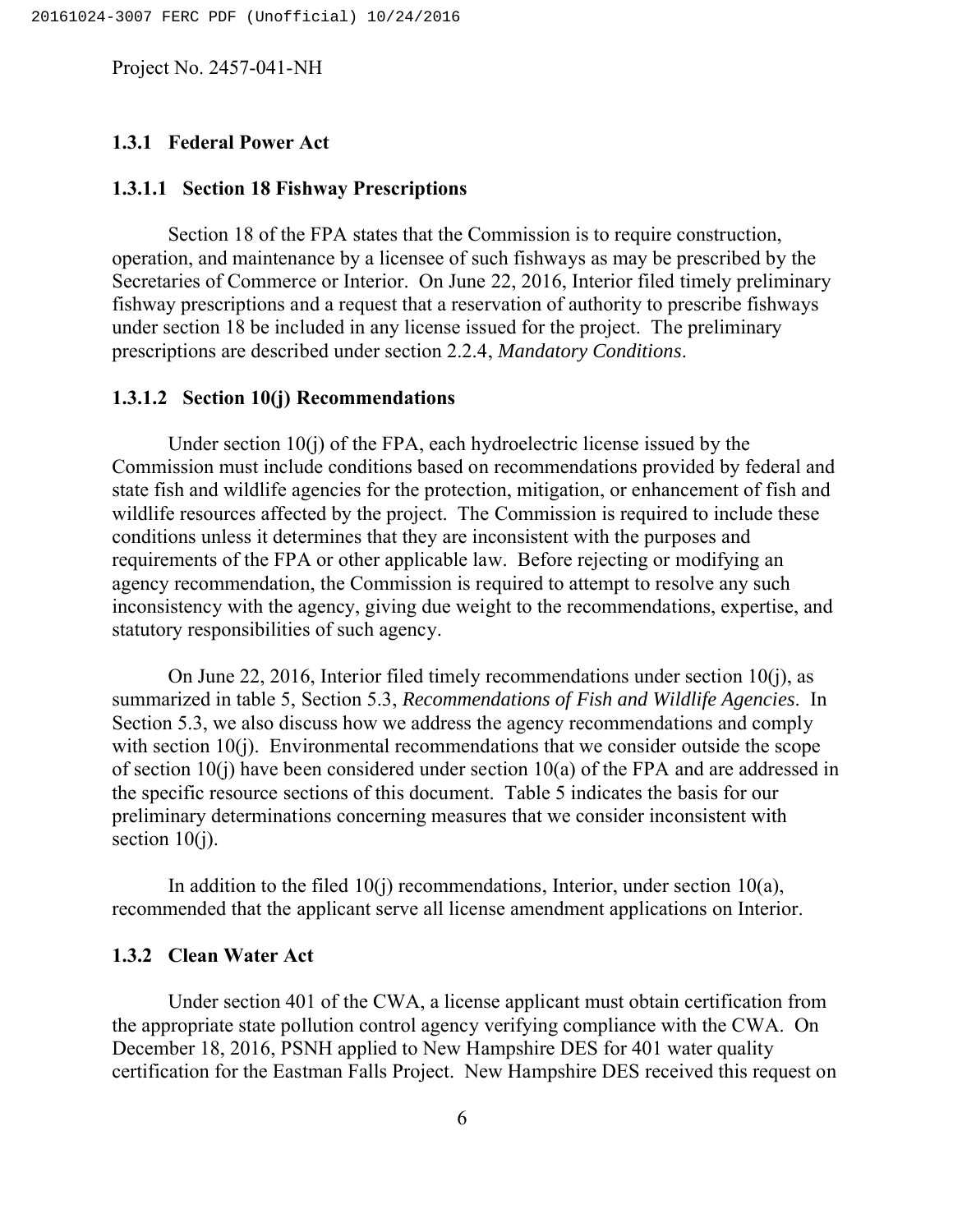December 21, 2015. The New Hampshire DES has not yet acted on the application for water quality certification.

#### **1.3.3 Endangered Species Act**

Section 7 of the ESA requires federal agencies to ensure that their actions are not likely to jeopardize the continued existence of endangered or threatened species or result in the destruction or adverse modification of the critical habitat of such species. One federally listed species, the northern long-eared bat (threatened) could occur in Belknap or Merrimack Counties. Although this species has not been documented within the project area, Interior states that suitable habitat exists within and adjacent to the project area in its June 22, 2016 letter. Because the project would not substantially alter the existing environment (i.e., no trees would be removed), relicensing the project as recommended by staff would have no effect on the northern long-eared bat.

#### **1.3.4 Coastal Zone Management Act**

The CZMA of 1972, as amended, requires review of the proposed project's consistency with a state's Coastal Management Program for projects within or that would affect the coastal zone. Under section  $307(c)(3)(A)$  of the CZMA, 16 U.S.C.  $§1456(3)(A)$ , the Commission cannot issue a license for a project within or affecting a state's coastal zone unless the state's CZMA agency concurs with the license applicant's certification of consistency with the state's CZMA Program, or the agency's concurrence is conclusively presumed by its failure to act within 180 days of its receipt of the applicant's certification.

By letter dated November 5, 2015, New Hampshire DES stated that the project is not located within the state-designated coastal zone and the project would not affect New Hampshire's coastal resources. Therefore, the project is not subject to New Hampshire coastal management program review and no consistency certification is needed for the action.

## **1.3.5 National Historic Preservation Act**

Section 106 of the NHPA requires that federal agencies "take into account" how each of its undertakings could affect historic properties. Historic properties are districts, sites, buildings, structures, traditional cultural properties, and objects significant in American history, architecture, engineering, and culture that are eligible for inclusion in the National Register of Historic Places (National Register).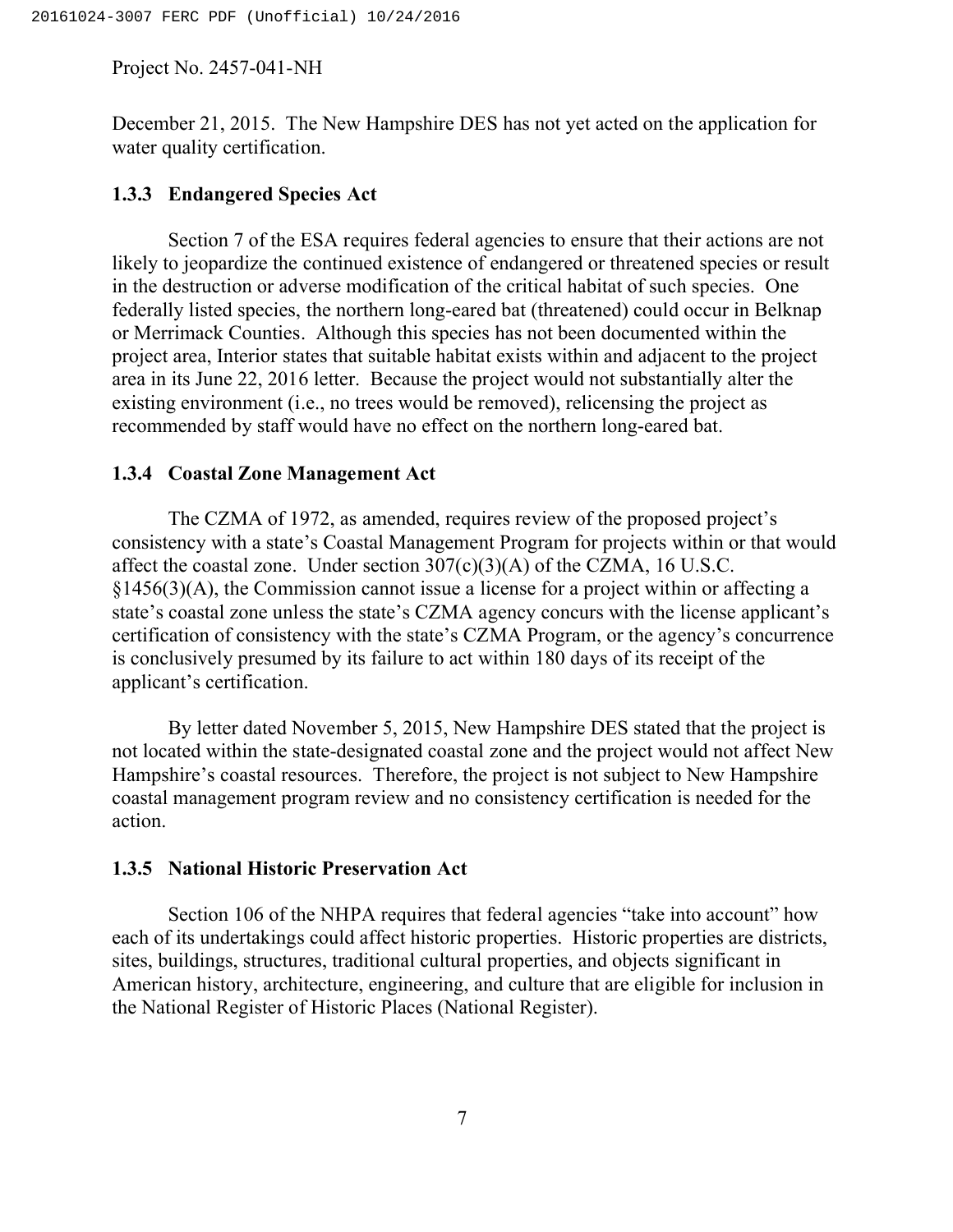In a letter dated May 8, 2012,**<sup>6</sup>** the New Hampshire SHPO made a determination of "no potential to cause effects" on historic, architectural, or archaeological resources within the projects area of potential effects (APE). Our analysis in section 3.3.5 of this EA concludes that each of the relicensing alternatives considered in this EA have no potential to cause effects on cultural resources.

## **1.4 PUBLIC REVIEW AND COMMENT**

The Commission's regulations (18 C.F.R. § 5.1 to 5.16) require that applicants consult with appropriate resource agencies, tribes, and other entities before filing an application for a license. This consultation is the first step in complying with the Fish and Wildlife Coordination Act, ESA, NHPA, and other federal statutes. Pre-filing consultation must be complete and documented according to the Commission's regulations.

Relicensing of the Eastman Falls Project was formally initiated July 2, 2012, when PSNH filed with the Commission a Pre-Application Document (PAD) and a Notice of Intent (NOI) to license the Eastman Falls Project using the Integrated Licensing Process (ILP). The Commission issued a Notice of Commencement of Proceeding on August 31, 2012.

## **1.4.1 Scoping**

During the pre-filing consultation process, scoping meetings were held to determine what issues and alternatives should be addressed in the EA. Scoping Document 1 (SD1) was issued on August 31, 2012. Scoping meetings were held in Franklin, New Hampshire on September 19, 2012, to request comments on the project. A court reporter recorded all comments and statements made at the scoping meetings, and these are part of the Commission's public record for the project. An environmental site review was held September 18, 2012.

In addition to comments provided at the scoping meetings, the following entities provided written comments pertaining to SD1, the PAD, and additional study needs:

| <b>Commenting Entity</b>      | Date Filed                           |  |
|-------------------------------|--------------------------------------|--|
| <b>PSNH</b>                   | October 22, 2012                     |  |
| New Hampshire DES<br>Interior | October 29, 2012<br>October 31, 2012 |  |

**<sup>6</sup>** Filed on December 18, 2015, as part of PSNH's license application.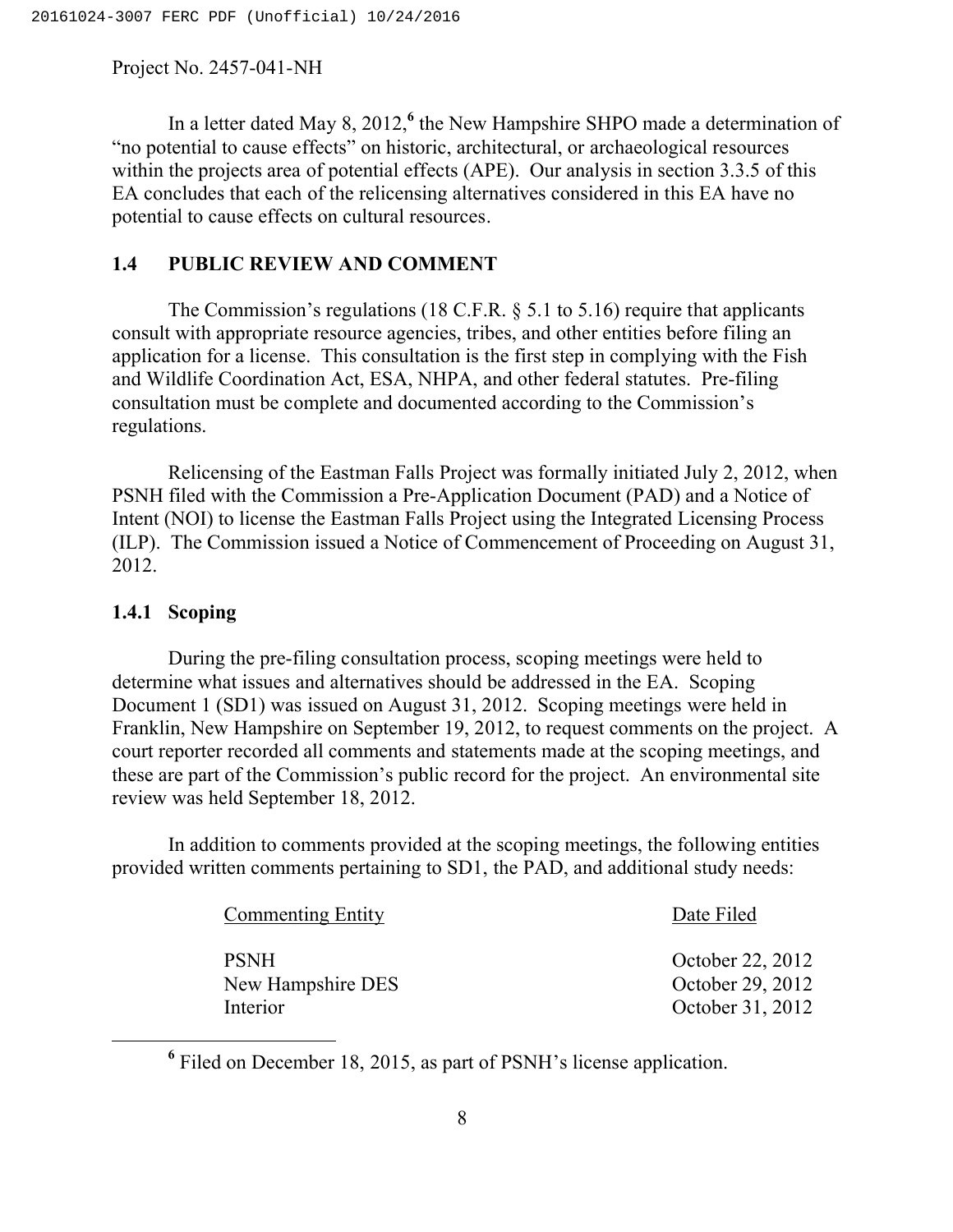## **1.4.2 Interventions**

On April 26, 2016, the Commission issued a notice accepting the application and setting June 25, 2016, as the deadline for filing protests and motions to intervene. Interior filed a notice of intervention on June 13, 2016, and the Upper Merrimack River Local Advisory Committee filed a motion to intervene on June 21, 2016.

## **1.4.3 Comments on the Application**

A notice requesting conditions and recommendations was issued on April 26, 2016. The following entities commented:

| Commenting agencies and other entities | Date filed    |  |  |
|----------------------------------------|---------------|--|--|
| Interior                               | June 22, 2016 |  |  |
| New Hampshire Fish and Game Department | June 28, 2016 |  |  |

The applicant filed reply comments on August 2, 2016.

## **2.0 PROPOSED ACTION AND ALTERNATIVES**

## **2.1 NO-ACTION ALTERNATIVE**

Under the no-action alternative, the project would continue to operate and environmental conditions at the project site would remain the same.

## **2.1.1 Existing Project Facilities**

The project consists of: (1) a 341-foot-long, 37-foot-high concrete gravity dam that includes: (i) a 341-foot-wide spillway with a crest elevation of 301 feet above mean sea level (msl); (ii) 6-foot-high steel flashboards with a crest elevation of 307 feet msl; and (iii) a concrete waste gate with a 16-foot-high, 30-foot-wide steel slide gate; (2) a 582-acre impoundment with a normal maximum pool elevation of 307 feet msl; and (3) a 342-foot-long, 8-foot-deep floating louver array extending upstream from the spillway to the reservoir shoreline to guide fish away from the generating facility intakes to a lowered flashboard on the spillway.

The project includes two generating facilities (generating facility Nos. 1 and 2). Generating facility No. 1 includes: (1) a 12.5-foot-high, 15-foot-wide headgate structure with a 23.75-foot-high, 17-foot-wide trashrack with 3.5-inch clear-bar spacing; (2) a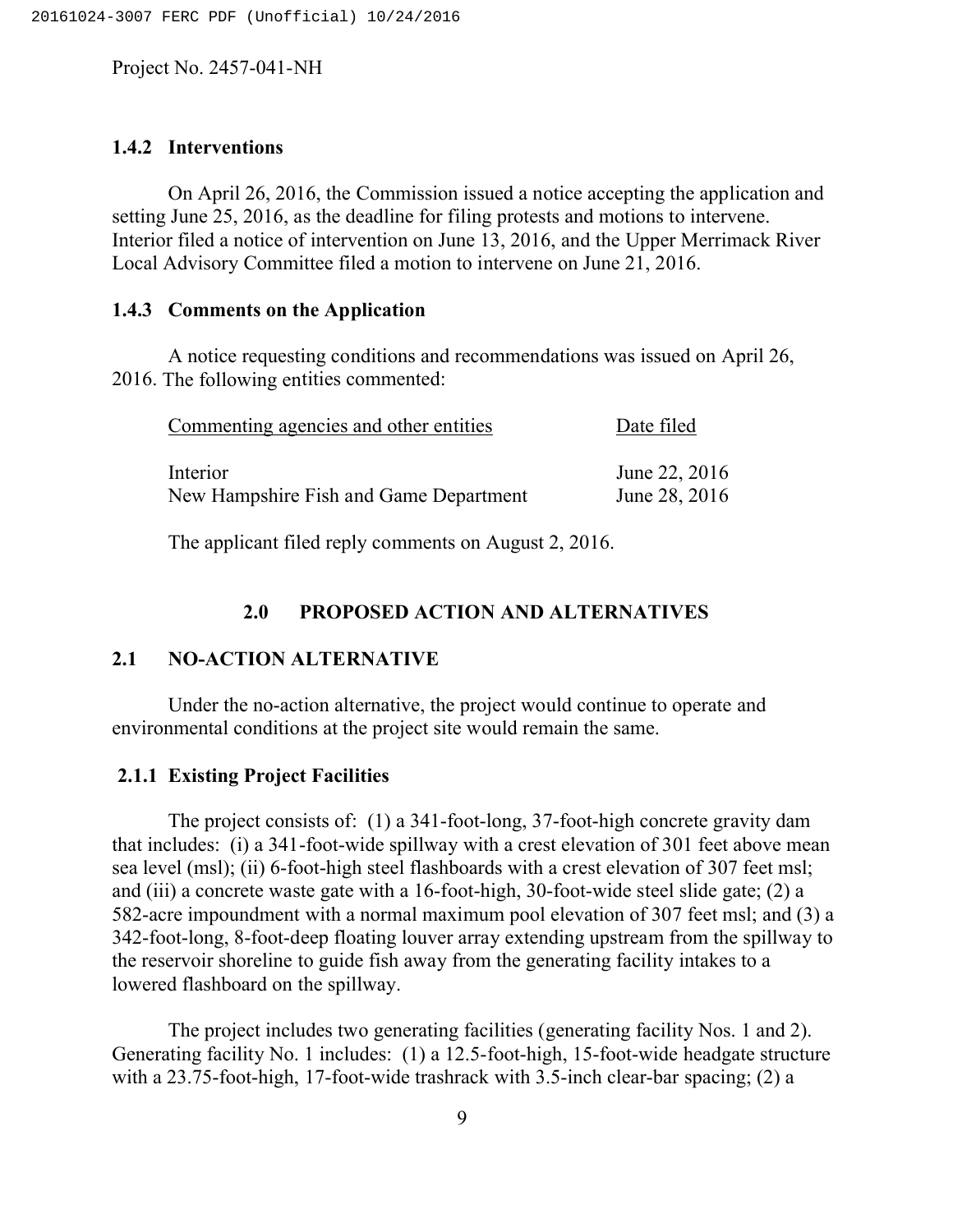12.5-foot-high, 12.5-foot-wide, 21-foot-long concrete penstock; (3) a 40-foot-high, 20 foot-wide stop log slot; (4) a 29-foot-long, 29-foot-wide, 34-foot-high concrete and masonry powerhouse containing a single 1.8-MW turbine-generator unit; and (5) a 23 foot-wide, 14.5-foot-high, 60-foot-long draft tube.

Generating facility No. 2 includes: (1) an intake structure with a 20-foot-high, 21 foot-wide headgate with two 12.3-foot-wide, 9.3-foot-high trashracks with 3.5-inch clearbar spacing; (2) a 20.8-foot-high, 22.4-foot-wide stop log slot; (3) an 88-foot-long, 78 foot-wide, 56-foot-high concrete and masonry powerhouse containing a single 4.26-MW turbine-generator unit;**<sup>7</sup>** and (4) a 23-foot-wide, 14.5-foot-high, 60-foot-long draft tube.

Transmission facilities at the project include: (1) two 245-foot-long, 2.4-kilovolt (kV) generator leads that connect the turbine-generator in generating facility No. 1 to a generator bus in generating facility No. 2; (2) four 110-foot-long, 2.4-kV generator leads that connect the turbine-generator in generating facility No. 2 to a generator bus in generating facility No. 2; and (3) a 100-foot-long, 2.4-kV transmission line that connects the generator bus in generating facility No. 2 to the regional grid.

The Eastman Falls Project has a total installed capacity of 6.06 MW and generates 27,871 megawatt-hours (MWh) of electricity annually.

## **2.1.2 Project Safety**

As part of the licensing process, the Commission would review the adequacy of the project facilities. Special articles would be included in any license issued, as appropriate. Operational inspection would focus on the continued safety of the structures, identification of unauthorized modifications, efficiency and safety of operations, compliance with terms of the license, and proper maintenance. In addition, any license issued would require an inspection and evaluation every 5 years by an independent consultant and submittal of the consultant's safety report for Commission review.

## **2.1.3 Existing Project Operation**

PSNH currently operates the project in a run-of-river mode, where outflow from the project equals inflow at all times and water levels in the impoundment are not drawn

<sup>&</sup>lt;sup>7</sup> Section 11.1(i) of the Commission's regulations states that the authorized installed capacity is the lesser of the ratings of the generator or turbine units. Generating facility No. 2 contains a 4.26 MW turbine connected to a 4.6 MW generator unit; therefore, the installed capacity of generating facility No. 2 is 4.26 MW.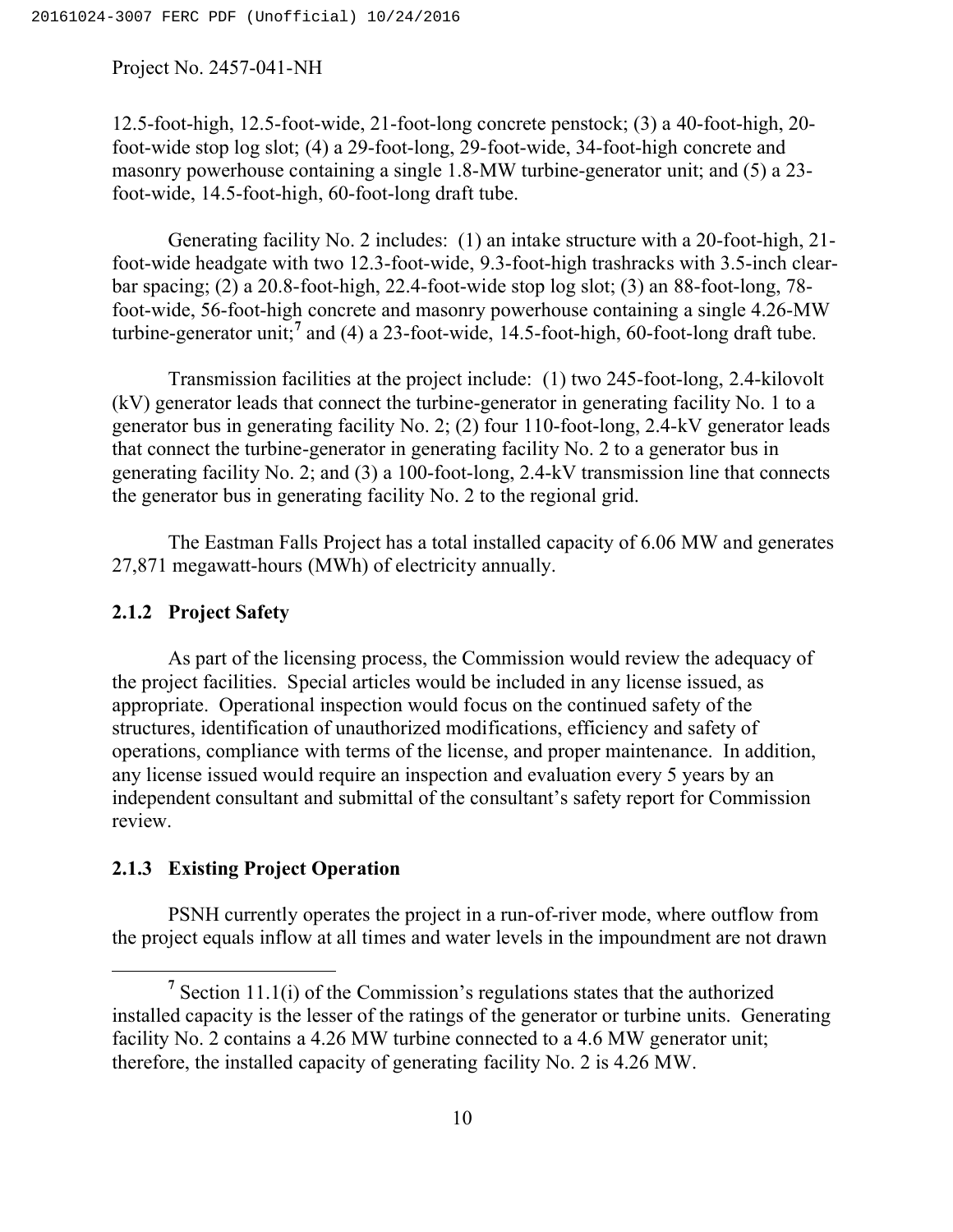down for power generation. The normal elevation of the impoundment is 307 feet msl. PSNH releases a year-round minimum flow of 410 cubic feet per second (cfs) or inflow (whichever is less) through generating facility No. 1.

PSNH indicates that the project is operated remotely from its electrical system control center located in Manchester, New Hampshire. PSNH states that a transducer is used to measure impoundment water levels and the data is sent to a programmable logic controller that automatically adjusts turbine gate settings maintain stable impoundment levels. The project uses flows between 250 cfs (the minimum hydraulic capacity of generating facility No. 1) and 2,780 cfs (the maximum hydraulic capacity of generating facilities No. 1 and 2) to generate electricity. At flows less than 250 cfs, the project does not operate and all flow is either released through the waste gate or spilled over the dam. At inflows between 250 and 700 cfs, generating facility No. 1 operates and generating facility No. 2 is idle. At inflows between 700 and 1,830 cfs, generating facility No. 2 operates and generating facility No. 1 is idle. At inflows between 1,830 cfs and 2,780 cfs, both generating facilities operate. When inflow exceeds 2,780 cfs, both generating facilities operate at maximum capacity and excess flow is spilled over the flashboards or passed through the waste gate.

## **2.2 APPLICANT'S PROPOSAL**

## **2.2.1 Proposed Project Facilities**

None.

## **2.2.2 Proposed Project Operation**

PSNH proposes to continue to operate the project in an instantaneous run-of-river mode where outflow from the project would equal inflow at all times and water levels in the impoundment would not be drawn down for power generation. **<sup>8</sup>** PSNH would limit fluctuations within  $\pm$  0.2 feet from the normal impoundment elevation of 307 feet with flashboards. PSNH indicates that impoundment water level control would continue to be maintained by the programmable logic controller.

**<sup>8</sup>** PSNH also proposes to discontinue maintaining a year-round minimum flow of 410 cubic feet per second (cfs), or inflow (whichever is less) downstream of the project because it would serve no purpose at a run-of-river project with no bypassed reach. The 410-cfs minimum flow is a requirement of the current license that allows PSNH to operate the project in storage-and-release mode.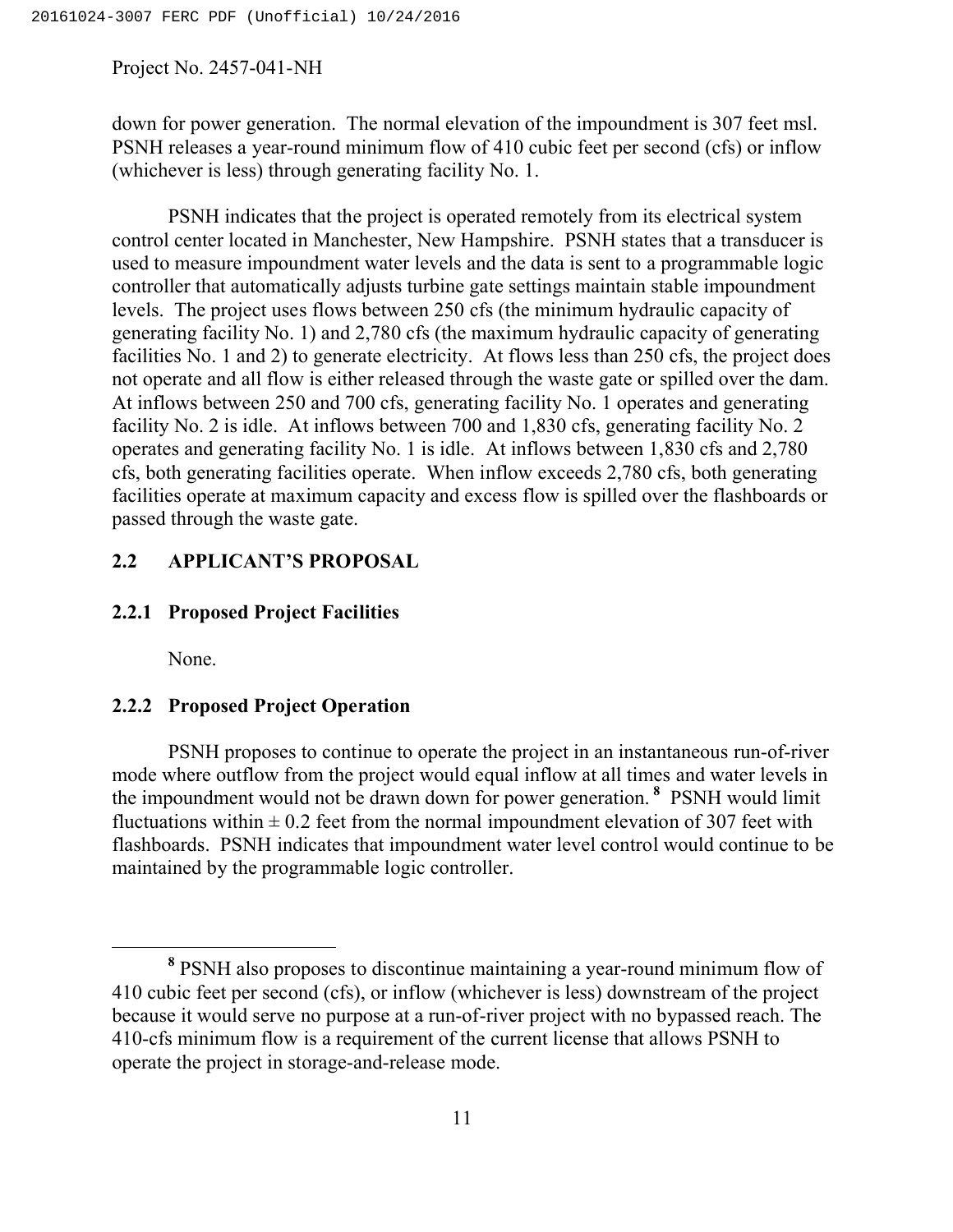The project would continue to use flows between 250 cfs (the minimum hydraulic capacity of the project) and 2,780 cfs (the maximum hydraulic capacity of the project) to generate electricity. The project would continue to generate approximately 27,871 MWh annually.

## **2.2.3 Proposed Environmental Measures**

In addition to the proposed run-of-river operation and elimination of the 410 cfs minimum flow, PSHN proposes the following measures:

- Implement an operation compliance monitoring and maintenance plan (OMCP) to monitor impoundment level, flow releases, and impoundment refill procedures;
- Maintain downstream flows of 502 cfs (equal to the aquatic base flow; ABF), or 90 percent of inflow to the impoundment (whichever is less) to protect downstream aquatic habitat when refilling the impoundment after drawdowns for maintenance or emergencies;
- Implement an invasive species management and monitoring plan (ISMMP) to monitor the spread of invasive species within the project boundary and implement control measures, if necessary.

## **2.2.4 Mandatory Conditions**

## **Section 18 Prescriptions**

Interior's preliminary section 18 prescription would require PSNH to: (1) develop a plan to install up to three upstream fishways for American eel that would be operated from May 1 to October 30 (the number and location of these fishways would be determined by two seasons of monitoring); (2) develop a plan to implement downstream passage measures for American eel from August 15 to November 15 of each year (interim measures would be implemented starting in the second year of the license and permanent measures would be implemented starting in the eighth year after eels are documented using the upstream eel passage facilities); (3) develop and implement a fishway operation and maintenance plan; and (4) develop and implement a fishway effectiveness monitoring plan.

Interior also requests that any license issued for the project include a reservation of authority to prescribe fishways under section 18 of the FPA.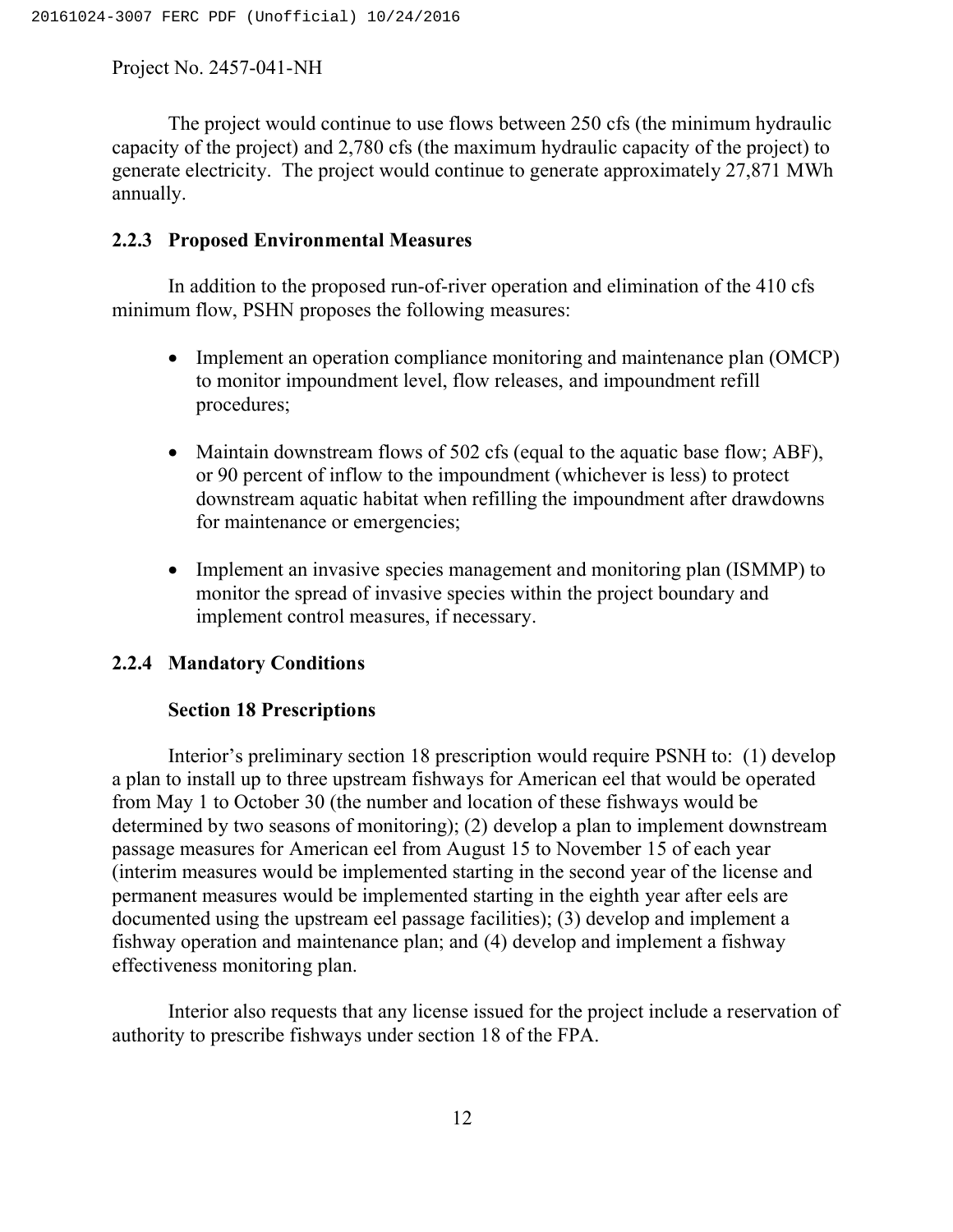## **2.3 STAFF ALTERNATIVE**

## **2.3.1 Project Operation**

Under the staff alternative, the project would continue to operate in run-of-river mode as proposed by PSNH and it would continue to generate approximately 27,871 MWh annually.

## **2.3.2 Modification to Measures**

Under the staff alternative, the project would include all of PSNH's proposed measures, all of Interior's section 18 preliminary fishway prescriptions, all but three of Interior's section 10(j) recommendations (a post-license issuance water quality survey, an impoundment refill procedure whereby 90 percent of inflow would be release downstream and 10 percent would be used to refill the impoundment, and consultation if the project would affect northern long-eared bat habitat), and two additional staff modifications: :

- notify the Commission and the New Hampshire State Historic Preservation Officer (SHPO) prior to implementing any maintenance activities, land-clearing or landdisturbing activities, or changes to project operation or facilities; and
- consult with the New Hampshire SHPO if previously unidentified cultural resources are discovered during the course of constructing, maintaining, or operating the project works or other facilities.

# **2.5 ALTERNATIVE CONSIDERED BUT ELIMINATED FROM DETAILED ANALYSIS**

We considered several alternatives to the applicant's proposal, but eliminated them from further analysis because they are not reasonable in the circumstances of this case. They are: (1) issuing a non-power license; (2) Federal Government takeover of the project; and (3) retiring the project.

## **2.5.1 Issuing a Non-power License**

A non-power license is a temporary license that the Commission will terminate when it determines that another government agency will assume regulatory authority and supervision over the lands and facilities covered by the non-power license. At this point, no agency has suggested a willingness or ability to do so. No party has sought a nonpower license and we have no basis for concluding that the project should no longer be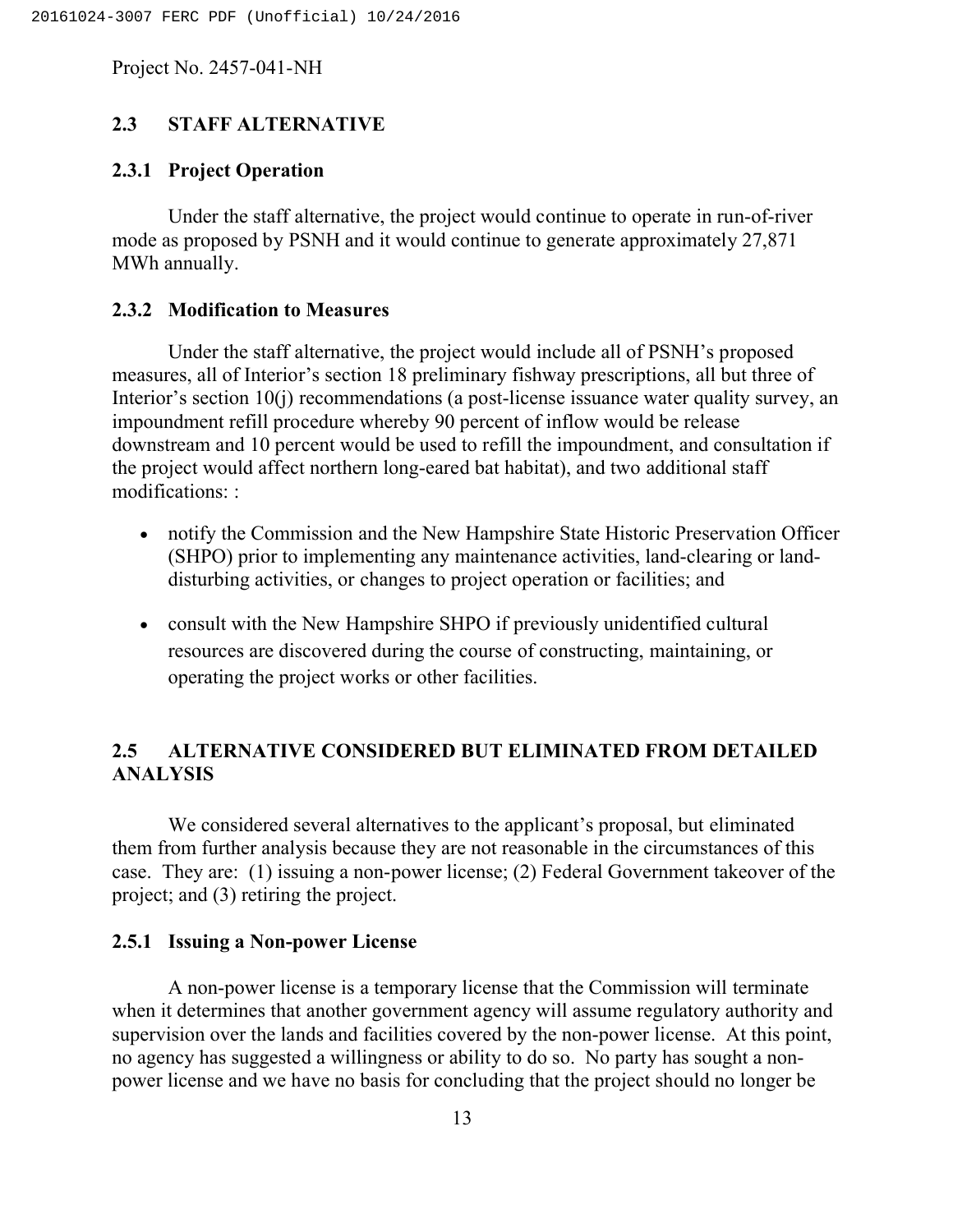used to produce power. Thus, we do not consider issuing a non-power license a realistic alternative to relicensing in this circumstance.

## **2.5.2 Federal Government Takeover**

We do not consider federal takeover to be a reasonable alternative. Federal takeover and operation of the project would require Congressional approval. While that fact alone would not preclude further consideration of this alternative, there is currently no evidence to indicate federal takeover should be recommended by Congress. No party has suggested federal takeover would be appropriate, and no federal agency has expressed an interest in operating the project.

#### **2.5.3 Retiring the Project**

Project retirement could be accomplished with or without dam removal. Either alternative would involve denial of the relicense application and surrender or termination of the existing license with appropriate conditions.

No participant has suggested that dam removal would be appropriate in this case, and we have no basis for recommending it. The power generated by the Eastman Falls Project is an important resource, and is relied upon to provide clean, renewable energy. This source of power would be lost if the project were retired, and replacement power would need to be found. There also would be significant costs associated with retiring the project's powerhouse and appurtenant facilities. In addition, the impoundment serves as an important recreational resource in the area. Thus, dam removal is not a reasonable alternative to relicensing the project with appropriate protection, mitigation and enhancement measures.

The second project retirement alternative would involve retaining the dam and disabling or removing equipment used to generate power. Project works would remain in place and could be used for historic or other purposes. This would require us to identify another government agency with authority to assume regulatory control and supervision of the remaining facilities. No agency has stepped forward, and no participant has advocated this alternative. Nor have we any basis for recommending it. Because the power supplied by the project is needed, a source of replacement power would have to be identified. In these circumstances, we don't consider removal of electric generating equipment to be a reasonable alternative.

#### **3.0 ENVIRONMENTAL ANALYSIS**

In this section, we present: (1) a general description of the project vicinity; (2) an explanation of the scope of our cumulative effects analysis; and (3) our analysis of the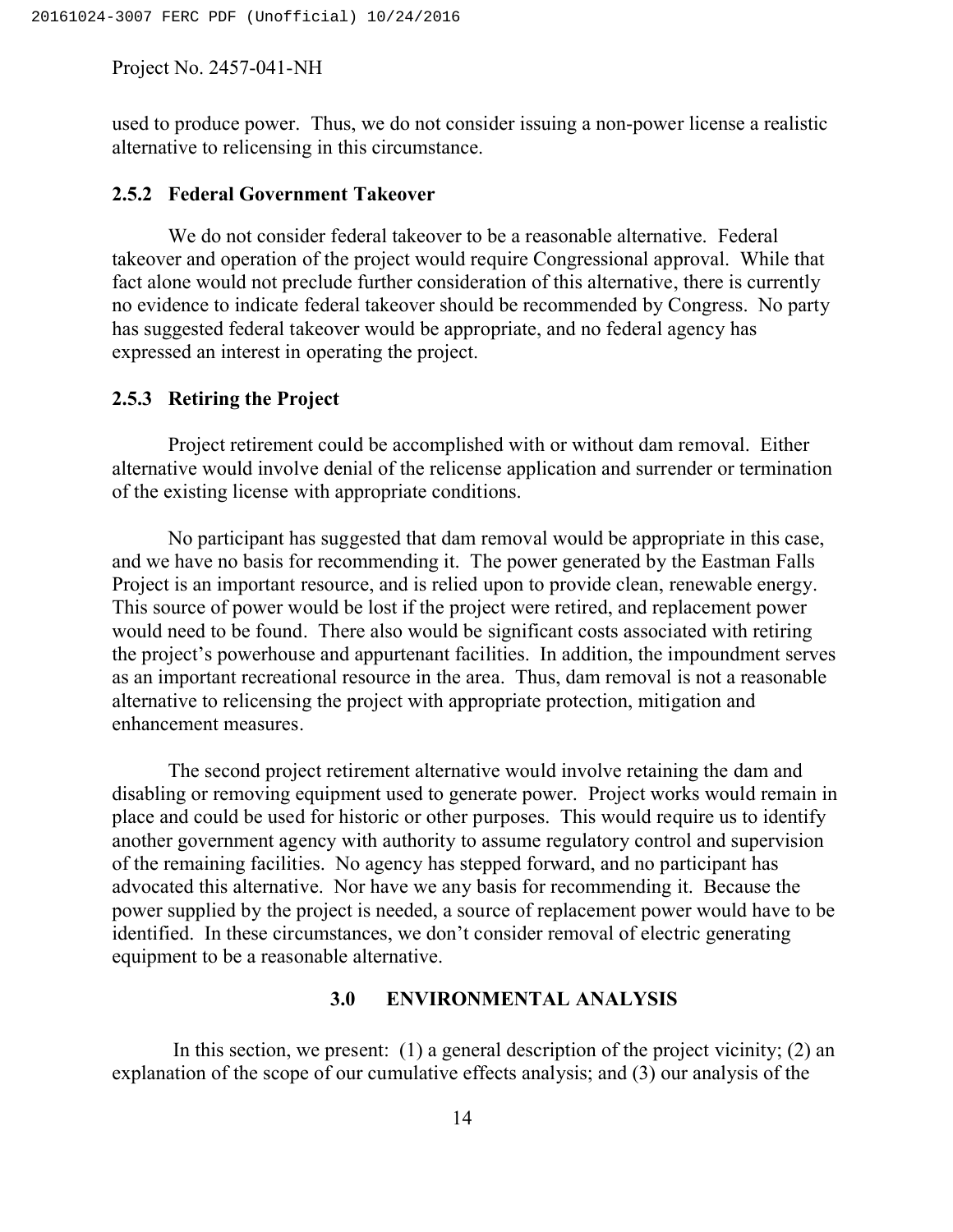proposed action and other recommended environmental measures. Sections are organized by resource area (aquatic, recreation, etc.). Under each resource area, historic and current conditions are first described. The existing condition is the baseline against which the environmental effects of the proposed action and alternatives are compared, including an assessment of the effects of proposed mitigation, protection, and enhancement measures, and any potential cumulative effects of the proposed action and alternatives. Staff conclusions and recommended measures are discussed in section 5.1, *Comprehensive Development and Recommended Alternative* of the EA.**<sup>9</sup>**

## **3.1 GENERAL DESCRIPTION OF THE RIVER BASIN**

The project is located on the Pemigewasset River in Merrimack and Belknap Counties, New Hampshire. The Pemigewasset River basin has a total drainage area of about 1,021 square miles (1,003 at the project dam). From the project area, the Pemigewasset River flows about 1 mile before joining the Winnipesaukee to form the Merrimack River in New Hampshire. From the confluence of the Winnipesaukee and the Pemigewasset rivers, the Merrimack River flows southeasterly for 116 miles into the Atlantic Ocean. Land use in the project area primarily consists of residential use and the remaining land consists of commercial, transportation, industrial, and other urban uses.

There are three existing licensed hydropower projects (totaling five dams) located on the mainstem of the Merrimack River between the Eastman Falls Project and the Atlantic Ocean (figure 1). From downstream to upstream they are the Lawrence Project No. 2800, the Lowell Project No. 2790 (includes two dams), and the Merrimack Project No. 1893 (includes three dams).

## **3.2 SCOPE OF CUMULATIVE EFFECTS ANAYLSIS**

According to the Council on Environmental Quality's regulations for implementing the National Environmental Policy Act (40 C.F.R. § 1508.7), cumulative effect is the impact on the environment that results from the incremental impact of the action when added to other past, present, and reasonably foreseeable future actions regardless of what agency (federal or non-federal) or person undertakes such other actions. Cumulative impacts can result from individually minor but collectively significant actions taking place over a period of time, including hydropower and other land and water development activities.

**<sup>9</sup>** Unless otherwise indicated, our information is taken from the application for license filed by PSNH on January 17, 2013 and the responses to deficiencies and requests for additional information PSNH filed on March 14, 2013.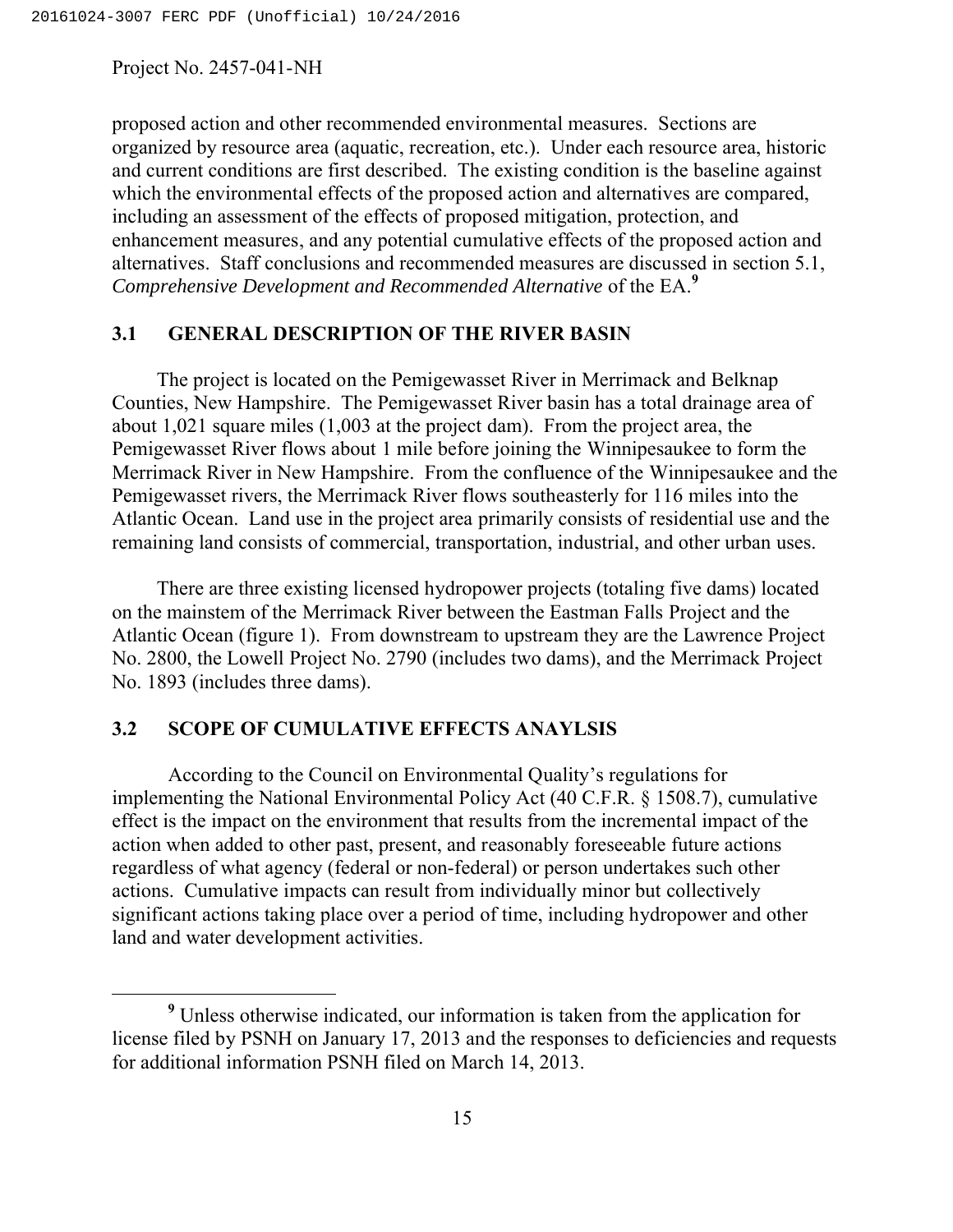Through agency consultation and our independent analysis, we have identified American eel as a resource that would be cumulatively affected by construction and operation of the Eastman Falls Project.

## **3.2.1 Geographic Scope**

The geographic scope of the cumulative analysis defines the physical limits or boundaries of the proposed action's effects on the resources. Because the proposed action would affect the resources differently, the geographic scope for each resource may vary.

In addition to the Eastman Falls dam on the Pemigewasset River and the five dams on the mainstem of the Merrimack River, the Ayers Island dam, which is 14 miles upstream from Eastman Falls dam, has the potential to cumulatively affect American eel. In Section 3.3.2 of this EA, *Aquatic Resources*, we discuss the site-specific as well as the cumulative effects of licensing the Eastman Falls Hydro Project on American eel.

#### **3.2.2 Temporal Scope**

The temporal scope of analysis includes a discussion of the past, present, and reasonably foreseeable future actions and their effects on American eel. Based on the term of the proposed license, we will look 30 to 50 years into the future, concentrating on the effects on American eel from reasonably foreseeable future actions. The historical discussion is limited, by necessity, to the amount of available information. We identified the present resource conditions based on the license application, agency comments, and comprehensive plans.

## **3.3 PROPOSED ACTION AND ACTION ALTERNATIVES**

In this section, we discuss the effects of the project alternatives on environmental resources. For each resource, we first describe the affected environment, which is the existing condition and baseline against which we measure effects. We then discuss and analyze the specific cumulative and site-specific environmental issues.

Only the resources that would be affected, or about which comments have been received, are addressed in detail in this EA. Based on this, we have determined that aquatic, terrestrial, threatened and endangered species, land use, recreation, and cultural resources may be affected by the proposed action and action alternatives. We have not identified any substantive issues related to geology and soils or socioeconomics; therefore, these resources are not assessed in the EA. We present our recommendations in Section 5.1, *Comprehensive Development and Recommended Alternative* section.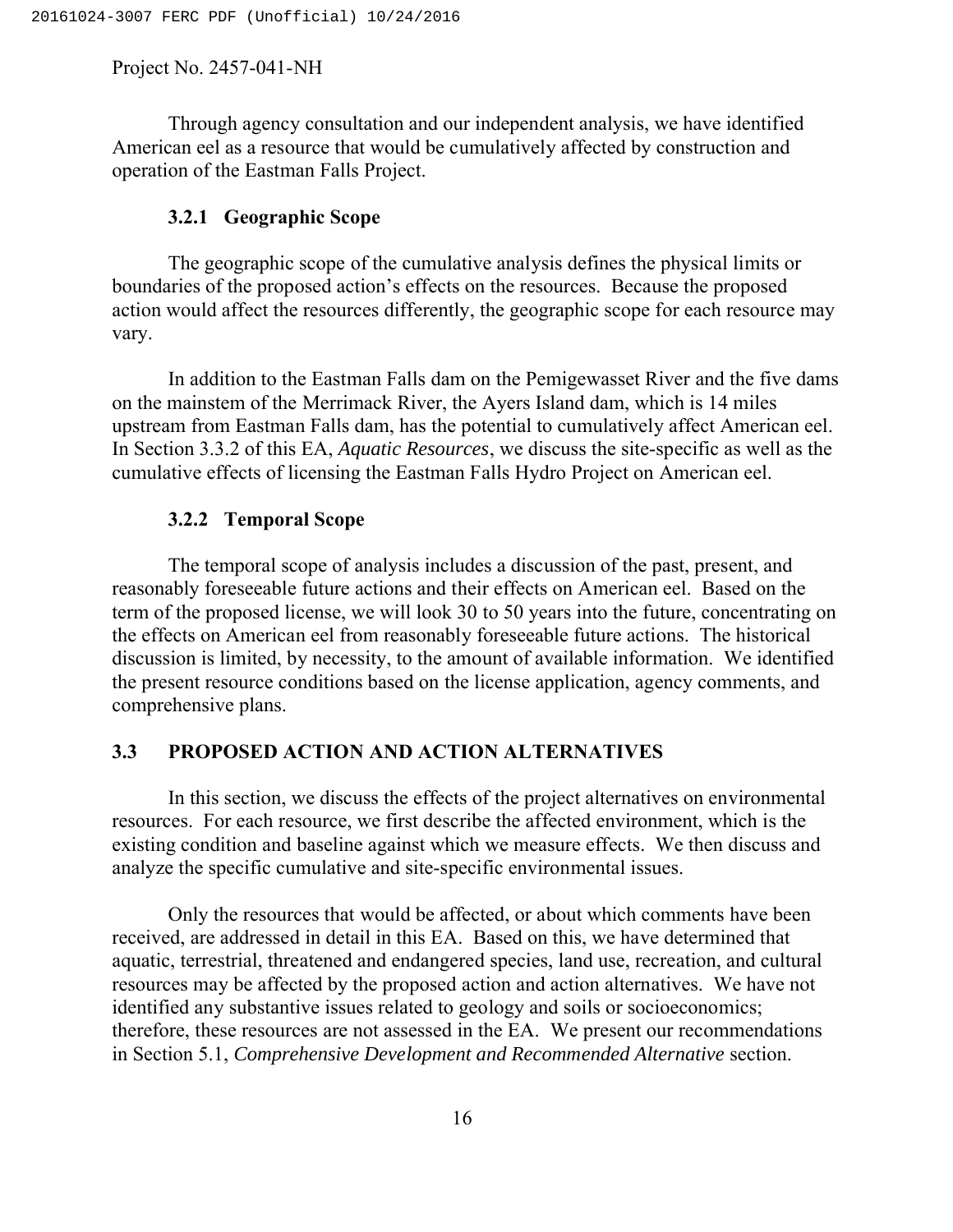## **3.3.1 Aquatic Resources**

## **Affected Environment**

#### Water Quantity

The Pemigewasset River at the project dam has a drainage area of about 1,003 square miles. The project impoundment is 582 acres with an average depth of about 8 feet. The river generally exhibits highest flows during May and lowest flows during October (table 1). Based on 77 years of flow records at the U.S. Geological Survey gages no. 01081500 and 01011000, located on the Merrimack River at Franklin Junction and the Winnipesaukee River at Tilton, respectively, the mean annual flow of the Pemigewasset River near the project site is 2,130 cfs; however, as table 1 shows, the recent 10-year average is less than half of the 77-year average. The highest flow recorded is 51,576 cfs and the lowest flow recorded is 120 cfs.

| Time period | Mean flow (cfs) |
|-------------|-----------------|
| January     | 1,200           |
| February    | 1,152           |
| March       | 894             |
| April       | 1,093           |
| May         | 1,445           |
| June        | 1,154           |
| July        | 1,049           |
| August      | 774             |
| September   | 687             |
| October     | 650             |
| November    | 689             |
| December    | 1,111           |
| Annual      | 987             |

Table 1. Mean monthly flows in cfs at the Eastman Falls Project from 2005 to 2014. (Source: PSNH)

## Water Quality

The Pemigewasset River at the project site is designated as Class B. The New Hampshire numeric standard for DO in Class B waters is a daily average of 75 percent saturation and an instantaneous minimum of 5.0 milligrams per liter (mg/L) at all times. Water temperature is not to exhibit an increase that would appreciably interfere with designated uses. A study conducted by the Corps during a period of low flows in July through September, 2009 (Corps 2012) showed that DO both upstream and downstream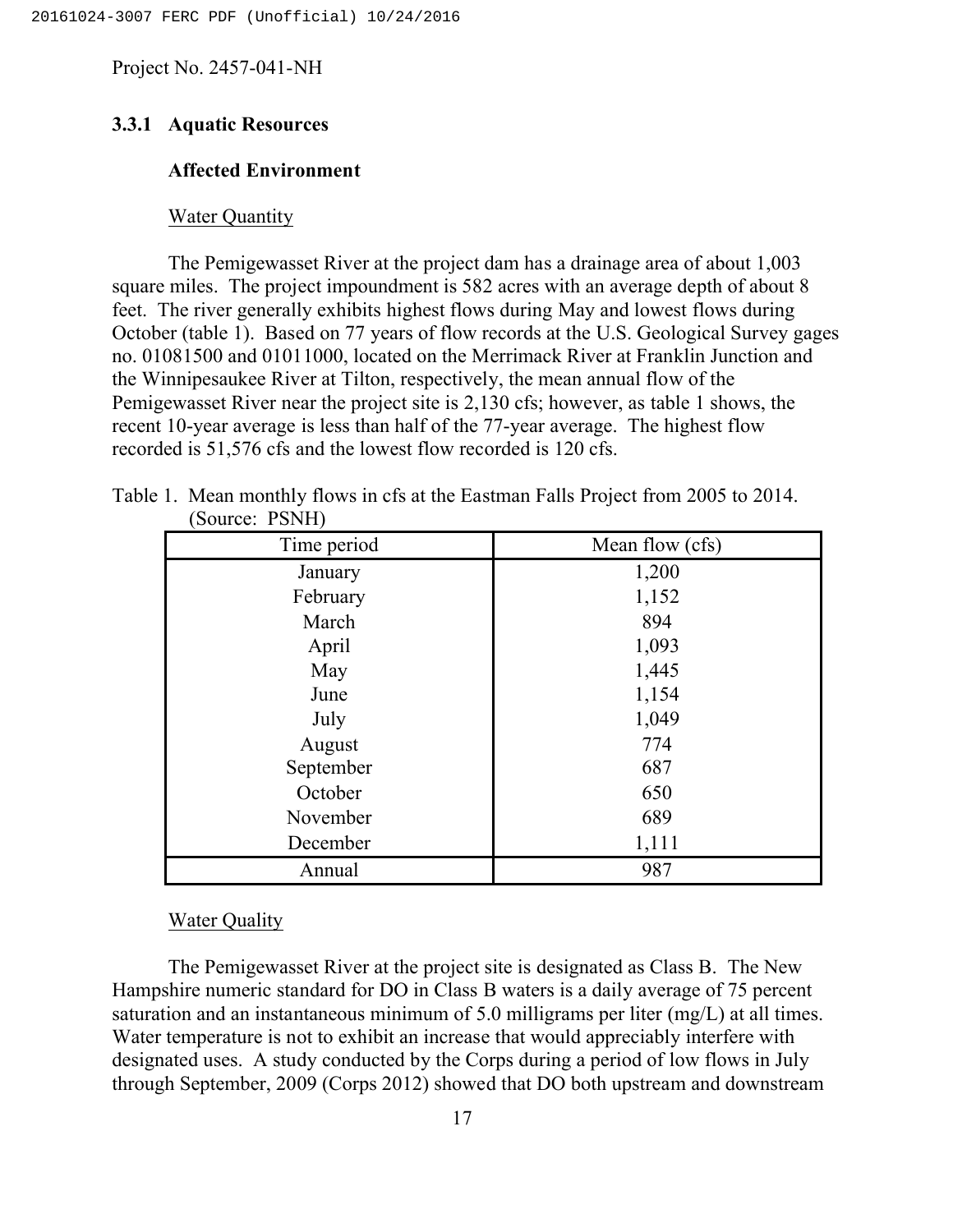of the dam was never below 7 mg/L or less than 80 percent saturation during the study period. Water temperatures were essentially the same upstream and downstream of the dam.

## Fishery Resources

The resident fish community in the project vicinity of the Pemigewasset River consists of stocked rainbow, brook, and brown trout, as well as smallmouth bass, largemouth bass, chain pickerel, pumpkinseed, redbreast sunfish, walleye, white perch, and yellow perch. Other less recreationally important species that occur in the area include white sucker, fallfish, rock bass, golden shiner, common shiner, slimy sculpin, margined madtom, yellow bullhead, and brown bullhead. Three tributaries of the Eastman Falls impoundment were sampled by New Hampshire FGD in 2005 and additional species were collected, specifically: blacknose dace, longnose dace, burbot, creek chub, and longnose sucker.

There are currently no anadromous fish present in the Pemigewasset River. Historically, the restoration program for Atlantic salmon within the Merrimack River Basin resulted in annual stockings of salmon broodstock and fry in the Pemigewasset River, upstream of the Eastman Falls dam. To improve downstream salmon passage survival, the project includes a floating louver array in the forebay, which extends 8 feet below the surface of the water and was used to guide salmon adults and smolts to a safe downstream passage route through a lowered flashboard along the spillway. The Merrimack River salmon restoration program was discontinued in 2013 and both New Hampshire FGD and Interior consulted with PSNH to determine that operating the downstream fish passage facilities at the Eastman Falls Project was not necessary beyond the fall of 2014.

Efforts to restore American shad, blueback herring, and alewives in the Merrimack River Basin are ongoing. Since 1969, the technical and policy committees for the Anadromous Fishery Management of the Merrimack River (a cooperative entity that includes Interior and New Hampshire FGD) have made fish passage recommendations throughout the Merrimack River Basin. However, the ineffectiveness of the existing upstream fishway at Essex dam (in the lower river), and the lack of fishways at Hooksett and Garvins Falls dams (located in the middle reach of the Merrimack River), have prevented these species from migrating upstream to the Eastman Falls dam.

American eel, another species with restoration and management plans throughout the East Coast (ASMFC 2000), including New England, occur in very low numbers in the Pemigewasset, but are known to exist both upstream and downstream of the Eastman Falls dam (Technical Committee 2013). PSNH reports that eels have been documented in "limited numbers" in Squam Lake which is upstream of the Eastman Falls Project.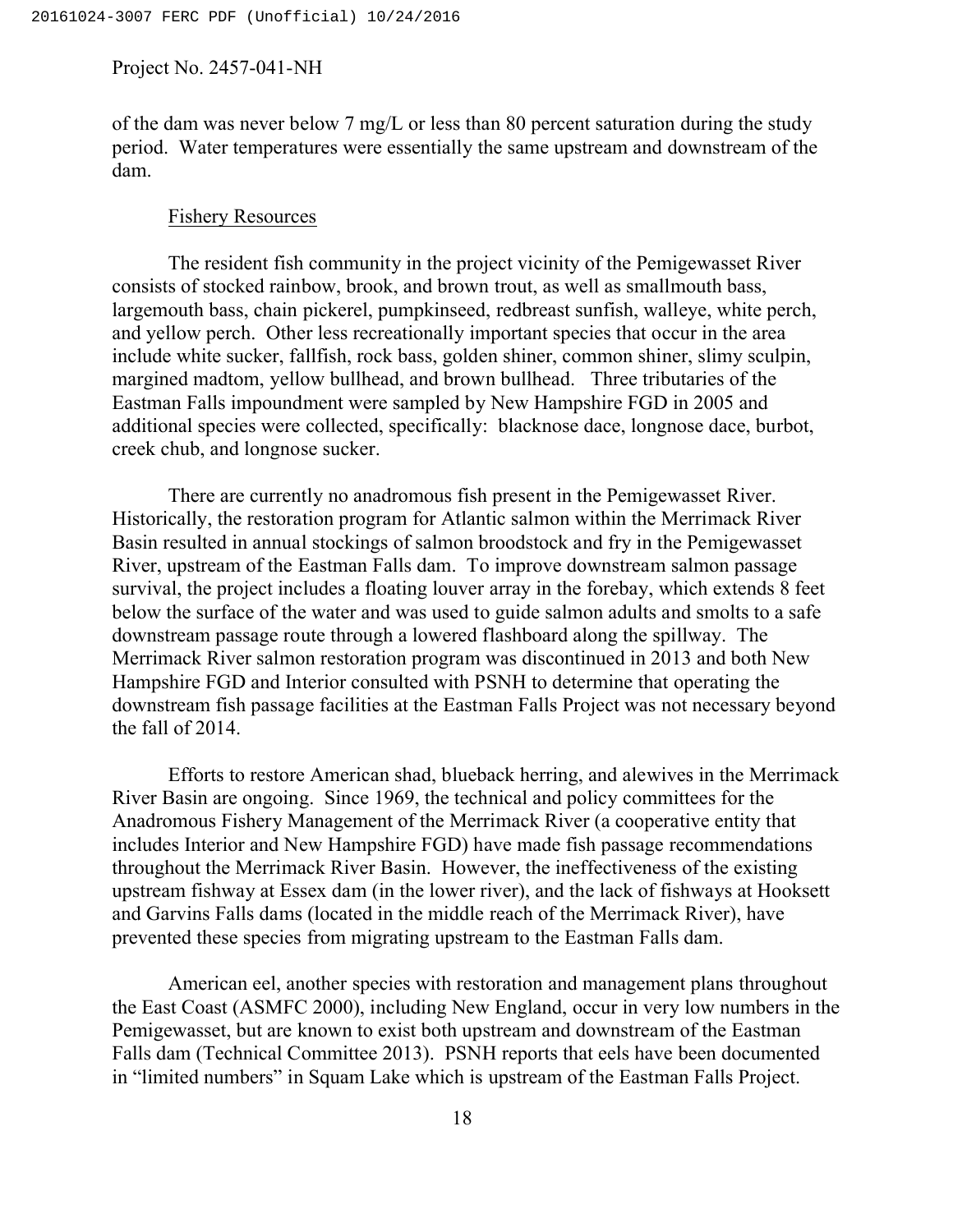Both New Hampshire FGD and Interior have collected adult yellow American eels during electrofishing surveys downstream of the project dam. The total number of American eels collected downstream of the project dam was 5 individuals. On the Merrimack River, all of the dams have upstream eel passage and upstream passage of eels has been documented at each dam. Garvins Falls (the first dam downstream of Eastman Falls dam), passed 514 juvenile eels upstream in 2014 and 439 juveniles in 2015.

PSNH conducted a mussel survey in August 2013, and documented the presence of five mussel species in the Pemigewasset River downstream of Eastman Falls dam: eastern elliptio, brook floater, triangle floater, eastern lampmussel, and eastern floater. A total of 2,610 mussels were counted during the survey. Eastern elliptio was the dominant species, accounting for 92 percent of the mussels counted.

## **Environmental Effects**

## Mode of Operation

PSNH proposes to continue to operate the project in an instantaneous run-of-river mode, with inflow equaling outflow on an instantaneous basis, resulting in a stable impoundment water level. The impoundment elevation would be maintained at 307 feet msl. PSNH also proposes to discontinue releasing a minimum of 410 cfs, or inflow if less, at all times, which is required in the current license. PSNH says this is no longer relevant because the project, although authorized to store and release water, has been voluntarily operating in run-of-river mode for 10 years.

Interior recommends (10(j) recommendation 1) that PSNH operate the proposed project in an instantaneous run-of-river mode. Interior's recommendation states that this operating regime may be modified due to operating emergencies beyond the control of the licensee, and for short periods upon the mutual agreement between the licensee, Interior, and New Hampshire DES. Interior's 10(j) recommendation 2 would require that PSNH maintain the impoundment at an elevation of 307 feet msl (+0.2 feet). New Hampshire FGD supports Interior's recommendations 1 and 2.

## *Staff Analysis*

Operating the project in an instantaneous run-of-river mode would maintain the impoundment at its current elevation of 307 feet msl and there would not be any impoundment fluctuations due to project operation. Further, there would be no change in the amount, schedule, and duration of flow released to the Pemigewasset River downstream of the tailrace. If the project is operated in a run-of-river mode, then the existing minimum flow of 410 cfs would serve no purpose because outflow would equal inflow at all times (i.e., when inflow exceeds 410 cfs during run-of-river operation,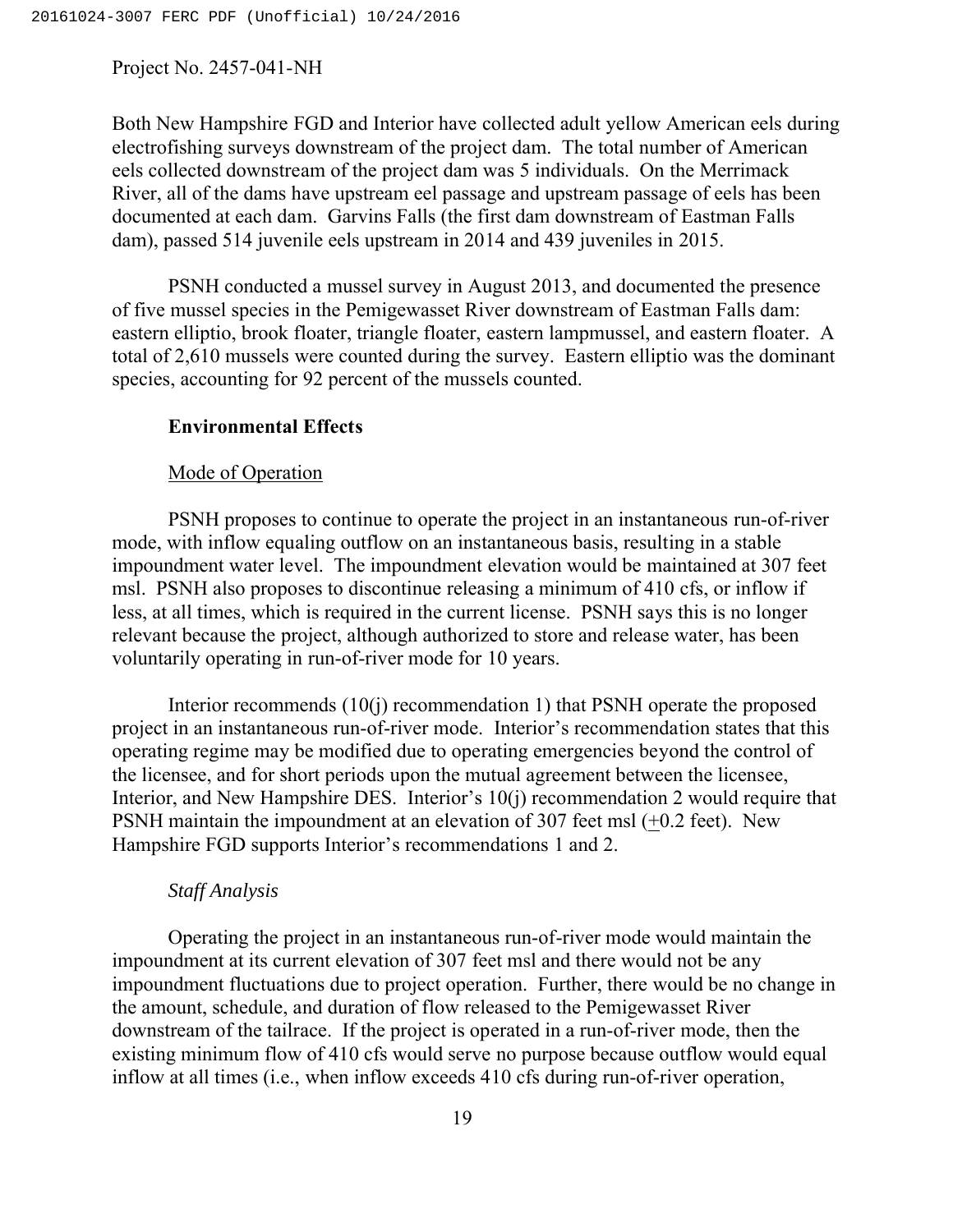outflow would exceed 410 cfs and when inflow is less than 410 cfs, outflow would equal  $inflow$ ).<sup>10</sup>

Operating the project in a run-of-river mode would also minimize the time water is retained behind the dam and would help avoid increasing the water temperatures of the upper levels of the impoundment from solar heating. Also, because there would be no fluctuations, there would not be any effects on the reproduction of fish species that spawn in near-shore areas (Sammons and Bettoli 2000). By operating the project in a run-ofriver mode, habitat in the project impoundment and habitat in the Pemigewasset River downstream of the tailrace would be unchanged compared to current conditions. Aquatic organisms, including fish and benthic macroinvertebrates, such as the brook floater mussel, would be unaffected by the proposed mode of operation.

#### Impoundment Refill Procedures

Periodically, the project impoundment is drawn down when flashboards are lowered during high flows, for maintenance, or for emergencies. During these times, run-of-river operation would be temporarily interrupted.

To maintain downstream flows, Interior recommends (10(j) recommendation 4) that the applicant implement an impoundment refill procedure whereby 90 percent of project inflow would be passed downstream and 10 percent would be used to refill the impoundment. New Hampshire FGD supports Interior's recommendation.

PSNH did not propose any impoundment refill procedure in its application, but in comments filed on August 2, 2016, in response to Interior's 10(j) recommendations, it stated that at some of its other projects, the amount of flow released during impoundment refill periods is equal to the aquatic base flow (ABF), which is calculated as 0.5 cfs per square mile of drainage area. In this case, that would be a flow of 502 cfs because the drainage area is 1,003 square miles. PSNH proposes to release 502 cfs during impoundment refill, unless inflow is less, in which case it would release 90 percent of inflow.

## *Staff Analysis*

The procedures for refilling an impoundment result in a trade-off between effects on the aquatic habitat in the impoundment and aquatic habitat downstream of the dam. During most of the year, drawdowns would probably have minimal effects on aquatic

**<sup>10</sup>** There is no bypassed reach at the project; therefore, a minimum flow is not needed to protect bypassed reach habitat.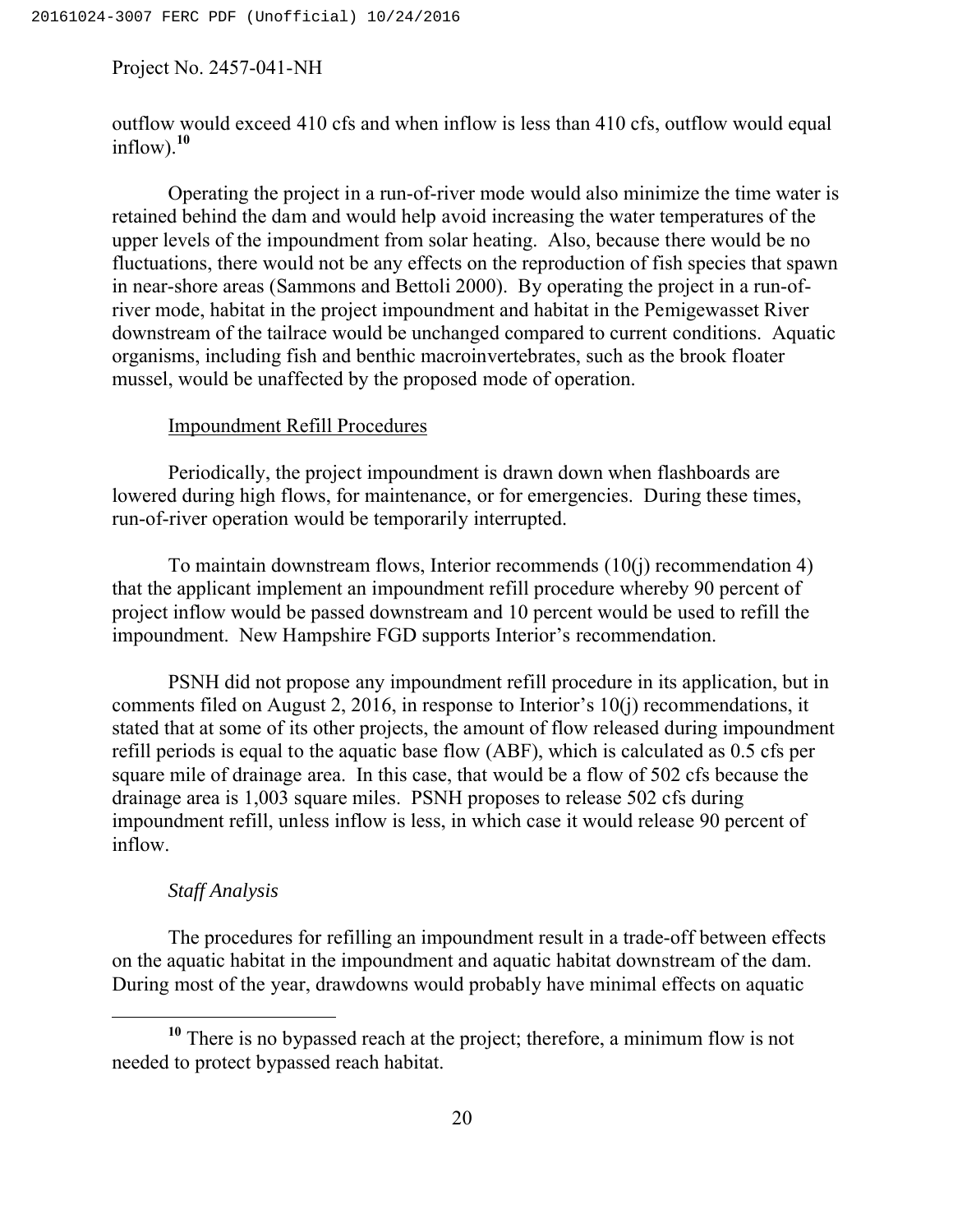habitat and organisms in the impoundment. However, drawdowns can dewater some shallow water fish nests if they occur during the late spring or early summer spawning season for species such as smallmouth bass or sunfish. Reducing downstream flows to refill the impoundment would have the greatest adverse effect during hot summer conditions, when high water temperatures can exacerbate the effects of reduced wetted area, which could lead to additional stress or mortality for aquatic macroinvertebrates and fish.

Interior's recommended procedure for releasing 90 percent of the project inflow during impoundment refilling would ensure that flows downstream of the tailrace are near natural flow levels and that aquatic habitat downstream would quickly be returned to normal conditions. During refill of the impoundment, flow downstream of the dam would be reduced by 10 percent and the Pemigewasset River when compared to inflow to the impoundment. Short-term 10 percent reductions in downstream flows would be comparable to or even less significant than natural fluctuations in streamflow that occur throughout the year as a result of changing hydrologic conditions. Aquatic organisms such as fish and benthic invertebrates are adapted to changing streamflow conditions and would be unaffected by a temporary, 10-percent reduction in river flow. In the impoundment, the shoreline dewatered during the drawdown would gradually be submerged again by retaining 10 percent of the inflow to the impoundment. If inflow is 650 cfs (the lowest mean monthly flow, October), for example, then 65 cfs would be used to refill the impoundment. A drawdown of 1 foot at Eastman Falls is 582 acre feet, or 25,351,920 cubic feet. Therefore, under these conditions, it would take 108 hours for the impoundment elevation to increase by 1 foot using Interior's refill procedure. If inflow is 1,445 cfs (the highest mean monthly flow, May), then 145 cfs would be used to refill the impoundment and the refill would take 48 hours.

The effects of implementing PSNH's proposed impoundment refill procedure, which is based on a minimum downstream flow release of 502 cfs, or inflow, whichever is less, would be similar to Interior's 90/10 refill procedure. However, generally there would be less flow released downstream during periods when inflow exceeds 502 cfs in exchange for allowing the impoundment to refill more quickly. In the impoundment, if inflow is 650 cfs, then 148 cfs (650 minus 502) would be used to refill the impoundment and the refill would take 47 hours. If inflow is 1,445 cfs, then 943 cfs (1,445 minus 502) would be used to refill the impoundment and the refill would take 7 hours.

## Operation Compliance and Monitoring Plan

PSNH proposes develop and implement an operation compliance monitoring and maintenance plan.

Interior recommends (10(j) recommendation 1) that PSNH develop a plan, within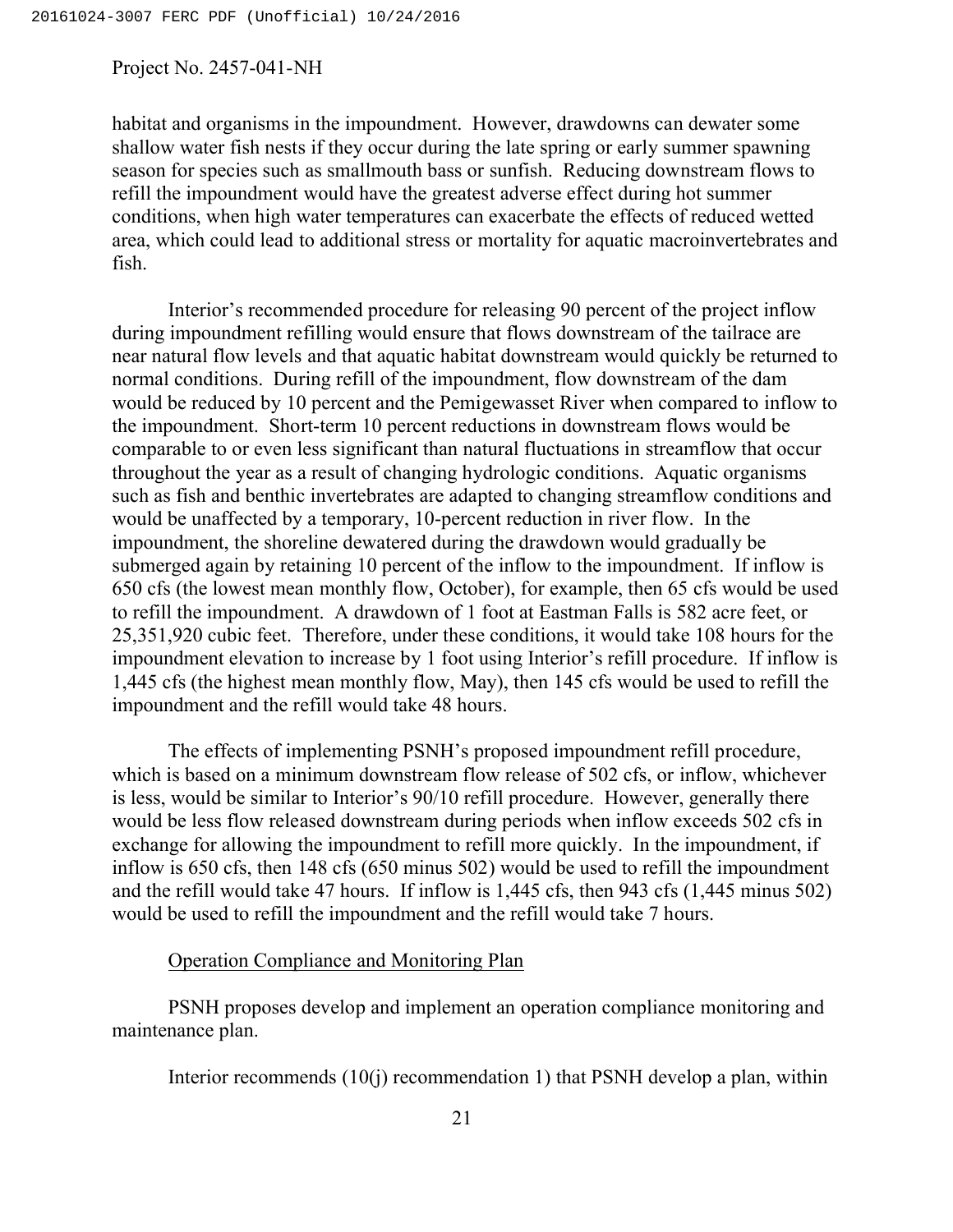6 months of license issuance, for monitoring run of river operation and flow releases from the project. The plan would include a description of the mechanisms, structures, level of manual and automatic operation, and methods for recording data on run-of-river operation and impoundment levels, an implementation schedule, and procedures for maintaining monitoring data for inspection by Interior, the Commission, and New Hampshire DES. New Hampshire FGD supports Interior's recommendation.

## *Staff Analysis*

A detailed description of the equipment and procedures necessary to maintain, monitor, and report compliance would prevent possible misunderstandings of project operation and may reduce the likelihood of complaints regarding project operation being filed with the Commission. In addition, an operation compliance monitoring plan would help the agencies and Commission verify that the project is operating in a run-of-river mode. In addition to the measures specified by Interior, the plan could provide a detailed description of the protocols that PSNH would implement during scheduled and unscheduled shutdowns, including any required impoundment refill procedures which would ensure that adverse effects to aquatic habitat in the impoundment and downstream of the dam are minimized .

#### Water Quality Monitoring

PSNH does not propose to do any water quality monitoring because it concludes that the study of temperature and DO at the project during 2009 (Corps 2012) demonstrates that the project does not affect water quality and that State DO and temperature standards are met at the project.

Interior recommends (10(j) recommendation 3) that PSNH conduct a post-license water quality monitoring survey. Temperature and DO would be monitored continuously in the headpond and tailrace during the period June 1 to September 30, beginning in the first summer after license issuance and for up to three years. If results indicate that the project is not attaining water quality standards, then mitigation measures may be required. New Hampshire FGD supports Interior's recommendation.

#### *Staff Analysis*

New Hampshire DES (2015) concluded that project waters meet state water quality standards for DO and temperature both upstream and downstream of the Eastman Falls dam. The Corps' 2009 study (Corps 2012) supports New Hampshire DES' conclusion. As described above, there were no violations of State standards between July 1 and September 30, 2009. DO was in excess of the minimum State standard in the project vicinity during the study and the project showed little, if any, effect on water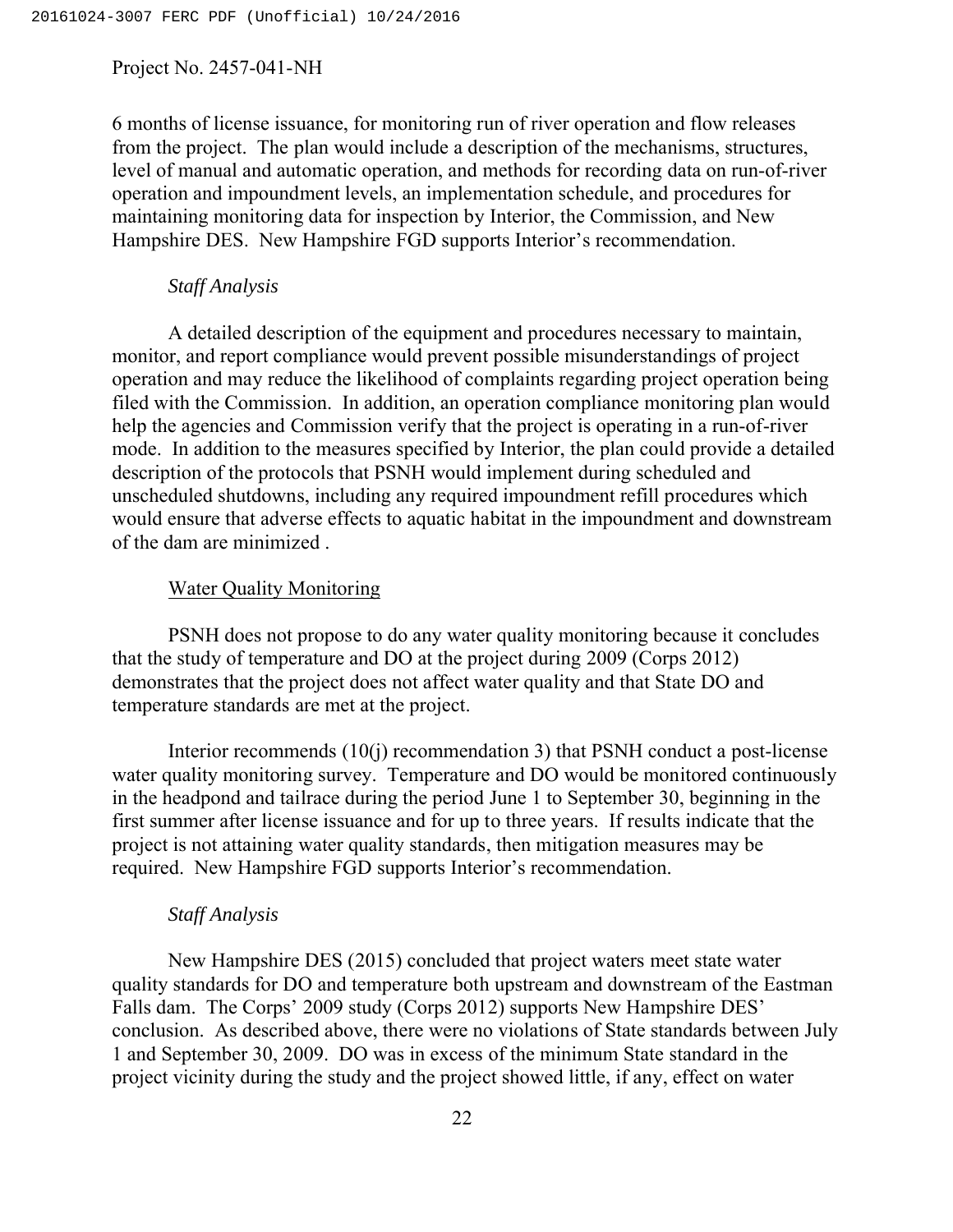temperature. Interior states that a post-license water quality survey is warranted because conditions during the 2009 low-flow period of the Corps' study may not have been under "worst case" conditions. There were two rain events during the study period which caused streamflow to rise and water temperature to drop. These occurred in late July and again in the third week of August. However, each of these events was followed by periods in which flows decreased to typical low-flow summer conditions and should have documented any problems that may be present with attaining State water quality standards. Conducting additional monitoring during the post-licensing period would not document any new effects on water quality because there are no proposed changes to project operation; however, additional monitoring could affirm the results of the monitoring that was conducted in 2009.

## Upstream Passage for American eel

PSNH does not propose any upstream eel passage measures.

Interior's preliminary section 18 prescription, which is supported by New Hampshire FGD, would require PSNH to develop a plan to operate and maintain temporary eel ramps or traps for two years. After two years, Interior's prescription would require PSNH to install up to three permanent eel ramps or traps, in locations where the temporary eel ramps or traps successfully collect juvenile eels. Although PNSH does not propose to implement any upstream eel passage measures, it did respond to Interior's preliminary section 18 prescription by stating that it would "be more scientifically prudent" to determine the need for upstream eel passage based on a trigger, such as a continuous increase in the number of eels collected over a specific period of time. PSNH does not specify whether this collection of eels would occur at the Eastman Falls Project or at a dam further downstream in the river basin.

## *Staff Analysis*

-

Juvenile American eels migrate upstream into New England rivers over an extended period from March through October and peak movements are believed to correspond to hydrologic conditions, river size, and distance from the ocean (Richkus and Whalen, 1999). Currently the only way for juvenile eels to pass upstream of the Eastman Falls dam is to climb over or around the dam, which is a well-documented behavior for juvenile eels at other dam sites.**<sup>11</sup>**

Eel ladder and trap design usually relies on a relatively small amount of water that

<sup>11</sup> http://www.wildlife.state.nh.us/marine/marine\_PDFs/American\_Eels\_GulfOfM a ine.pdf.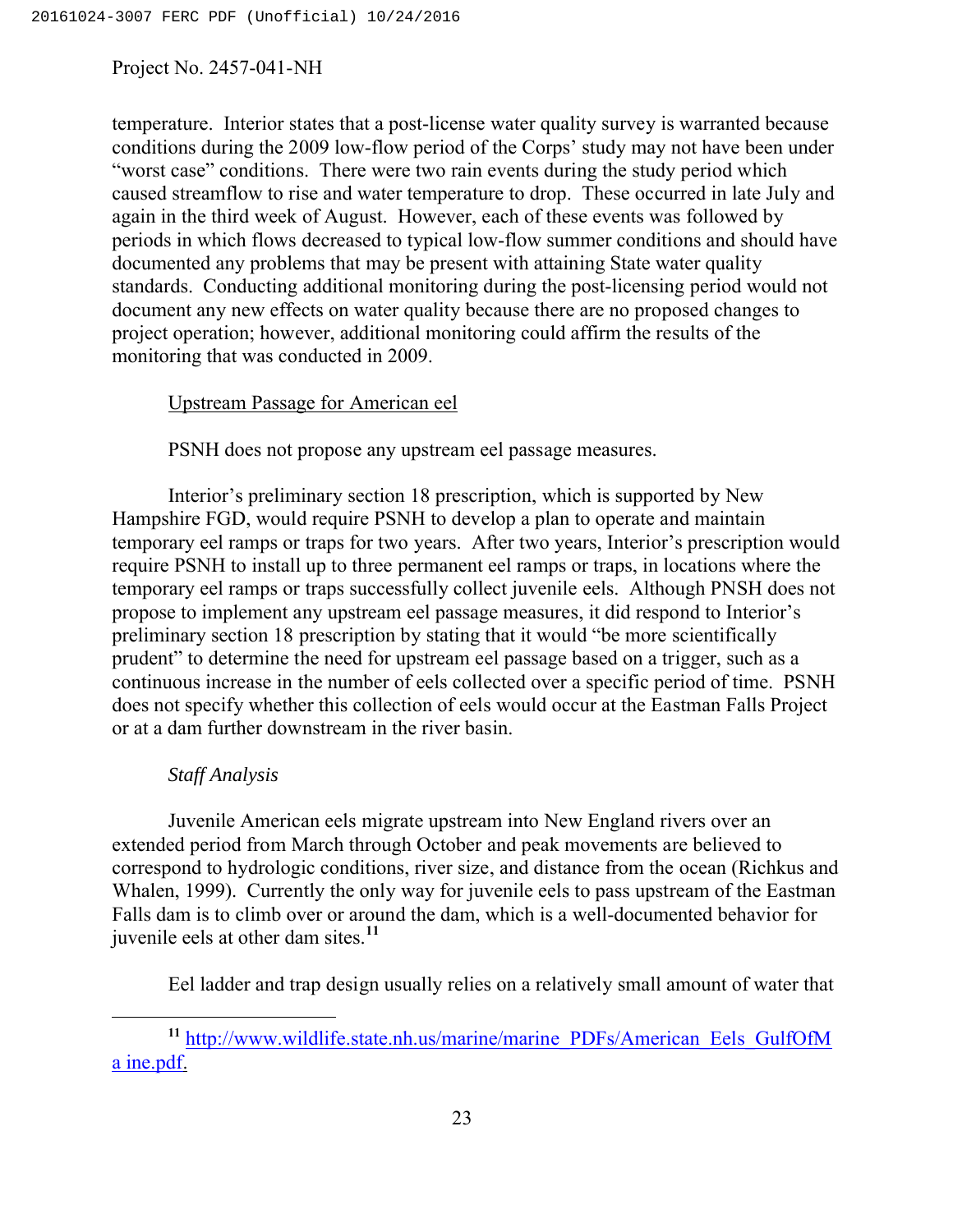is released onto an angled ramp covered with a textured surface over which juvenile eels can efficiently move. This basic design is successfully used for passing juvenile eels at numerous dams throughout New England (Atlantic States Marine Fisheries Commission [ASMFC], 2013). In New England, this type of eel ladder is typically operated from May until July, but seasons are extended earlier or later depending on local migration timing. Eel ladders of this type are usually removed and stored during the portion of the year when they are not being operated (ASMFC, 2013).

As indicated above, American eels have been documented in low numbers upstream of Eastman Falls dam. In addition, American eel abundance is thought to be low immediately downstream of the Eastman Falls dam and the eels that were collected were yellow eels and not juvenile eels. However, there have not been intensive surveys to confirm abundance and age or size structure of eels downstream of the project dam. Garvins Falls passed at least 514 juvenile eels during 2014 and 439 in 2015. There may be additional undocumented passage of eels over or around Garvins Falls project structures. There are over 30 miles of habitat between Garvins Falls and Eastman Falls, so it is possible that the reason few eels have been collected immediately downstream of Eastman Falls is that there is sufficient habitat downstream of Eastman Falls dam for the existing numbers of eels entering this reach.

Installation of temporary eel ramps/traps for two years could help to identify where and how many eels are trying to pass over the Eastman Falls dam. If eels are trapped in significant numbers, and the temporary ramps/traps identify locations for one or more permanent eel ramps, then it may be possible to implement upstream passage measures that improve upstream passage efficiency of juvenile American eels and allow increased numbers of eels to access habitat upstream of the dam. Ultimately this could increase the numbers of eels produced in the Pemigewasset River and aid in the recovery of the eel population. Two years of temporary trapping should provide adequate information to determine if passage is currently needed or provide information that could be used to establish triggers for providing upstream passage as PSNH suggests.

Developing an upstream eel passage plan, in consultation with the agencies, would ensure that there is an agreed upon methodology for determining the locations of temporary eel ramps or traps, evaluating their effectiveness, and selecting the number and locations of permanent eel ramps.

## Downstream Passage for American eel

PSNH does not propose to implement any downstream eel passage measures.

Interior's preliminary section 18 prescription, which is supported by New Hampshire FGD, would require PSNH to develop a plan to provide downstream eel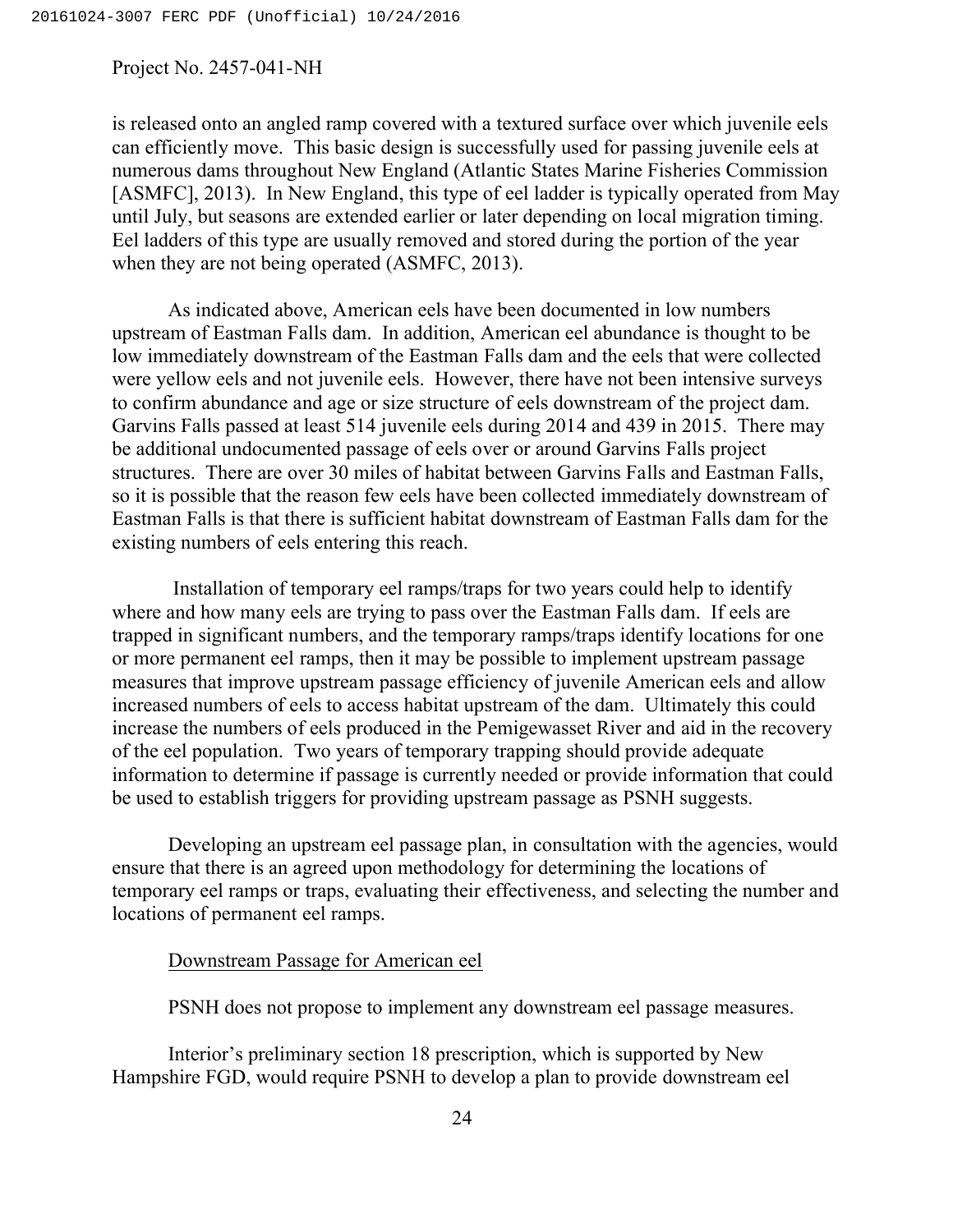passage in a phased approach, beginning with interim measures by August 15 of the second year after license issuance (Phase 1) and eventually implementing permanent measures (Phase 2) by August 15 of the eighth year after eels are first documented using upstream eel passage facilities at the project.

Interior's prescription specifies that Phase 1 downstream passage could include one or more of the following measures: (1) not operating the project from dawn until dusk during the downstream passage season (August 15 to November 15) under certain hydrologic conditions (when 0.5 inches of rain or more fall within a 24-hour period, or when inflow increases by 50 percent over a 24-hour period, then the project would shut down for that evening plus the following two nights); (2) operating the existing downstream fish bypass from dawn until dusk during the August 15 to November 15 period; or (3) installing and operating a fish passage siphon in the vicinity of the intake(s).

Phase 2 of the downstream eel passage prescription would require PSNH to install a permanent downstream passage facility or facilities**<sup>12</sup>** with: (1) surface and bottom entrances, (2) new trashracks or overlay screens<sup>13</sup> with a maximum clear bar spacing of 0.75 inches and a maximum approach velocity of 1.64 feet per second, (3) an attraction flow to the bypass (or bypasses) of 2-3 percent of turbine capacity per bypass, (4) a weir or orifice spacing of every 25 linear feet**<sup>14</sup>**, and (5) a plunge pool depth of 4 feet or at least  $\frac{1}{4}$  the project head.

## *Staff Analysis*

In New England, adult eel out-migration generally occurs from September to December, with peak movements usually at night during periods when river flow is increasing.**<sup>15</sup>** Under existing conditions, the only route for downstream passage is over the spillway of the dam or through the turbines. As discussed above, the abundance of adult eels requiring downstream passage is thought to be low, although intensive surveys

<sup>14</sup> Interior does not explain the purpose of the weir or orifice spacing requirement; therefore, we cannot address or evaluate the effects of this specification.

<sup>15</sup> http://www.wildlife.state.nh.us/marine/marine\_PDFs/American\_Eels\_GulfOfM a ine.pdf.

<sup>&</sup>lt;sup>12</sup> Interior's prescription does not specify whether there would be one or multiple facilities.

<sup>&</sup>lt;sup>13</sup> Overlay screens are screen panels that are placed either seasonally or permanently over existing trashracks for the purpose of reducing the clear bar spacing and reducing fish entrainment.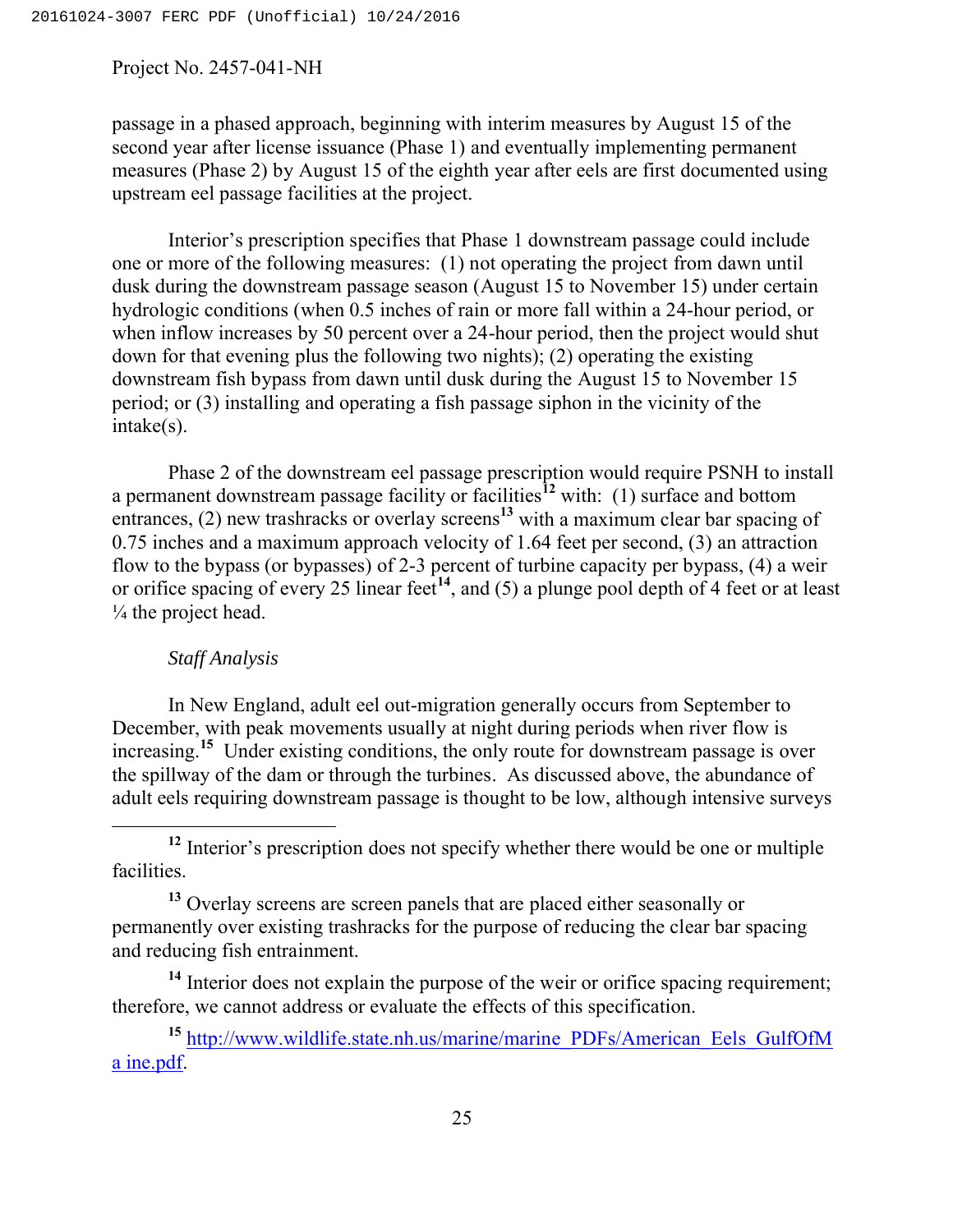to document upstream eel abundance and distribution have not be conducted. If PSNH begins passing juvenile eels upstream, then the adults would become sexually mature and need to migrate downstream to spawn approximately 8 to 30 years later, based on the reported range in eel maturation (Oliveira and McCleave 2000).

Interior's prescription includes an interim option for shutting down the project to provide downstream eel passage. If project shutdown were used, the project would not operate from dawn until dusk from August 15 to November 15 under the hydrologic conditions described above. During these periods of non-operation, all water would be released downstream, most likely either over the spillway or through the spillway waste gate, and this would be the only route available to eels that are moving downstream. Survival of eels passing over the spillway or through the waste gate would likely be high because the spillway is smooth concrete and free from structures that eels could strike during passage. Water depth at the base of the spillway appears to provide adequate plunge depth to protect eels from injury as they pass from the spillway back into the river downstream of the dam. During project shutdown, there would be no potential for eels to become entrained in the turbines or impinged on the trashracks; therefore, any mortalities or injuries associated with these project features would be eliminated. Studies suggest that turbine mortality of eels varies widely based on many factors, including turbine type, size, and speed. Mortality rates range from 5 to 75 percent (Shepard 2015), with smaller and faster Kaplan turbines generally causing higher mortality than slower and larger Francis turbines. Recent studies of similar size but slower Kaplan turbines on the Connecticut River reported estimated mortality rates of 19 to 38 percent (TransCanada 2016). Because there would be no impingement or entrainment and passage over the spillway or through the waste gate would likely result in high survival, project shutdown would likely provide safer downstream passage for eels than existing conditions.

Interior's prescription includes an interim option for operating the existing downstream fish bypass (louver array and lowered flashboard) from dawn to dusk from August 15 to November 15. Unlike the shutdown option, under this option the project would continue to operate and some eels are likely go through the project turbines and experience the same rates of mortality as described above. The existing trashrack clear spacing of 3.5 inches would not exclude even large adult eels from the project intakes. The existing fish louver array in the forebay extends only 8 feet below the impoundment surface and guides fish to a lowered flashboard section along the spillway. Because of this design, which is appropriate for surface-oriented salmon or clupeids, it may not be very effective for outmigrating eels. Those eels that are successfully guided and passed via the louvers and lowered flashboard would experience the same survival rates as under the shutdown option. Overall this option is likely to provide better eel survival than existing conditions but not as good as the shutdown option.

Interior's prescription includes an interim option for installing and operating a fish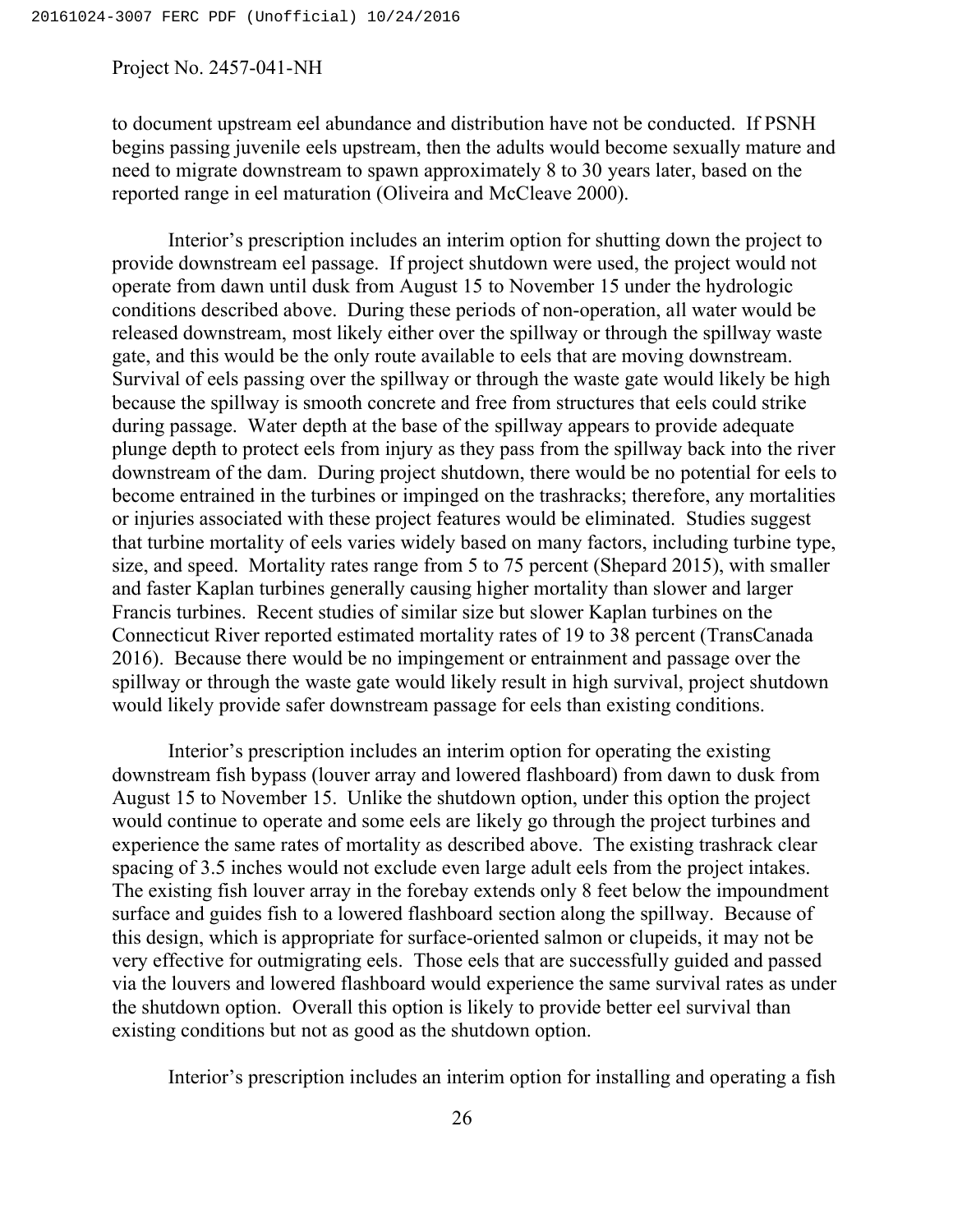passage siphon in the vicinity of the intake(s) from dawn to dusk from August 15 to November 15. As with the louver array and lowered flashboard option, the project would continue to operate and some eels would probably go through the project turbines and experience mortality rates as described above. However, guidance efficiency with the siphon system may be better than with the surface-oriented louver array. Unlike the existing louver array and lowered flashboard section, the siphon would attract adult eels from a depth where they are more likely to be naturally migrating. Those eels that are attracted into the siphon are likely to experience similar rates of survival to the project shutdown. Therefore, this option is likely to provide better eel survival than existing conditions and the louver array and lowered flashboard options, but not as good as the shutdown option.

Interior's prescription for permanent downstream eel passage includes several specifications designed to reduce eel entrainment and impingement, as well as successfully attract and guide adult eels safely past the dam. Unlike the project shutdown interim passage option, the permanent downstream eel passage facility would be designed to operate while the project is generating. New trashracks or overlays with 0.75-inch clear spacing would prevent all adult eels from passing through the intakes and turbines. Adult eels would also be able to avoid impingement on the new trashracks or overlays if they are designed with a maximum approach velocity of 1.64 feet per second, which is less than the burst swimming speed of adult eels (Bell 1991). Entrances near both the bottom and surface of the impoundment are likely to attract adult eels from throughout the water column, so the effectiveness of the permanent facility could be better than either the existing louver array and lowered flashboard or the siphon interim passage options. We are not aware of studies comparing the effectiveness of different attraction flows; however, if Interior's prescription for 2-3 percent of turbine capacity is effective, then adult eels would locate and enter the downstream passage facility and are likely to pass safely through the conveyance structure which would most likely be a pipe. The fishway effectiveness monitoring plan, discussed below, would be a mechanism for modifying the amount of attraction flow if testing and monitoring indicate that modifications are necessary. Finally, a plunge pool located or excavated to ensure 4-feet of depth or at least one fourth of project head would protect eels as they drop from the pipe outfall of the eel bypass facility into the river downstream of the dam. Overall, by preventing turbine passage through the prescribed trashrack clear spacing and maximum approach velocity, the permanent downstream eel passage facility would eliminate eel entrainment mortality, just like the interim passage shutdown option described above. If adult eels are attracted and successfully passed through the permanent facility, then the survival of those eels would be similar to that under the interim shutdown option as well.

Developing a downstream eel passage plan, in consultation with the agencies, would provide a format for selecting interim downstream passage measures and evaluating their effectiveness. In addition, a downstream passage plan could include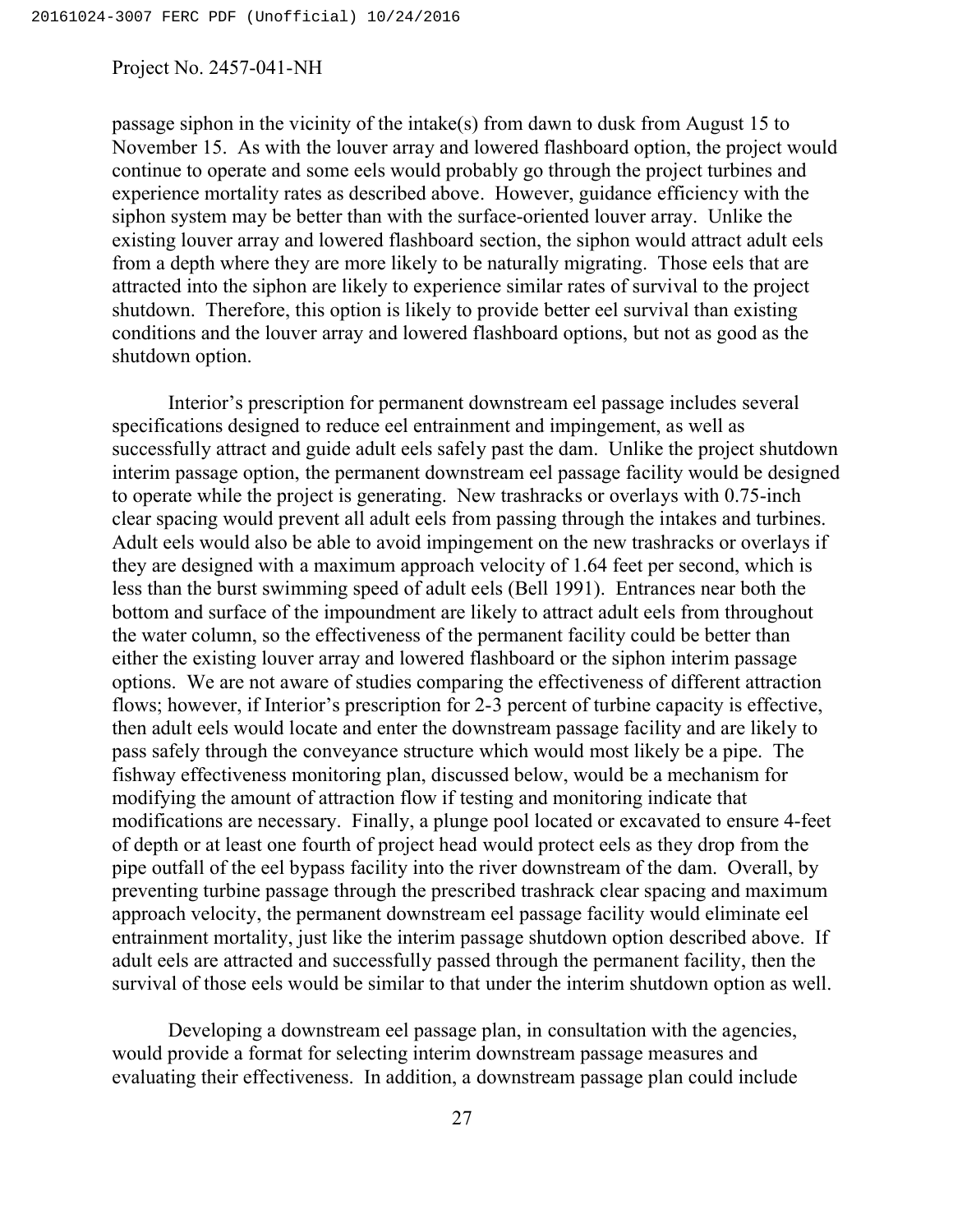procedures for selecting permanent downstream passage measures and determining when such measures would be needed.

### Operation and Maintenance of Fish Passage Facilities

Interior's preliminary section 18 prescription, which is supported by New Hampshire FGD, would require PSNH to develop a fishway operation and maintenance plan (FOMP).

### *Staff Analysis*

Some fish passage facilities require precise operation and maintenance to be effective. Interior's prescribed FOMP would be developed and implemented in consultation with the agencies and would include details about how any fish or eel passage facilities constructed at the project would be operated, including the times of the day and year, quantity of conveyance flow, and procedures for routine cleaning and maintenance. Implementing such a plan would ensure that the fish passage facilities are operated as intended and are properly maintained.

In addition, the FOMP could address proper debris disposal. Debris that accumulates on the trashrack or overlays would reduce their effectiveness at protecting fish from entrainment or impingement. If the trashrack is covered with debris, fish may become entangled in the debris rather than sliding off the trashrack as intended, or the approach velocity at the trashrack could increase which could result in a greater amount of fish entrainment or impingement. Debris that collects on the fish passage facilities can create a blockage and reduce the effectiveness of the facilities.

Additionally, proper management of debris is important because organic debris sustains lower order trophic organisms, such as benthic macroinvertebrates, which in turn influences the productivity of higher order organisms, such as fish. Organic debris also provides habitat for macroinvertebrates and fish. Leaves and large woody debris would provide habitat downstream of the dam and enhance the carrying capacity of the Pemigewasset River for macroinvertebrates and fish by providing cover and velocity shelters. Inorganic debris such as trash provides no benefit to aquatic resources and developing and implementing a FOMP with debris management procedures would provide a way for it to be removed and disposed of properly.

## Fishway Effectiveness Monitoring Plan

Interior's preliminary section 18 prescription, which is supported by New Hampshire FGD, would require PSNH to develop a fishway effectiveness monitoring plan.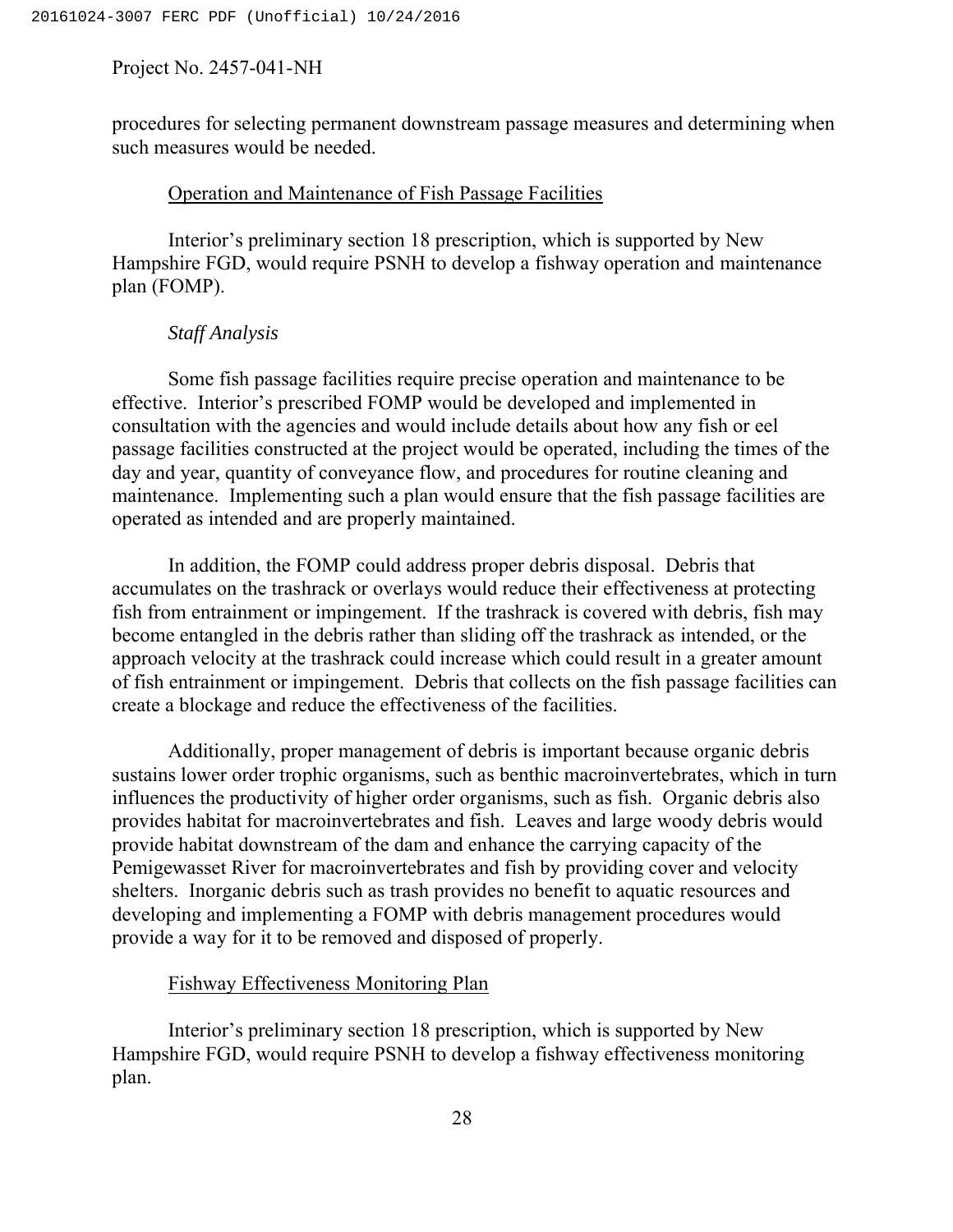# *Staff Analysis*

Interior's prescribed fishway effectiveness monitoring plan would be developed and implemented in consultation with the agencies and could include testing or monitoring of the existing louver array and lowered flashboard system or any of the new interim or permanent upstream or downstream eel passage measures that may be installed and operated at the project. Testing and monitoring the fish passage facilities could provide information that would be useful for determining whether adjustments to the fishways may be needed. Examples of possible modifications include, but are not limited to, the amount of attraction flow and depth of water through the fishways, adjustments to the entrance and exit of the fishways, or changes in the dates of operation of the fishways. Implementing the fishway effectiveness plan would ensure that the fish passage facilities are as effective as possible.

### **Cumulative Effects**

The Eastman Falls Project, in combination with the other existing hydroelectric projects located in the Merrimack River Basin, has the potential to cumulatively affect American eels. The cumulative adverse effects can occur from multiple hydroelectric developments within a river basin and include injuries and mortality from turbine passage and interference with eel movements. Providing upstream passage for juvenile eels could expand access to potential habitat upstream of the project dam. If juvenile eels successfully pass upstream of the project dam, they would be vulnerable to turbinerelated injury and mortality when they migrate downstream to spawn as mature eels; therefore, providing downstream passage measures would minimize entrainment and turbine-related mortality for these downstream migrants. Overall, improving eel passage conditions at Eastman Falls dam could cumulatively benefit American eel populations in the Merrimack River basin.

# **3.3.2 Terrestrial Resources**

## **Affected Environment**

The project is located in the Northeastern Highland eco-region (Griffith et. al., 2009) and is part of the Merrimack River basin. In central New Hampshire, this river basin is characterized by narrow floodplains and stream terraces surrounded by rolling hills. Trees in the basin are primarily coniferous, including white pine (*Pinus strobus*), red pine (*Pinus resinosa*), hemlock (*Tsuga canadensis*), and red spruce (*Picea rubens*).

Much of the land in the project area is undeveloped deciduous, coniferous, or mixed forest. The flood zone upstream of the Franklin Falls dam is primarily forest and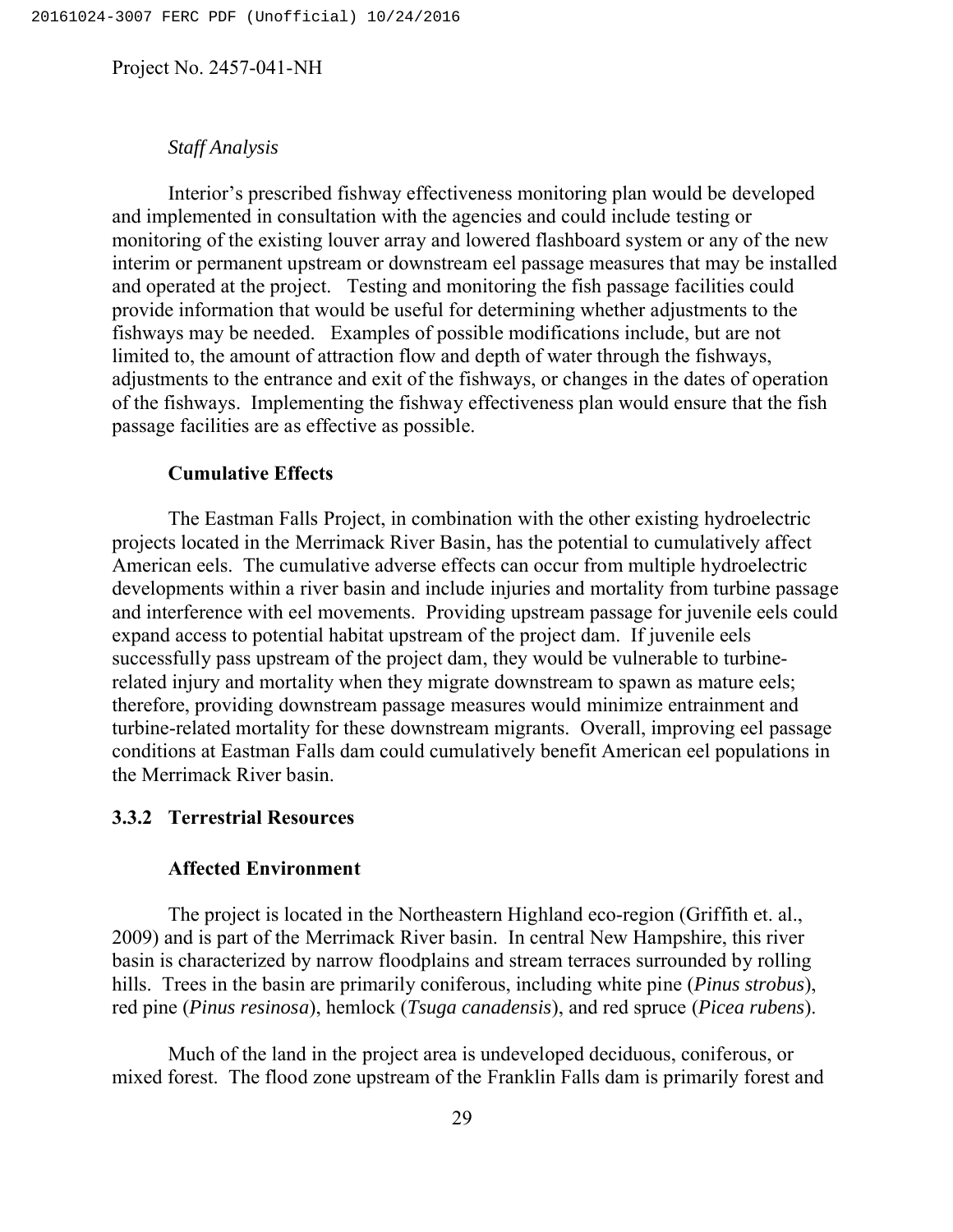old field/early successional cover. Between Franklin Falls dam and Eastman Falls dam, lands are primarily developed with a buffer of forested land along the banks. Downstream of Eastman Falls dam, land is also primarily developed and its shorelines are characterized by steep river embankments. Vegetative cover in the project area is primarily second growth, mixed hardwood forest, with areas of individual trees and stands of white and red pine. Common tree species include red oak (*Quercus rubra*), red maple (*Acer rubrum*), aspen (*Populus* sp.), ash (*Fraxinus* sp.), and hickory (*Carya* sp.).

Three exemplary natural communities and systems are present in the project area: Major River Silver Maple Floodplain System, Herbaceous River Bank Floodplain Community, and Aquatic Bed Community. Although these communities and systems are not rare, they have been identified as high-quality habitats. Major River Silver Maple Floodplain System habitat was identified at 10 locations upstream of Franklin Falls dam. This habitat is limited in the project area by steeply sloping topography. An Herbaceous River Bank Floodplain community was identified at one location within the Franklin Falls recreation area. Aquatic Bed communities were identified at nine locations within the littoral habitat of the impoundment.

### Wetlands

Wetlands in the project area are forested (2.2 acres), palustrine emergent (2.0 acres), and scrub-shrub (12.0 acres), and are mostly present upstream of the Franklin Falls dam. Wetlands in the project area are limited by topography to narrow fringe areas, coves, and near the confluence of small tributaries along the shoreline.

Forested wetlands within the project boundary are present in depressions within the floodplain. Common trees in these forests include silver maple (*Acer saccharinum*), sycamore (*Platanus* sp.), and cottonwood (*Populus* sp.). An herbaceous layer of annual and perennial plants is also present.

Palustrine emergent wetlands are present in narrow bands along the project shoreline. Vegetation in these wetlands includes sedges, rushes, and grasses.

Scrub shrub wetlands are the most common wetland type within the project boundary. These wetlands occur along the upper limits of the emergent wetlands and are dominated by woody vegetation less than 20 feet tall. Willows, alders, and dogwood are common in the drier areas, and buttonbush is more common in the semi-permanently flooded areas.

## Invasive Species

Five state invasive botanical species were identified in the project area during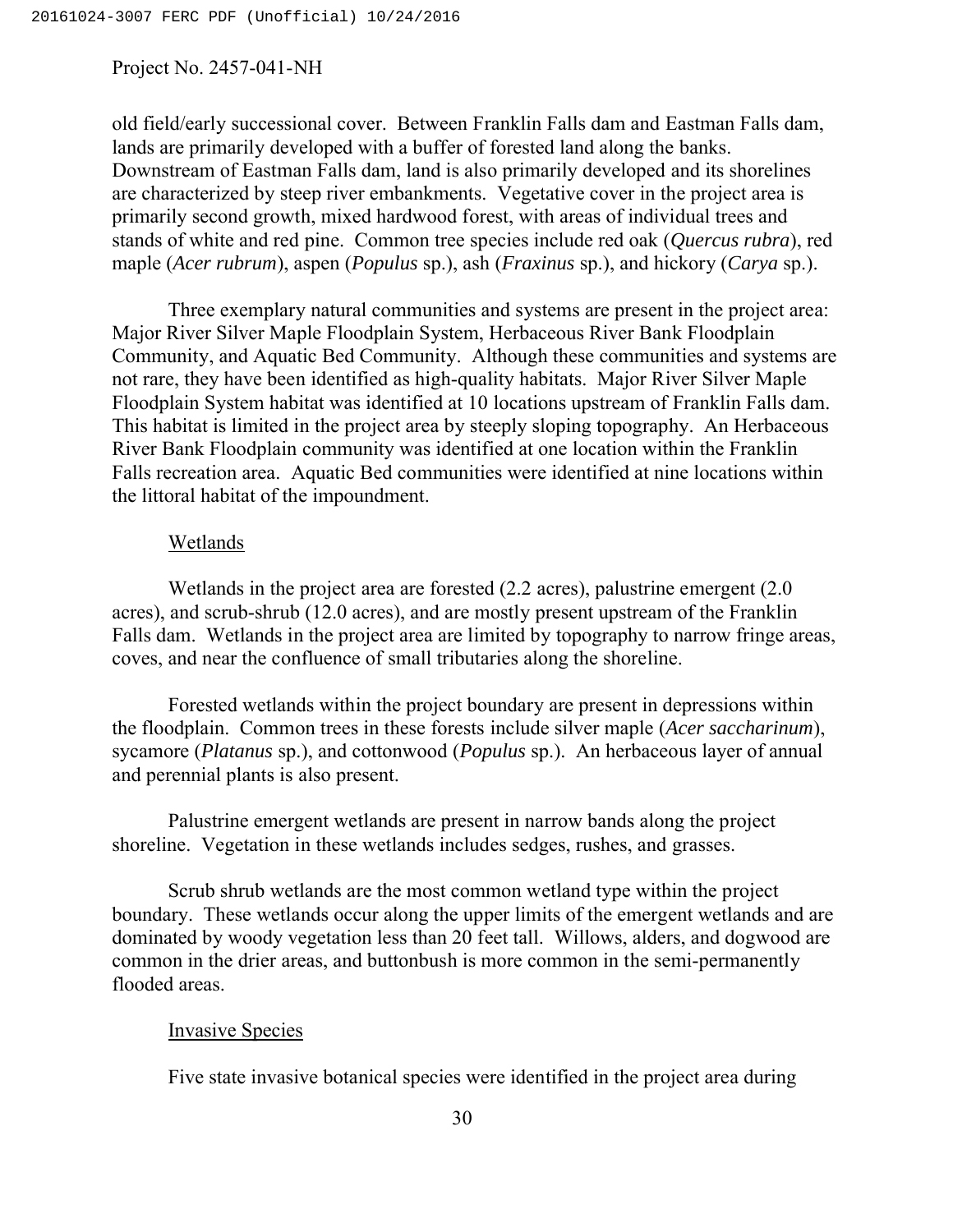2013 survey efforts: Japanese knotweed (*Polygonum cuspidatum*), multiflora rose (*Rosea multiflora*), purple loosestrife (*Lythrum salicaria*), autumn olive (*Elaeagnus umbellata*), and variable leaf milfoil (*Myriophyllum heterophyllum*). Japanese knotweed was documented at 13 locations, and is present in riparian areas near the powerhouse. Milfoil was documented at five sites in shallow waters along the shoreline and in coves. The other three species were identified at one location each.

### Wildlife

The project area provides various wildlife habitat including open/agricultural grassland, wooded riparian areas, and wetland and riverine areas. Mammals in the project area include beaver, deer, rabbit, fox, raccoon, and grey squirrel. Numerous birds use the riverine and riparian habitats along the Pemigewasset River for feeding and nesting habitat, including bald eagle, common goldeneye, common merganser, cormorants, herons, ducks, geese, bank swallows, trees swallows, ruffed grouse, and American woodcock.

## Avian Species of Special Interest

# *Bald Eagle*

The bald eagle (*Haliaeetus leucocephalus*) is a state threatened species. Bald eagles will hunt and scavenge for a variety of foods, but they prefer fish and are attracted to undisturbed lakes, reservoirs, and large rivers (FWS, 2007). Suitable habitat for bald eagles is present around the impoundment and along the Pemigewasset River. Bald eagles have been observed in flight and perched adjacent to the impoundment, but there are no known nests within the project boundary.

### *Common Loon*

The common loon (*Gavia immer*) is a state threatened species. Loons have great difficulty walking on land, and must nest right at the water's edge where their reproductive success is susceptible to water level changes. Loons also prefer protection from prevailing winds and waves, overhead vegetation or lateral cover, and a wide viewing angle of their territory (Evers, 2004). No common loons or nests were observed during 2013 field surveys.

# *Common Nighthawk*

The common nighthawk (*Chordelis minor*) is a state threatened species. This bird uses pine barrens, openings in Appalachian oak-pine forests, rocky ridges, and urban habitats. There have been historic sightings of the common nighthawks near the city of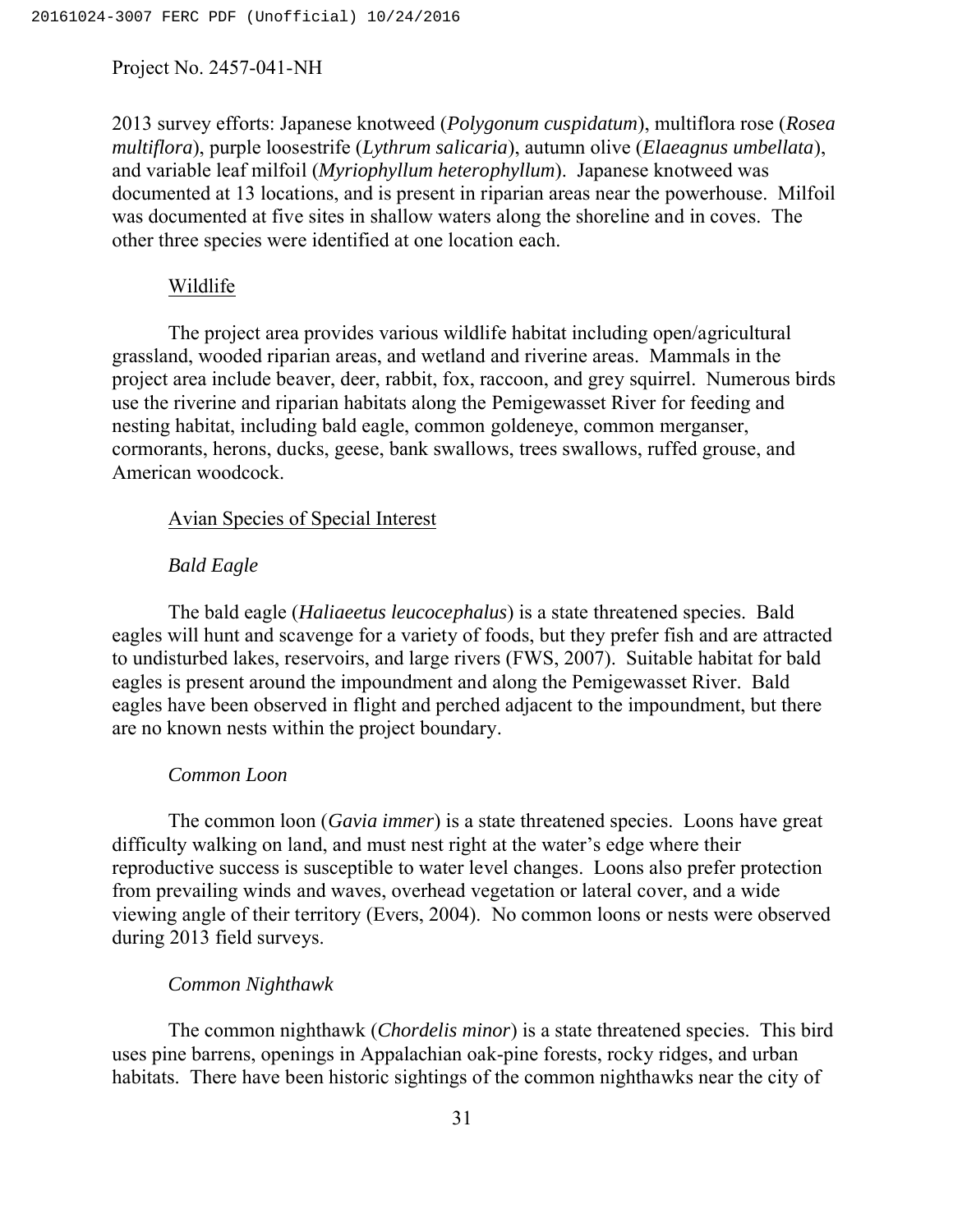Franklin. However, preferred habitat is largely absent from the project area and no common nighthawks were observed during 2013 field surveys.

### *Osprey*

The osprey (*Pandion haliaetus*) is a state species of special concern. Osprey feed on fish and require nearby water bodies with substantial fish populations to sustain their family unit. Osprey are known to occur near the project area. However, no osprey or nests were observed during 2013 field surveys.

## **Environmental Effects**

### Wetlands

PSNH proposes to operate the project in an instantaneous run-of-river mode and maintain a normal impoundment elevation of 307 feet msl.

Under section 10(j), Interior recommends (recommendations 1 and 2) that PSNH operate the project in instantaneous run-of-river mode and maintain a normal impoundment level of 307 feet msl. New Hampshire FGD commented that it supports Interior's recommendation.

### *Staff Analysis*

Wetlands provide high quality habitat for various wildlife. Wetlands in the project area are mostly limited to adjacent shoreline areas. Operating the project in an instantaneous run-of-river mode and maintaining the impoundment level at 307 feet msl would minimize impoundment fluctuations and maintain adequate flows downstream of the dam, protecting the existing riparian communities and the exemplary natural communities both in the impoundment and downstream.

### Invasive Plants

PSNH proposes to develop and implement an invasive species management and monitoring plan, in consultation with federal and state resource agencies. As detailed in its draft plan (Appendix C of the license application), PSNH proposes to monitor the project area for invasive species and conduct meandering surveys in riparian areas every five years. PSNH also proposes to use best management practices to minimize the potential spread of invasive species. If invasive species are identified, PSNH would follow recommended protocols established by the New Hampshire DES Exotic Species Program.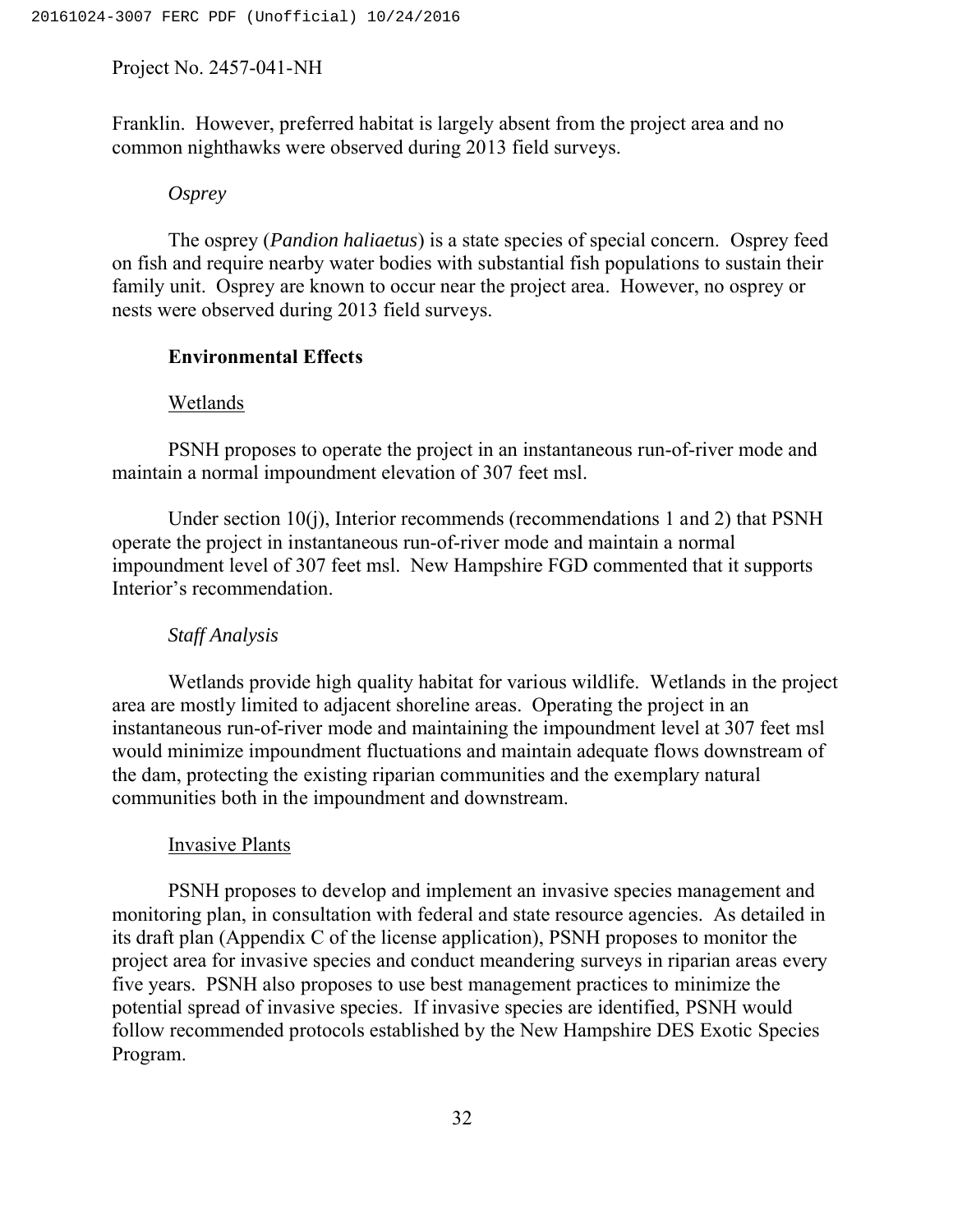Under section 10(j), Interior recommends (recommendation 5) that PSNH develop and implement a plan to monitor and control invasive species at the project in consultation with Interior and New Hampshire FGD. New Hampshire FGD commented that it supports Interior's recommendation.

## *Staff Analysis*

Invasive plants can out-compete native ones, which could lead to a loss of diversity affecting forage and habitat for animal species. Invasive species are limited within the project boundary, occurring in sandy sections of shoreline and littoral areas having an unconsolidated mud bottom. Invasive plant species found in the project area include variable leaf milfoil, Japanese knotweed, multiflora rose, purple loosestrife, and autumn olive.

The Corps actively manages milfoil patches within the Franklin Falls flood control area, using both herbicides and non-chemical controls. PSNH proposes to survey riparian zones within the project boundary every 5 years to identify and monitor invasive species. Further, PSNH will avoid purposefully planting invasive species within the project area and would follow state protocol to manage the spread of invasive species.

PSNH is not proposing any significant changes to project operation or any new construction that would affect the introduction or spread of invasive plants. However, because routine maintenance activities (i.e., mowing, weed wacking) within the project area has the potential to spread invasive plants, monitoring invasive species would provide information about the spread of invasive plants, and could result in the implementation of measures to stop or reverse the spread of invasive plant species.

# **3.3.3 Threatened and Endangered Species**

## **Affected Environment**

The northern long-eared bat (*Myotis septentrionalis*) was listed as federally threatened on April 2, 2015. In a letter dated May 1, 2015, the U.S. Fish and Wildlife Service (FWS) confirmed that there has been no documented presence of any listed species within the project area. However, in a letter dated June 22, 2016, Interior stated that although the bat has not been documented in the project area, because suitable habitat exists (i.e., wooded riparian and upland areas), project activities should be evaluated to determine if habitat would be affected.

Traditional ranges for the northern long-eared bat include most of the central and eastern U.S., as well as the southern and central provinces of Canada, coinciding with the greatest abundance of forested area. Habitat includes large tracts of mature, upland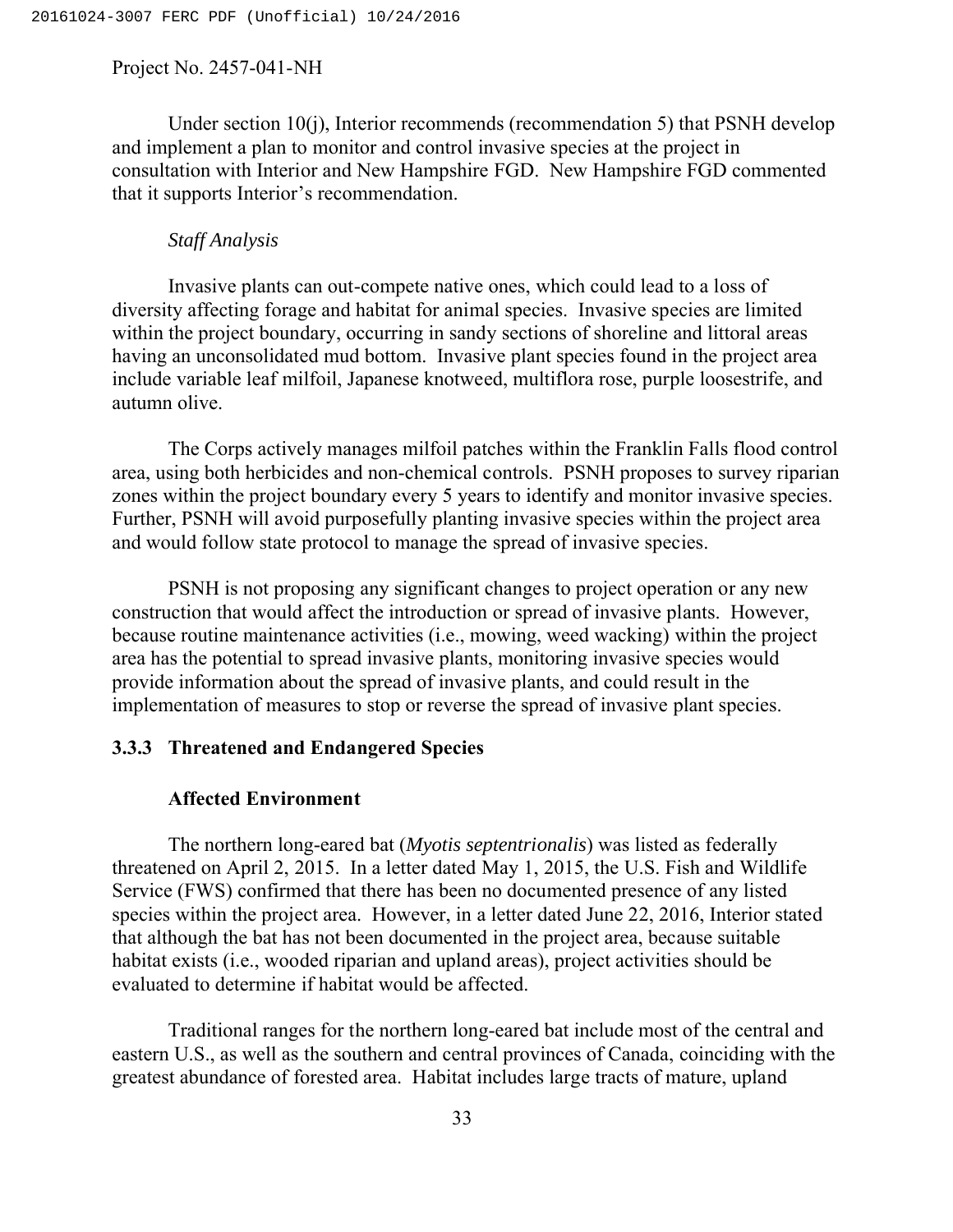forests and typically feeds on moths, flies, and other insects. These bats are flexible in selecting roost sites, choosing roost trees that provide cavities and crevices. Winter hibernation typically occurs in caves and the areas around them can be used for fallswarming and spring-staging. No critical habitat has been designated for this species.

In January 2016, FWS finalized the 4(d) rule for this species which focus on preventing effects on bats in hibernacula associated with the spread of white-nose syndrome<sup>16</sup> and effects of tree removal on roosting bats or maternity colonies (FWS, 2016). As part of the 4(d) rule, FWS proposes that take incidental to certain activities conducted in accordance with the following habitat conservation measures, as applicable, would not be prohibited: (1) occurs more than 0.25 mile from a known, occupied hibernacula; (2) avoids cutting or destroying known, occupied maternity roost trees during the pup season (June  $1 -$  July 31);<sup>17</sup> and (3) avoids clearcuts within 0.25 mile of known, occupied maternity roost trees during the pup season (June  $1 - \text{July } 31$ ).

# **Environmental Effects**

Neither PSNH or any stakeholders are recommending any changes in project operation that could affect the northern long-eared bat. In addition, no one is proposing any measures that would result in removal of suitable roosting and foraging habitat or the disturbance of bat hibernacula.

### *Staff Analysis*

The project is located within the White Nose Syndrome Buffer Zone, but there are no known northern long-eared bat hibernacula or maternity roost trees near the project. Although not previously documented in the project area, bats could use habitat within the project area during summer months for foraging or roosting. However, even if bats were present, project operation would not have any expected effect on their habitat or food availability because no tree removal or disturbance to potential northern long-eared bat habitat would occur. Therefore, relicensing the project with any of the measures considered in this EA would have no effect on this species.

**<sup>16</sup>** Hibernacula is where a bat hibernates over the winter, such as in a cave. Whitenose syndrome is a fungal infection that agitates hibernating bats, causing them to rouse prematurely and burn fat supplies. Mortality results from starvation or, in some cases, exposure.

<sup>&</sup>lt;sup>17</sup> Pup season refers to period when bats birth their young.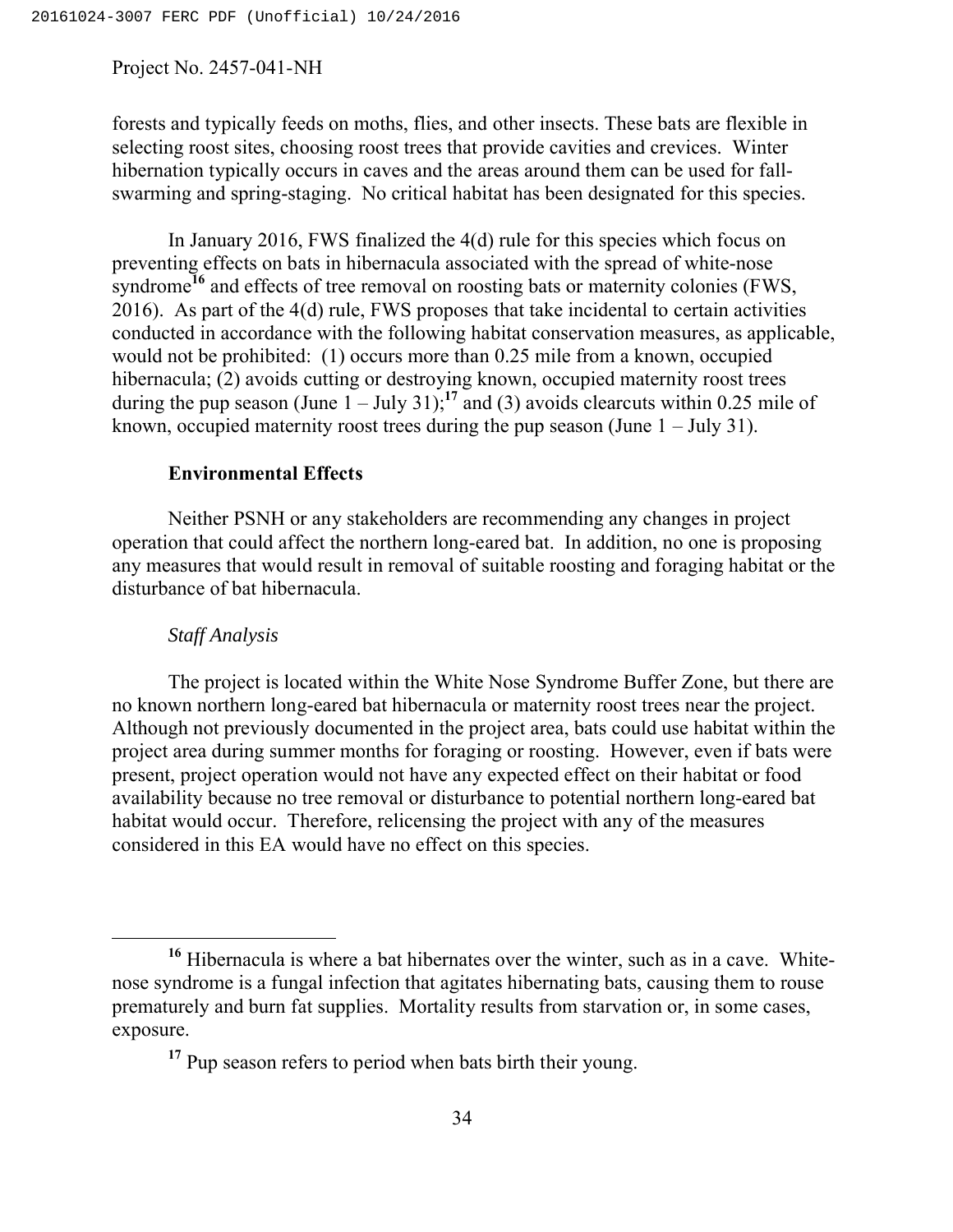# **3.3.4 Land Use and Recreation Resources**

## **Affected Environment**

### Land Use

The Eastman Falls Project is located in the Pemigewasset River Basin watershed is about 1,021 square miles with over 1,100 miles of rivers and 17,000 acres of lake, pond, and reservoir areas. The watershed is primarily forested, while other lands in the Eastman Falls watershed would be characterized as urban/developed areas and agricultural lands. Land use in the immediate project vicinity is primarily rural residential, with several residences located along Eastman Falls Road near the project area. The Eastman Falls Project boundary also includes 476 acres of inundated federal lands associated with the Corps' Franklin Falls Flood Control Dam, although the dam and facilities are not part of the Eastman Falls Project.

## Recreation

The Pemigewasset River flows south through the White Mountains National Forest, Franconia Notch State Park, and several regional and local recreation areas, including trail systems, wildlife management areas, private campgrounds, and boating facilities.

Recreational activities occurring in the project boundary include fishing, swimming, kayaking, canoeing, rafting, hiking, and picnicking. The Eastman Falls Project impoundment provides free public access to boat launches, picnic areas, put-in launches, parking lots, fishing access and canoe portage around the project.

New Hampshire FGD oversees the annual stocking of the Pemigewasset River, which supports recreational fishing in the project vicinity.

The Corps owns and operates Franklin Falls Dam, which lies in the middle of the Eastman Falls Project boundary, and approximately 1.5 miles upstream of the Eastman Falls dam. Franklin Falls dam is a year-round recreation area with a permanent pool of 440 acres and a maximum depth of approximately 7 feet. The Franklin Falls dam has a variety of recreation facilities that are not considered as part of the recreational facilities associated with Eastman Falls Project.

# **Environmental Effects**

The applicant proposes to maintain existing public access within the project boundary and does not propose any new recreational facilities.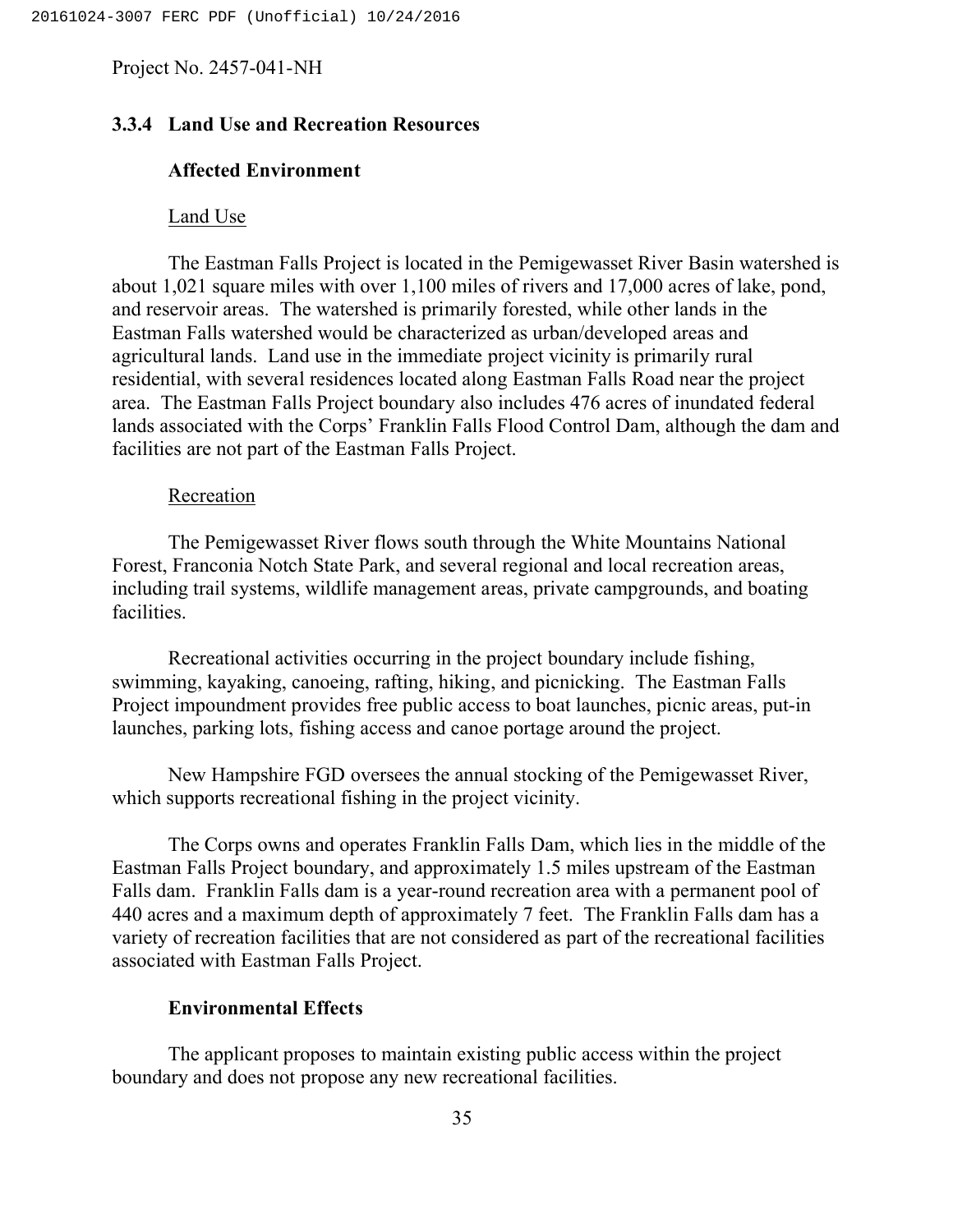# *Staff Analysis*

Public access to the Pemigewasset River for recreational use, including fishing, boating, picnicking, and swimming, would be unaffected by continued operation of the Eastman Falls Project. In addition, none of the proposed or recommended measures would affect recreation in the project area.

# **3.3.5 Cultural Resources**

## **Affected Environment**

## Area of Potential Effect

The Advisory Council on Historic Preservation defines an area of potential effect (APE) as the geographic area or areas in which an undertaking may directly or indirectly cause alterations in the character or use of historic properties, if any such properties exist. The APE for the Eastman Falls Hydro Project includes: (a) lands enclosed by the project boundary; and (b) lands or properties outside the project boundary in which project operations or project-related actions may cause changes in the character or use of historic properties, if any exist.

### Historical Background

The Eastman Falls dam project was originally constructed by the Pemigewasset Power Company in 1903, redeveloped by the Boston and Maine Railroad in 1910-1911, and further redeveloped by the Public Service Company of New Hampshire (PSNH) in 1937 and 1983. The two powerhouses sit along the west bank of the Pemigewasset River. The generating facility No. 1 powerhouse was built in 1937. The generating facility No. 2 powerhouse was originally constructed in 1910 and retrofitted in 1983, when a majority of the concrete substructure was replaced and a portion of an access road was reconstructed. The original dam provided water to mills on both sides of the river. However, one side of the river no longer contains intact facilities and has been subdivided from the proposed hydroelectric dam site. The original mill building was destroyed by fire in 1903.

### Historical Properties

The Eastman Falls dam and its associated powerhouses are not included on the National Register of Historic Places (National Register).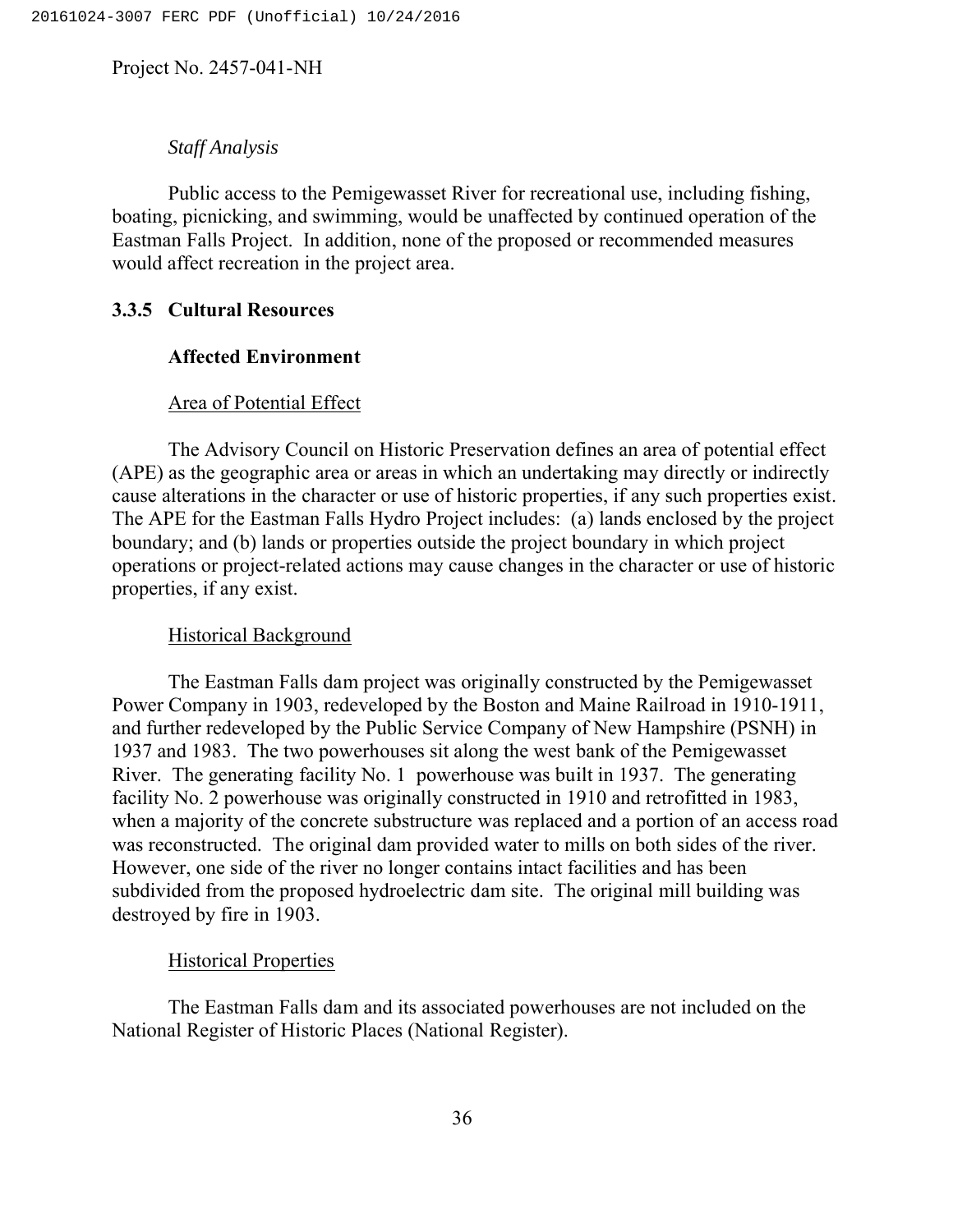# **Environmental Effects**

The applicant does not propose any changes to the existing powerhouses or any new structures.

## *Staff Analysis*

In a letter dated May 8, 2012, filed as part of the applicant's original license application, the New Hampshire SHPO stated that the Eastman Falls facilities may be eligible for listing on the National Register; however, relicensing the project would have no potential to cause effects on historic, architectural, or archaeological resources. We have reviewed the applicant's relicensing proposal and the SHPO's determination and based on this information, Commission staff find that no historic properties would be affected by the proposed continued operation of the project.

During the term of any license, the applicant would occasionally need to conduct maintenance activities in the project area or on project facilities. These activities could include replacement of broken windows on the powerhouse, powerhouse roof or masonry repairs, or general landscaping and yard maintenance within the project boundary. These activities would not require prior Commission approval; however, they could affect historic resources in the project area. Consulting with the New Hampshire SHPO prior to conducting these activities would ensure that historic resources are not adversely affected.

During the license term, it is possible that unknown archaeological or historic resources may be discovered during project operation or other project related activities that require land-disturbing activities. To ensure the proper treatment of any potential archaeological or cultural resources, a condition could be included in any license issued for the project requiring that the applicant notify the Commission and the New Hampshire SHPO if previously unidentified archaeological or cultural artifacts are encountered. In the event of any such discovery, the applicant would discontinue all exploratory or construction-related activities until the proper treatment of any potential archaeological or cultural resources is established.

# **3.4 NO-ACTION ALTERNATIVE**

Under the no-action alternative, the project would continue to operate and environmental conditions at the project site would remain the same.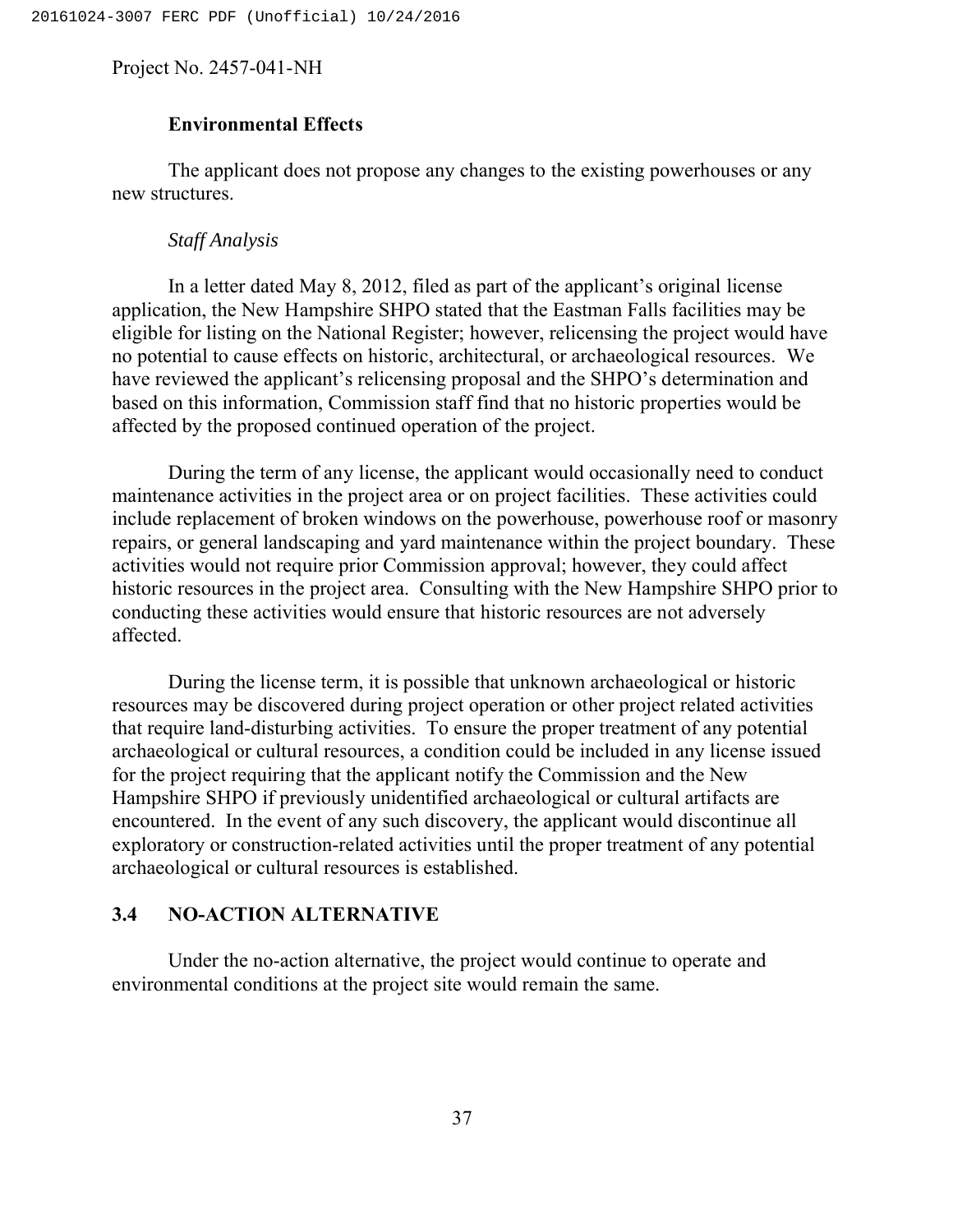## **4.0 DEVELOPMENTAL ANALYSIS**

In this section, we look at the Eastman Falls Project's use of the Pemigewasset River for hydropower purposes to see what effect various environmental measures would have on the projects' costs and power generation. Under the Commission's approach to evaluating the economics of hydropower projects, as articulated in *Mead Corp*.,**<sup>18</sup>** the Commission compares the current project cost to an estimate of the cost of obtaining the same amount of energy and capacity using a likely alternative source of power for the region (cost of alternative power). In keeping with Commission policy as described in *Mead Corp*, our economic analysis is based on current electric power cost conditions and does not consider future escalation of fuel prices in valuing the hydropower project's power benefits.

For each of the licensing alternatives, our analysis includes an estimate of: (1) the cost of individual measures considered in the EA for the protection, mitigation, and enhancement of environmental resources affected by the project; (2) the cost of alternative power; (3) the total project cost (i.e., for construction, operation, maintenance, and environmental measures); and (4) the difference between the cost of alternative power and total project cost. If the difference between the cost of alternative power and total project cost is positive, the project produces power for less than the cost of alternative power. If the difference between the cost of alternative power and total project cost is negative, the project produces power for more than the cost of alternative power. This estimate helps to support an informed decision concerning what is in the public interest with respect to a proposed license. However, project economics is only one of many public interest factors the Commission considers in determining whether, and under what conditions, to issue a license.

# **4.1 POWER AND ECONOMIC BENEFITS OF THE PROJECT**

Table 2 summarizes the assumptions and economic information we use in our analysis. This information was either provided by PSNH in the license application, response to additional information request, or estimated by staff. We find that the values provided by PSNH are reasonable for the purposes of our analysis. Cost items common to all alternatives include: taxes and insurance costs; net investment (the total investment in power plant facilities remaining to be depreciated); estimated future capital investment required to maintain and extend the life of plant equipment and facilities; licensing costs;

**<sup>18</sup>** See *Mead Corporation, Publishing Paper Division*, 72 FERC ¶ 61,027 (July 13, 1995). In most cases, electricity from hydropower would displace some form of fossilfueled generation, in which fuel cost is the largest component of the cost of electricity production.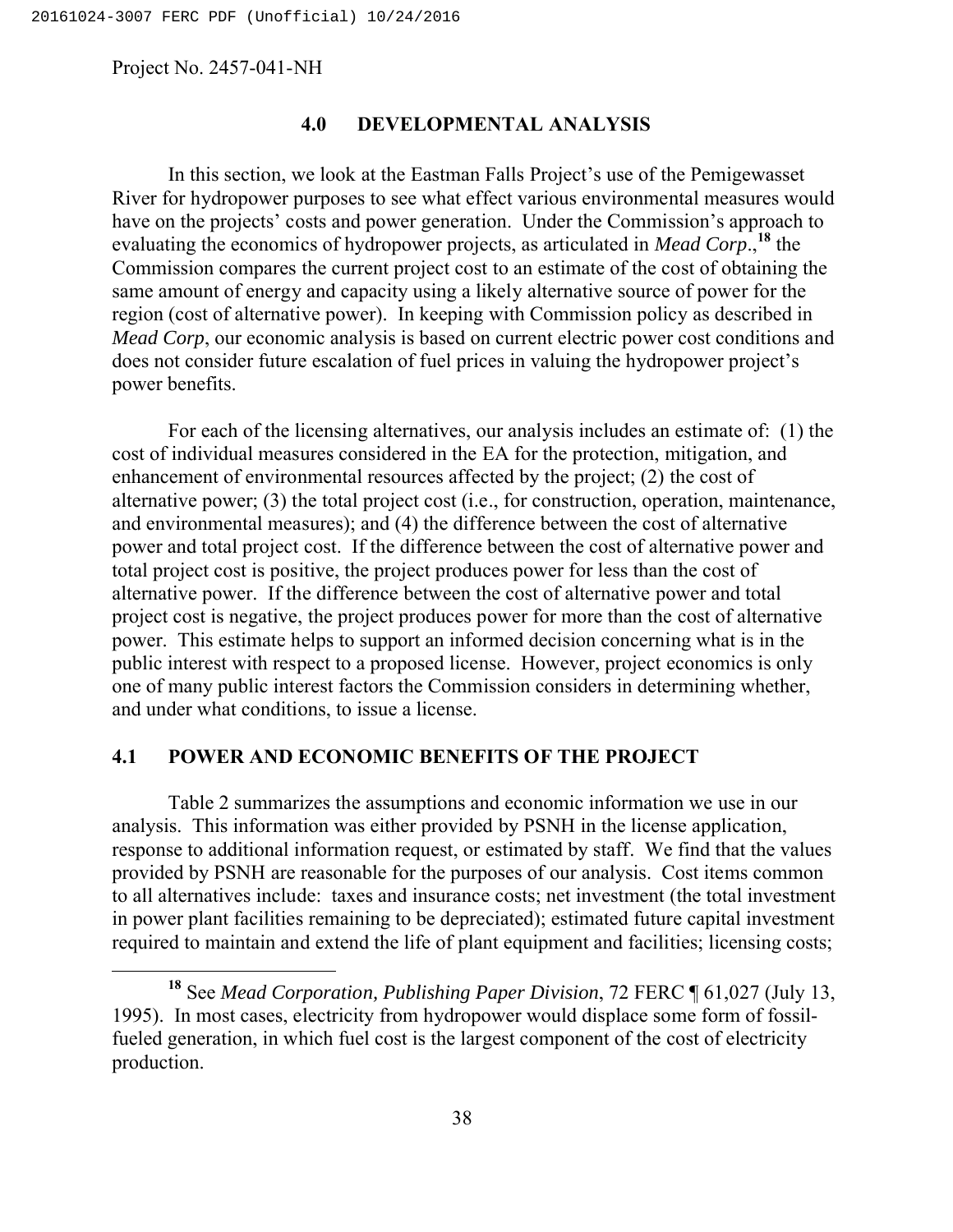and normal operation and maintenance costs. Throughout this section all dollars are 2016 unless otherwise specified.

| $\mu$ <sub>1</sub> $\mu$ <sub>1</sub> $\mu$ <sub>1</sub> , |               |               |
|------------------------------------------------------------|---------------|---------------|
| Parameter                                                  | <b>Value</b>  | <b>Source</b> |
| Period of analysis                                         | 30 years      | <b>Staff</b>  |
| Term of financing                                          | 20 years      | Staff         |
| Inflation and escalation                                   | $0.0$ percent | <b>Staff</b>  |
| Interest/discount rate                                     | 7.35 percent  | <b>PSNH</b>   |
| Cost of capital                                            | 7.35 percent  | <b>PSNH</b>   |
| Federal tax rate                                           | 34 percent    | Staff         |
| Local tax rate                                             | 2.6 percent   | <b>Staff</b>  |
| Net investment <sup>a</sup>                                | \$5,295,705   | <b>PSNH</b>   |
| Annual operation and maintenance b                         | \$175,000     | <b>PSNH</b>   |
| Energy rate <sup>c</sup>                                   | \$40.71/MWh   | Staff         |

Table 2. Parameters for economic analysis of the Eastman Falls Project (Source: staff and PSNH).

<sup>a</sup> Net investment includes the cost of existing facilities depreciated to 2016, and the \$400,000 cost to prepare the license application (see PSNH's filing on January 13, 2016, and Exhibit D page 5 of the license application).

**b** Annual operation and maintenance (see Exhibit D page 4 of the license application). <sup>c</sup> The energy rate is based on the 2015 average real time locational marginal price for New Hampshire according to the Independent System Operator New England.

# **4.2 COMPARISON OF ALTERNATIVES**

Table 3 summarizes the installed capacity, annual generation, cost of alternative power, estimated total project cost, and difference between the cost of alternative power and total project cost for each of the alternatives considered in this EA.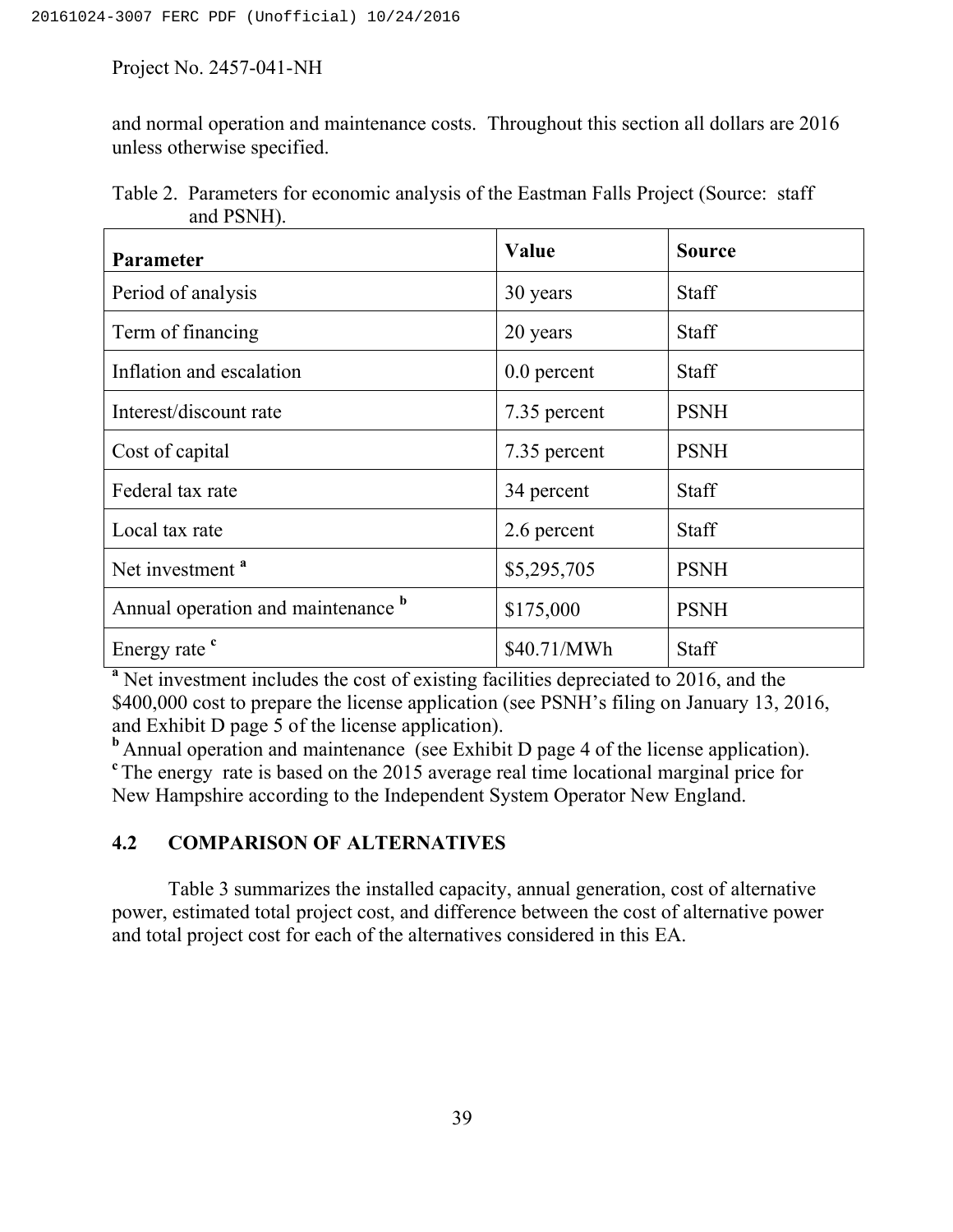|                                                                                        | No Action            | PSNH's Proposal      | <b>Staff Alternative</b> |  |  |
|----------------------------------------------------------------------------------------|----------------------|----------------------|--------------------------|--|--|
| Installed capacity<br>(MW)                                                             | 6.06                 | 6.06                 | 6.06                     |  |  |
| Annual generation<br>(MWh)                                                             | 27,871               | 27,871               | 27,871                   |  |  |
| Annual cost of<br>alternative power<br>(S/MWh)                                         | \$1,134,628<br>40.71 | \$1,134,628<br>40.71 | \$1,134,628<br>40.71     |  |  |
| Annual project cost<br>(S/MWh)                                                         | \$867,314<br>31.12   | \$869,667<br>31.12   | \$878,950<br>31.54       |  |  |
| Difference between<br>the cost of alternative<br>power and project cost<br>$(S/MWh)^a$ | \$267,314<br>9.59    | \$264,961<br>9.51    | \$255,678<br>9.17        |  |  |

Table 3. Summary of the annual cost of alternative power and annual project cost for the alternatives for the Eastman Falls Project (Source: staff).

<sup>a</sup> Numbers in parenthesis denote negative values, thus these costs are greater than the cost of alternative power.

## **4.2.1 No-Action Alternative**

Under the no-action alternative, the Eastman Falls Project would generate an average of 27,871 MWh of electricity annually, have an annual alternative power value of \$1,134,628, or \$40.71/MWh, and a total annual cost of \$867,314, or \$31.12/MWh. Overall, the project would produce power at a cost which is about \$267,314, or \$9.59/MWh, less than the cost of alternative power.

# **4.2.2 PSNH's Proposal**

As proposed by PSNH, the Eastman Falls Project would have the same average annual generation and the same annual power value as the no action alternative. Based on the parameters listed in Table 2 and the cost of measures identified in Table 4, we estimate that the total annual cost of alternative power would be \$869,667, or \$31.20/MWh. Overall, the project would produce power at a cost which is about \$264,961, or 9.51/MWh, less than the cost of alternative power.

# **4.2.3 Staff Alternative**

Under the staff alternative, the Eastman Falls Project would have the same average annual generation and the same annual power value as the no action alternative. Based on the parameters listed in Table 2 and the cost of measures identified in Table 4, we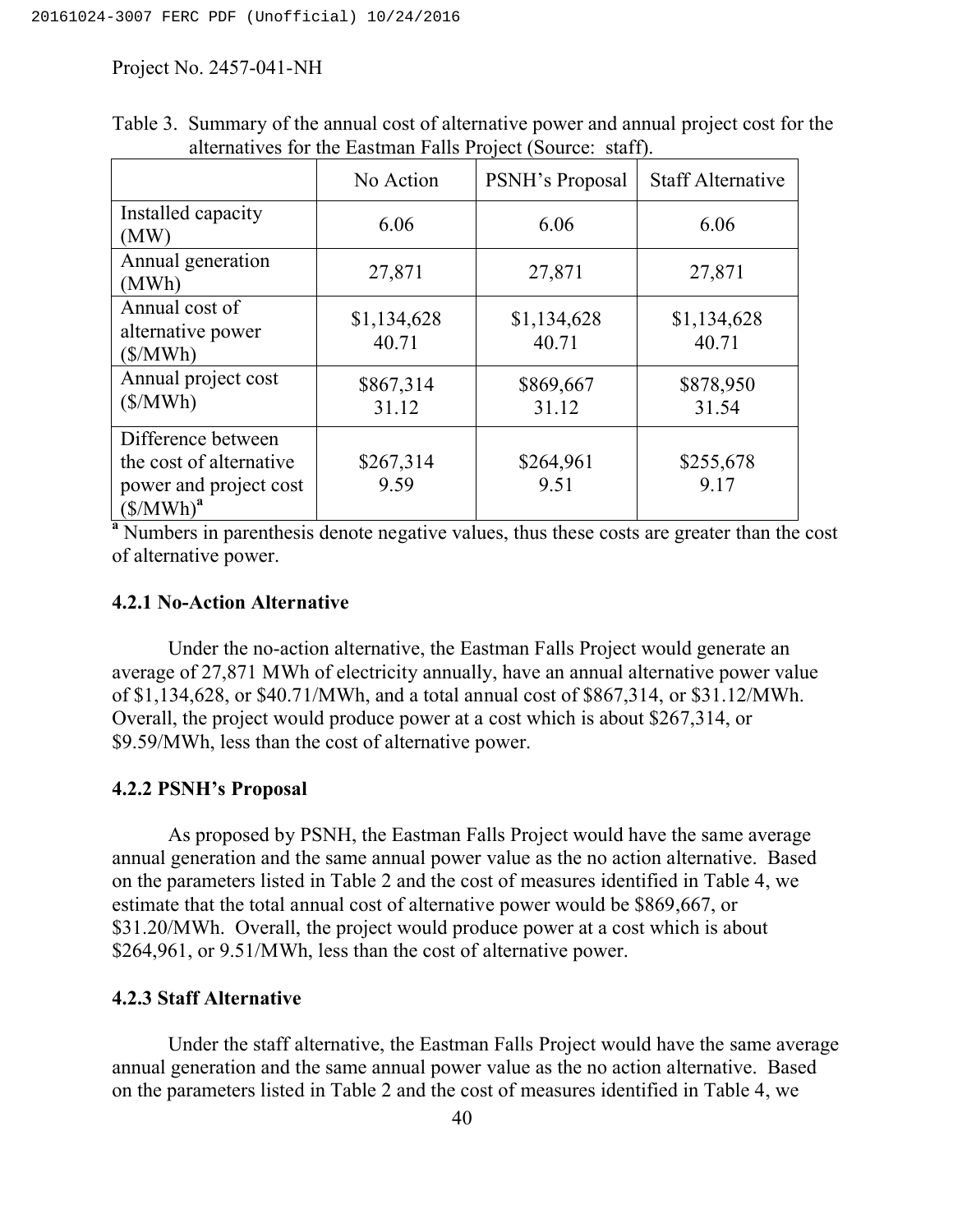estimate that the total annual cost of alternative power would be \$878,950, or \$31.54/MWh. Overall, the project would produce power at a cost which is about \$255,678, or \$9.17/MWh, less than the cost of alternative generation.

# **4.3 COST OF ENVIRONMENTAL MEASURES**

Table 4 gives the cost of each of the environmental enhancement measure considered in our analysis. We convert all costs to equal annual (levelized) values over a 30-year period of analysis to give a uniform basis for comparing the benefits of a measure to its cost.

Table 4. Cost of environmental mitigation and enhancement measures considered in assessing the environmental effects to operate and maintain the Eastman Falls Project (Source: PSNH and staff).

| <b>Enhancement/Mitigation</b><br><b>Measure</b>                                                                                                                                 | <b>Entity</b>                                            | Capital<br>Cost | Annual<br>Cost | <b>Levelized</b><br>Annual<br>Cost |
|---------------------------------------------------------------------------------------------------------------------------------------------------------------------------------|----------------------------------------------------------|-----------------|----------------|------------------------------------|
| <b>Administrative</b>                                                                                                                                                           |                                                          |                 |                |                                    |
| Notify Interior if an<br>amendment or appeal of any<br>fish and wildlife-related<br>license conditions or extension<br>of time are filed<br><b>Project Operation</b>            | Interior, New<br>Hampshire<br>FGD                        | \$0             | \$0            | \$0                                |
| Operate the project in an<br>instantaneous run-of-river<br>mode                                                                                                                 | PSNH, Interior,<br><b>New</b><br>Hampshire<br>FGD, Staff | \$0             | \$0            | \$0                                |
| Maintain impoundment<br>elevation of 307 feet msl ( $\pm$<br>$0.2$ feet)                                                                                                        | PSNH, Interior,<br><b>New</b><br>Hampshire<br>FGD, Staff | \$0             | \$0            | \$0                                |
| Implement an impoundment<br>refill protocol for drawdown<br>such that 90 percent of inflow<br>passes downstream and 10<br>percent of inflow refills<br>impoundment <sup>a</sup> | Interior, New<br>Hampshire<br>FGD                        | \$0             | \$0            | \$0                                |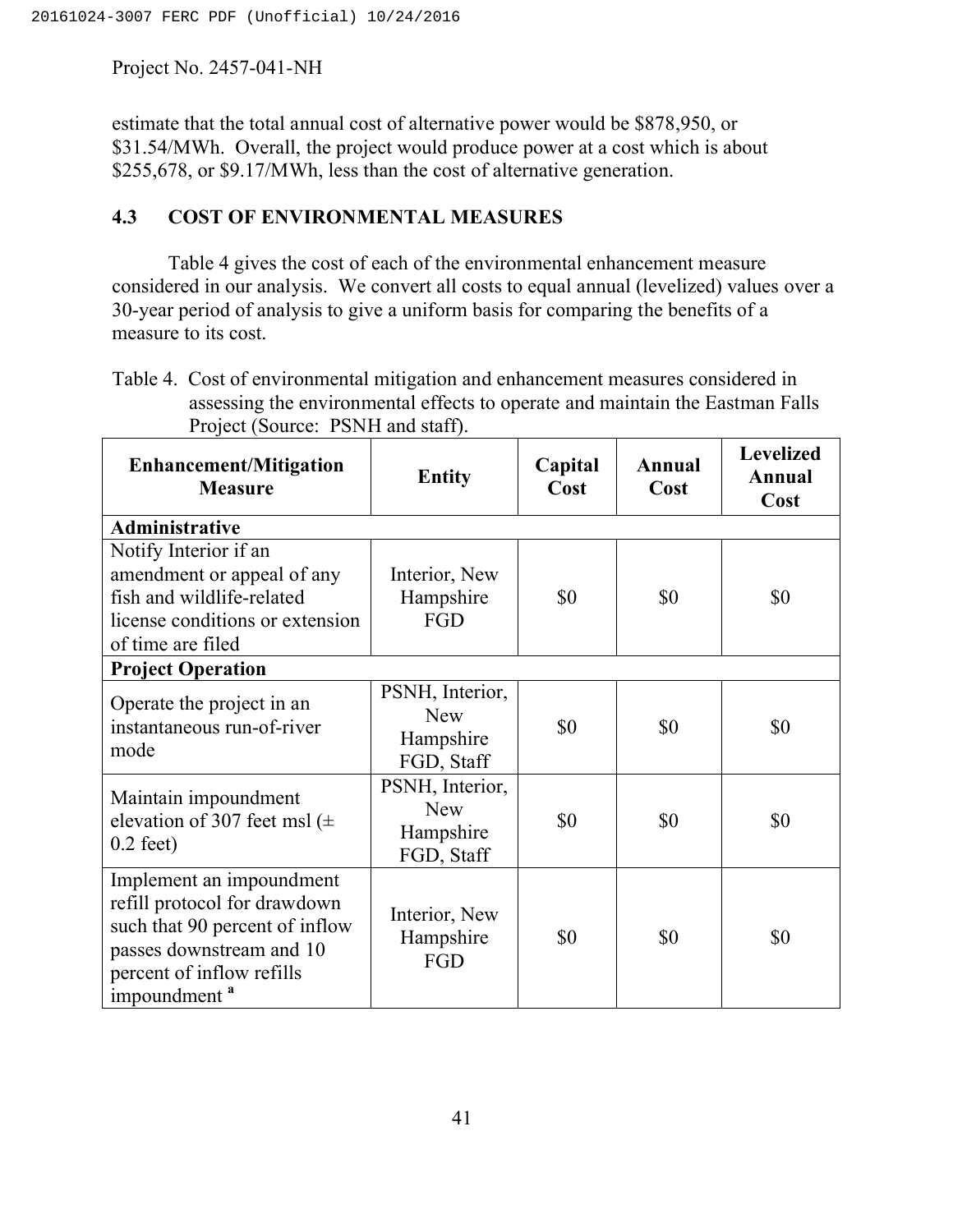| <b>Enhancement/Mitigation</b><br><b>Measure</b>                                                                                                                               | <b>Entity</b>                                            | Capital<br>Cost | Annual<br>Cost                                                     | <b>Levelized</b><br><b>Annual</b><br>Cost |
|-------------------------------------------------------------------------------------------------------------------------------------------------------------------------------|----------------------------------------------------------|-----------------|--------------------------------------------------------------------|-------------------------------------------|
| Release 502 cfs downstream<br>during impoundment refill<br>unless inflow is less than 502<br>cfs, then implement 90-10<br>percent flow ratio <sup>a</sup>                     | PSNH, Staff                                              | \$0             | \$0                                                                | \$0                                       |
| <b>Aquatic Resources</b>                                                                                                                                                      |                                                          |                 |                                                                    |                                           |
| Develop and implement a<br>fishway operation and<br>maintenance plan b                                                                                                        | Interior, New<br>Hampshire<br>FGD, Staff                 | \$3,000         | \$1,000                                                            | \$1,365                                   |
| Develop and implement an<br>upstream eel passage plan<br>including temporary<br>ramps/traps, data collection,<br>and up to three permanent<br>upstream eel passage facilities | Interior, New<br>Hampshire<br>FGD, Staff                 | \$20,000        | $$500$ plus<br>\$3,000/yr.<br>for 2 years<br>of data<br>collection | \$3,350                                   |
| Develop and implement an<br>interim downstream eel<br>passage plan including interim<br>downstream passage measures<br>and a permanent downstream<br>eel passage facility d   | Interior, New<br>Hampshire<br>FGD, Staff                 | \$25,000        | \$500                                                              | \$3,540                                   |
| Develop and implement a<br>fishway effectiveness<br>monitoring plan <sup>e</sup>                                                                                              | Interior, New<br>Hampshire<br>FGD, Staff                 | \$5,000         | \$3,000/yr.<br>for 2 years<br>of<br>monitorin<br>g                 | \$1,028                                   |
| Develop and implement an<br>operation and flow monitoring<br>plan                                                                                                             | PSNH, Interior,<br><b>New</b><br>Hampshire<br>FGD, Staff | \$4,000         | \$500                                                              | \$987                                     |
| Develop and implement a<br>post-license water quality<br>monitoring plan <sup>1</sup>                                                                                         | Interior, New<br>Hampshire<br>FGD                        | \$3,000         | \$5,000/yr.<br>for 1 year<br>of<br>monitorin<br>g                  | \$727                                     |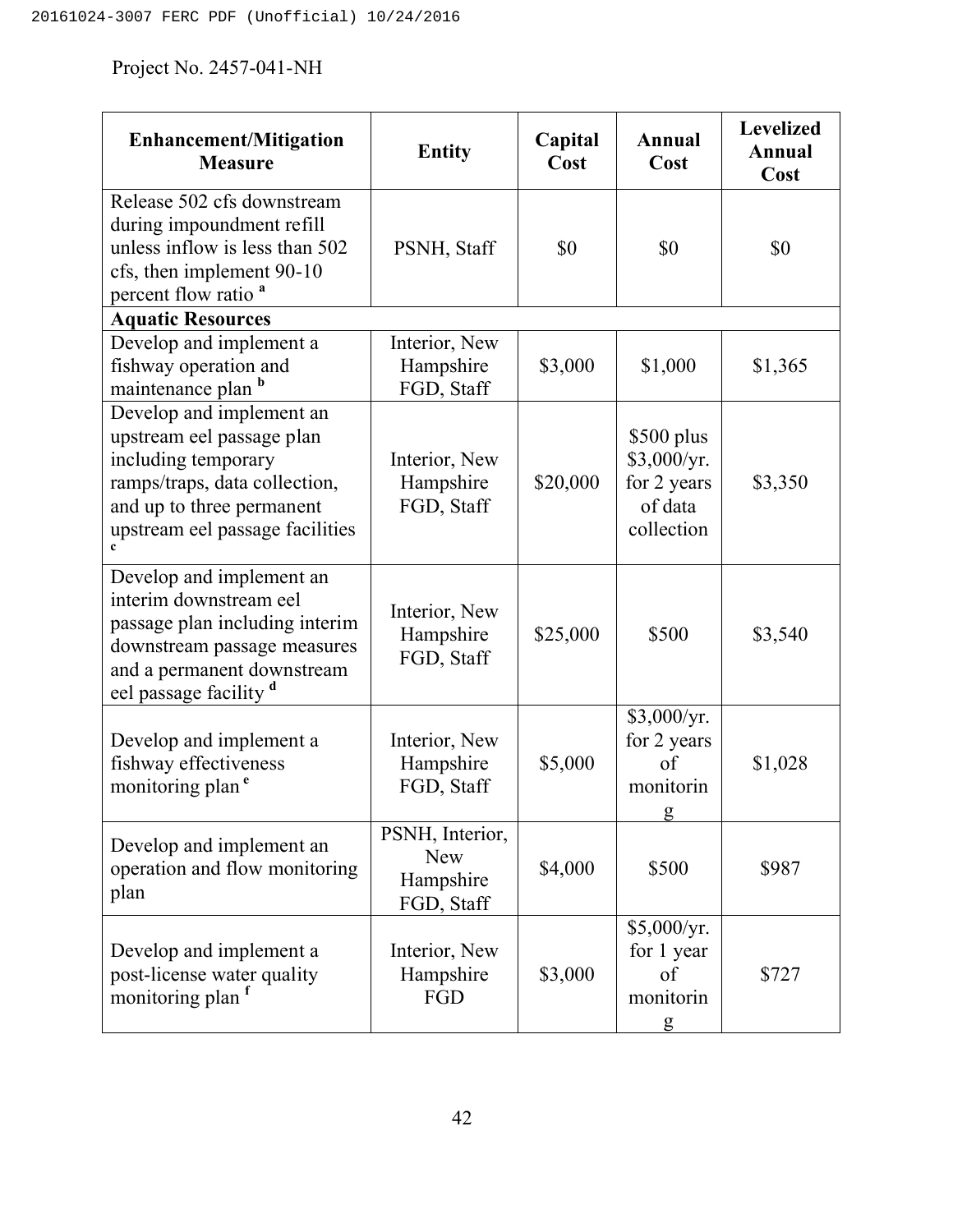| <b>Enhancement/Mitigation</b><br><b>Measure</b>                                                                                                       | <b>Entity</b>                                             | Capital<br>Cost | Annual<br>Cost                                      | <b>Levelized</b><br>Annual<br>Cost |  |
|-------------------------------------------------------------------------------------------------------------------------------------------------------|-----------------------------------------------------------|-----------------|-----------------------------------------------------|------------------------------------|--|
| <b>Terrestrial Resources</b>                                                                                                                          |                                                           |                 |                                                     |                                    |  |
| Develop and implement an<br>invasive species management<br>and monitoring plan                                                                        | PSNH, Interior,<br><b>New</b><br>Hampshire<br>FGD, Staff, | \$5,000         | \$5,000<br>every 5<br>yrs to<br>conduct<br>surveys. | \$1,366                            |  |
| <b>Cultural Resources</b>                                                                                                                             |                                                           |                 |                                                     |                                    |  |
| Notify Commission and<br>SHPO if previously<br>unidentified archaeological or<br>cultural artifacts are<br>encountered during project<br>construction | <b>Staff</b>                                              | \$0             | \$0                                                 | \$0                                |  |
| Consult with SHPO prior to<br>making changes to project<br>operation or facilities                                                                    | <b>Staff</b>                                              | \$0             | \$0                                                 | \$0                                |  |

**<sup>a</sup>**While staff cannot assign costs to this measure because the depth and duration of the impoundment drawdown and refill are unknown, it is likely that implementing the licensee's proposed refill procedure would result in more rapid refill of the impoundment and some small incremental increase in annual generation.

<sup>b</sup> The cost of this measure includes passing organic debris downstream of the project dam to improve aquatic habitat.

**<sup>c</sup>** This is the cost to develop and implement an upstream eel passage plan, collect data for two years, two upstream eel passage facilities, and keeping the facilities operational during the upstream eel migration season.

**<sup>d</sup>** Implementing interim downstream eel passage measures would consist of ceasing project generation from dusk until dawn from August 15 through November 15, annually, or to construct and operate a siphon system to protect eels during outmigration. Ceasing project operation would reduce annual generation by about 2,501 MWh and have an annual cost of \$101,816; however, constructing a siphon system would have an annual cost of \$3,540. Therefore, staff includes the estimated cost to construct a siphon system.

<sup>e</sup> This is the cost to develop and implement a downstream eel passage effectiveness plan that includes monitoring for 2 years.

<sup>f</sup> This is the cost to develop and implement a post-license water quality monitoring plan that includes monitoring for 1 year.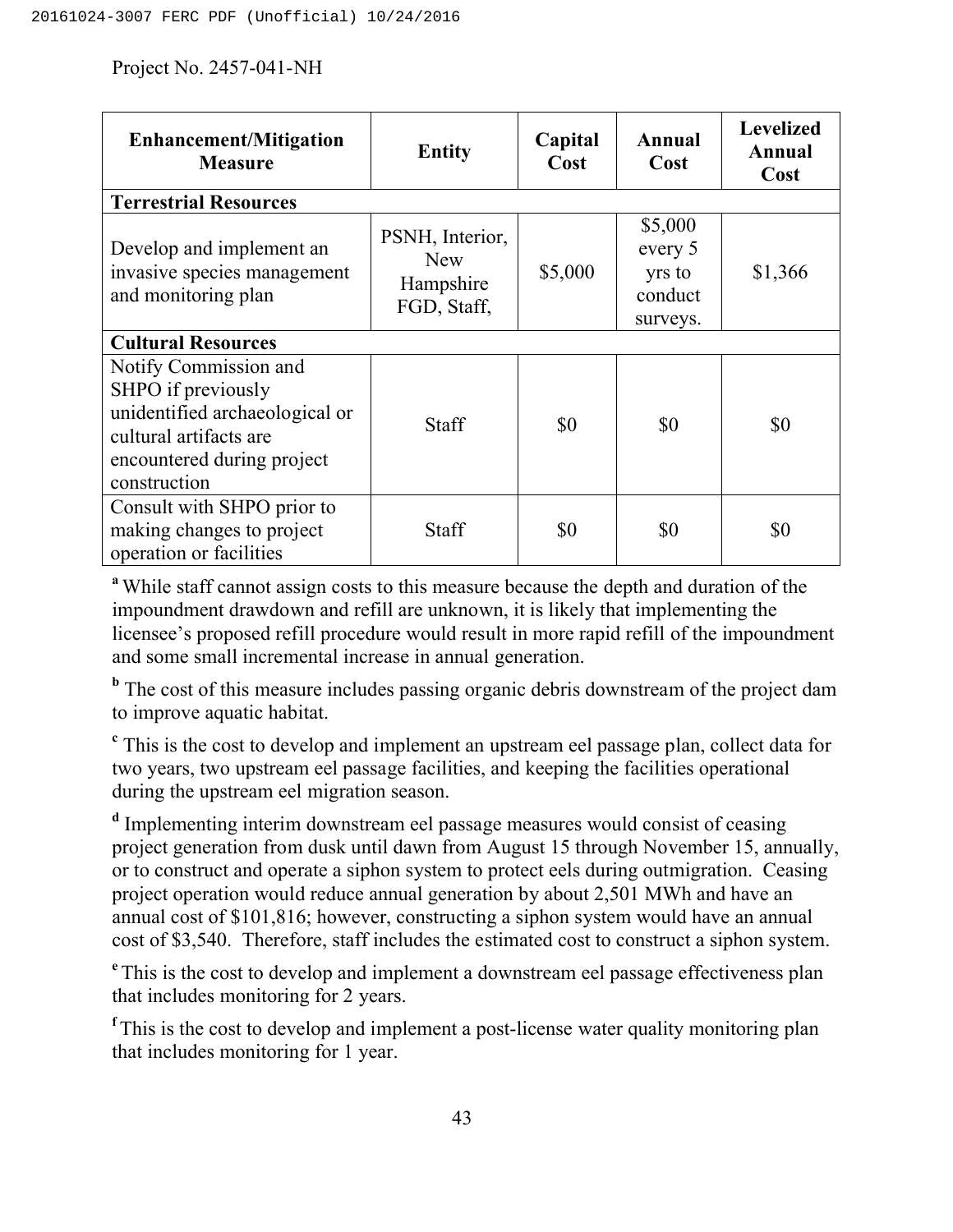# **5.0 CONCLUSIONS AND RECOMMENDATIONS**

# **5.1 COMPREHENSIVE DEVELOPMENT AND RECOMMENDED ALTERNATIVE**

Sections 4(e) and 10(a) of the FPA require the Commission to give equal consideration to the power development purposes and to the purposes of energy conservation; the protection, mitigation of damage to, and enhancement of fish and wildlife; the protection of recreational opportunities; and the preservation of other aspects of environmental quality. Any licenses issued shall be such as in the Commission's judgment will be best adapted to a comprehensive plan for improving or developing waterway or waterways for all beneficial public uses. This section contains the basis for, and a summary of, our recommendations for relicensing the Eastman Falls Project. We weigh the costs and benefits of our recommended alternative against other proposed measures.

Based on our independent review of agency comments filed on these projects and our review the environmental and economic effects of the proposed project and economic effects of the project and its alternatives, we selected the staff alternative as the preferred alternative. We recommend the staff alternative because: (1) issuance of a new hydropower license by the Commission would allow PSNH to continue to operate the project as a dependable source of electrical energy; (2) the 6.06 MW of electric capacity comes from a renewable resource that does not contribute to atmospheric pollution; (3) the public benefits of the staff alternative would exceed those of the no-action alternative; and (4) the proposed measures would protect and enhance aquatic, terrestrial, and cultural resources.

In the following sections, we make recommendations as to which environmental measures proposed by PSNH or recommended by agencies or other entities should be included in any new license that may be issued for the project. In addition to PSNH's proposed environmental measures, we recommend additional staff-recommended environmental measures to be included in any new license that may be issued for the project.

## **5.1.1 Measures Proposed by PSNH**

Based on our environmental analysis of PSNH's proposal in section 3, and the costs presented in section 4, we conclude that the following environmental measures proposed by PSNH would protect and enhance environmental resources and would be worth the cost. Therefore, we recommend including these measures in any license issued for the project: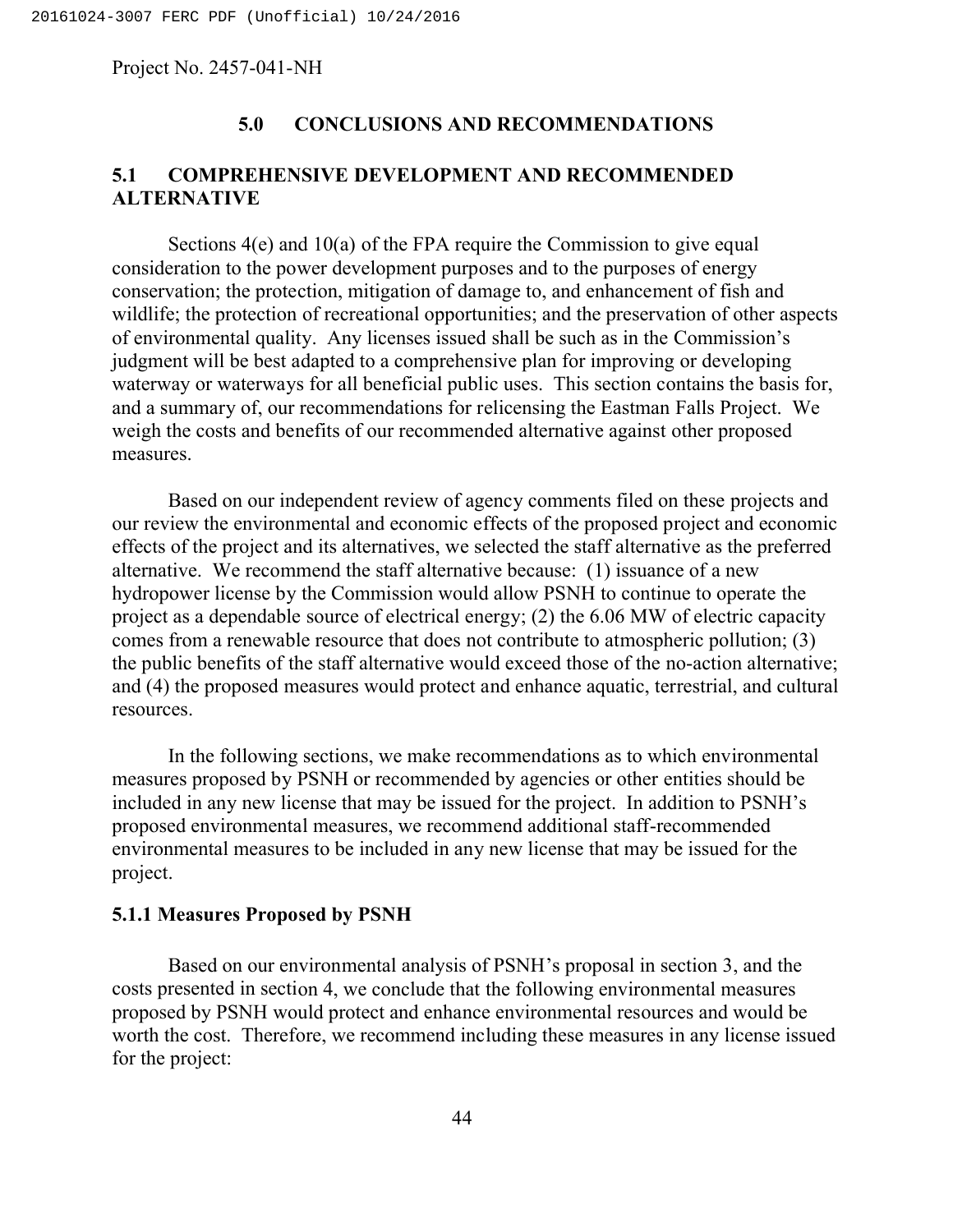- Continue to operate the project in a run-of-river mode and ensure that impoundment water level fluctuations do not exceed  $\pm$  0.2 feet from the normal impoundment elevation of 307 feet msl with flashboards installed<sup>19</sup>;
- Implement an operation compliance monitoring and maintenance plan (OMCP) to monitor impoundment level, flow releases, and impoundment refill procedures;
- Maintain downstream flows of 502 cfs (equal to the aquatic base flow; ABF), or 90 percent of inflow to the impoundment (whichever is less) to protect downstream aquatic habitat when refilling the impoundment after drawdowns for maintenance or emergencies; and
- Implement an invasive species management and monitoring plan (ISMMP) to monitor the spread of invasive species within the project boundary and implement control measures, if necessary.

# **5.1.2 Additional Measures Recommended by Staff**

We recommend all of the measures described above and six additional measures: (1) develop a plan to install up to three upstream fishways for American eel that would be operated from May 1 to October 30 (section 18); (2) develop a plan to implement downstream passage (interim measures would be implement initially and eventually be replaced by permanent measures) for American eel that would be operated from August 15 to November 15 of each year (section 18); (3) develop and implement a fishway operation and maintenance plan (FOMP)(section 18), including procedures for managing debris collected at or near fish passage facilities (section 18); (4) develop and implement a fishway effectiveness monitoring plan (section 18); (5) notify the Commission and the New Hampshire State Historic Preservation Officer (SHPO) prior to implementing any maintenance activities, land-clearing or land-disturbing activities, or changes to project operation or facilities; and (6) consult with the New Hampshire SHPO if previously unidentified cultural resources are discovered during the course of constructing, maintaining, or operating the project works or other facilities.

**<sup>19</sup>** PSNH also proposes to discontinue maintaining a year-round minimum flow of 410 cubic feet per second (cfs), or inflow (whichever is less) downstream of the project because it would serve no purpose at a run-of-river project with no bypassed reach. The 410-cfs minimum flow is a requirement of the current license that allows PSNH to operate the project in storage-and-release mode.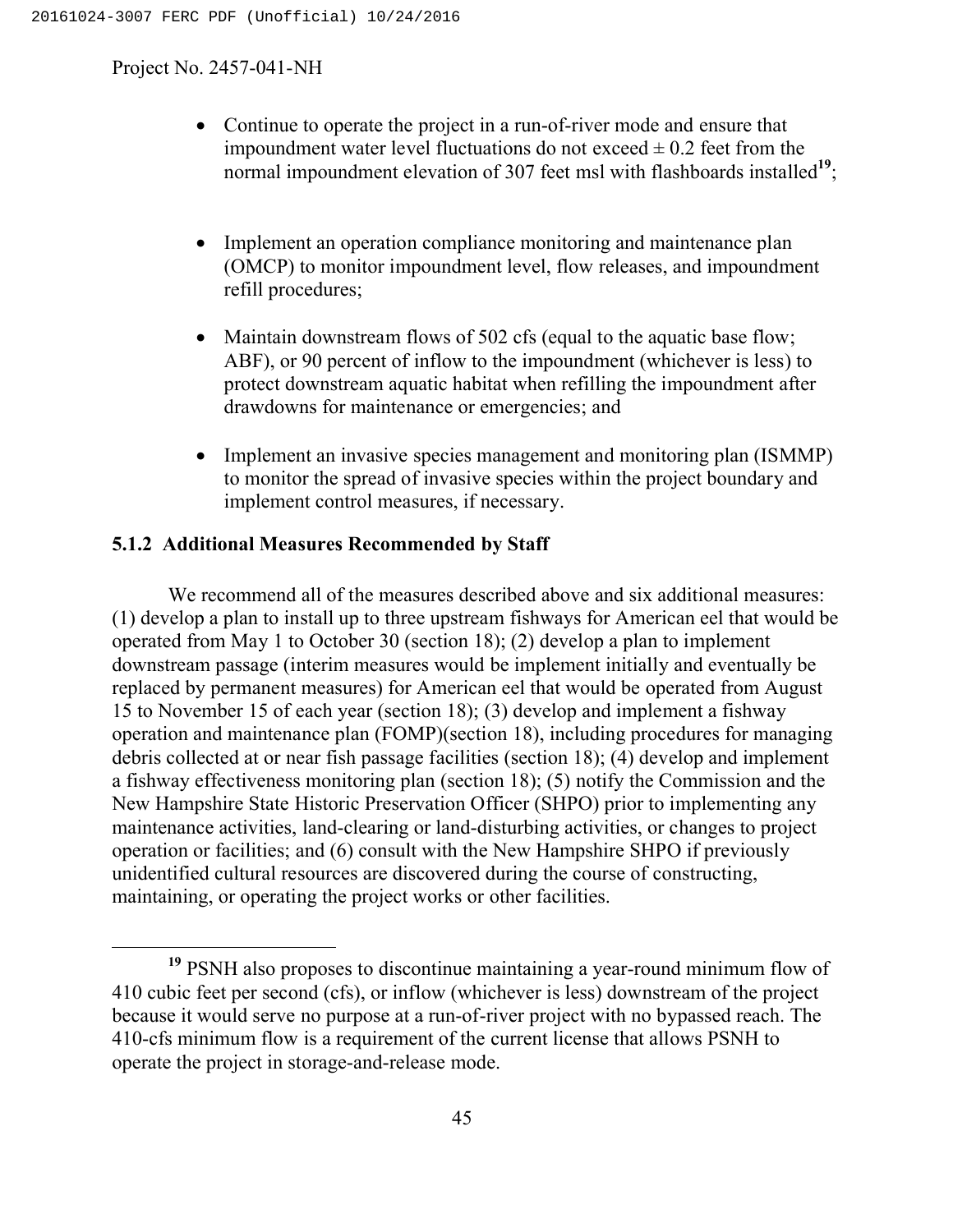Below, we discuss our additional staff-recommended measures.

## Upstream American Eel Passage

PSNH does not propose any measures for upstream passage of American eel. Interior's preliminary section 18 prescription would require PSNH to develop and implement a plan to install temporary eel ramps or traps for the first two upstream passage seasons following license issuance. Then, based on the results of the two years of data collection, and in consultation with Interior, PSNH would be required to install up to three permanent eel ramps or traps. New Hampshire FGD supports Interior's preliminary prescription.

The only eels collected downstream from Eastman Falls dam in the project vicinity are 5 adult yellow eels that were sampled by Interior and New Hampshire FGD during electrofishing surveys. About 40 miles downstream of the project, at the Garvins Falls dam, juvenile eels have been collected and passed (514 in 2014 and 439 in 2015), but it is unknown whether any of those eels have continued upstream far enough to attempt passage at Eastman Falls dam. The prescribed temporary eel ramps or traps would help to further understand the need for and potential effectiveness of installing upstream juvenile eel passage facilities at the Eastman Falls dam. If juvenile eels are collected in the temporary ramps or traps, then that would help determine the best locations for installing permanent ramps or traps. Therefore we recommend adopting this measure because it would provide information on upstream eel passage and would be worth the estimated average annual cost of \$3,350 (estimate is for 2 permanent ramps/traps).

# Downstream American Eel Passage

PSNH does not propose any measures for downstream passage of American eel. Interior's preliminary section 18 prescription would require PSNH to develop and implement a plan to provide downstream eel passage in a phased approach, beginning with interim measures by August 15 of the second year after license issuance (Phase 1) and eventually implementing permanent measures (Phase 2) by August 15 of the eighth year after eels are first documented using upstream eel passage facilities at the project.

Interior's prescription specifies that Phase 1 downstream passage could include one or more of the following measures: (1) not operating the project from dawn until dusk during the downstream passage season (August 15 to November 15) under certain hydrologic conditions (when 0.5 inches of rain or more fall within a 24-hour period, or when inflow increases by 50 percent over a 24-hour period, then the project would shut down for that evening plus the following two nights); (2) operating the existing downstream fish bypass from dawn until dusk during the August 15 to November 15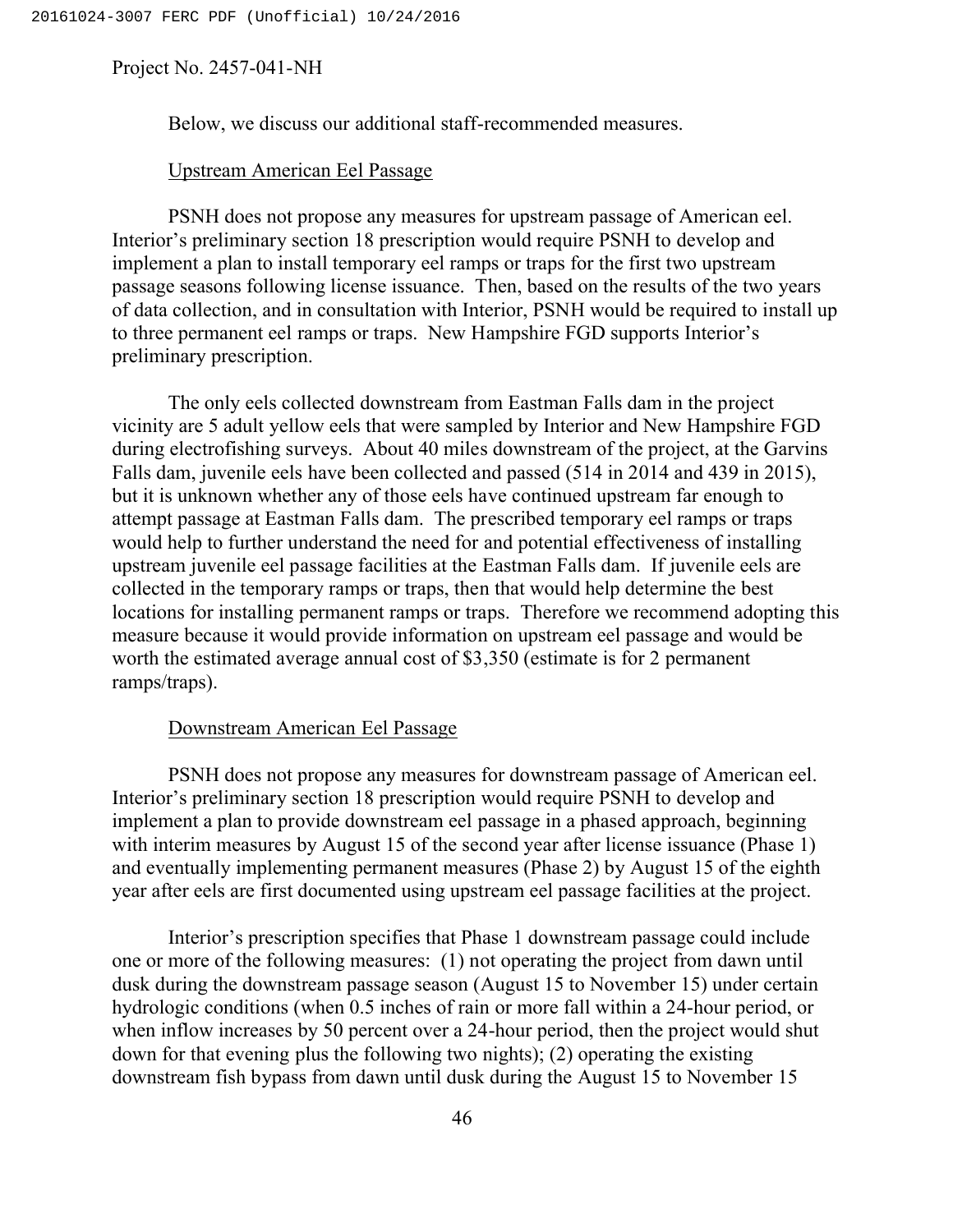period; or (3) installing and operating a fish passage siphon in the vicinity of the intake(s).

Phase 2 of the downstream eel passage prescription would require PSNH to install a permanent downstream passage facility or facilities with: (1) surface and bottom entrances, (2) new trashracks or overlay screens with a maximum clear bar spacing of 0.75 inches and a maximum approach velocity of 1.64 feet per second, (3) an attraction flow to the bypass (or bypasses) of 2-3 percent of turbine capacity per bypass, (4) a weir or orifice spacing of every 25 linear feet, and (5) a plunge pool depth of 4 feet or at least ¼ the project head. New Hampshire FGD supports Interior's preliminary prescription.

Eel abundance upstream of the Eastman Falls Project is unknown, although PSNH reports that some eels have been collected from Squam Lake, which is in the Pemigewasset River basin approximately 13 miles upstream of the project. Additionally, because we are recommending measures that would provide upstream passage for juvenile eels, it is likely that the numbers of adult eels upstream of the project will increase during the term of any new license. Based on this information, we expect that protection measures for downstream migrating adult American eels will be needed during the term of any new license.

Interior's phased approach to providing downstream passage would defer the cost of constructing any permanent facilities until 8 years after the Eastman Falls Project is actively passing juvenile eels upstream of the dam. Prior to implementation of any permanent measures, implementation of one of the three interim measures would likely provide some protection for the limited number of adult eels that are likely migrating downstream during existing conditions. Based on available information, we conclude that Interior's preliminary section 18 measures for downstream eel passage would improve downstream passage protection for eels that migrate downstream past the Eastman Falls Project and would be worth the estimated average annual cost is \$3,540; therefore, we recommend that it be included in any new license issued for the project.

## Fishway Operation and Maintenance Plan

Interior's preliminary section 18 prescription would require a Fishway Operation and Maintenance Plan. New Hampshire FGD supports Interior's preliminary prescription.

Interior's prescribed FOMP would be developed and implemented in consultation with the agencies and would include details about how any fish or eel passage facilities constructed at the project would be operated, including the times of the day and year, quantity of conveyance flow, and procedures for routine cleaning and maintenance, including debris removal. Implementing such a plan would ensure that the fish passage facilities are operated as intended and are properly maintained.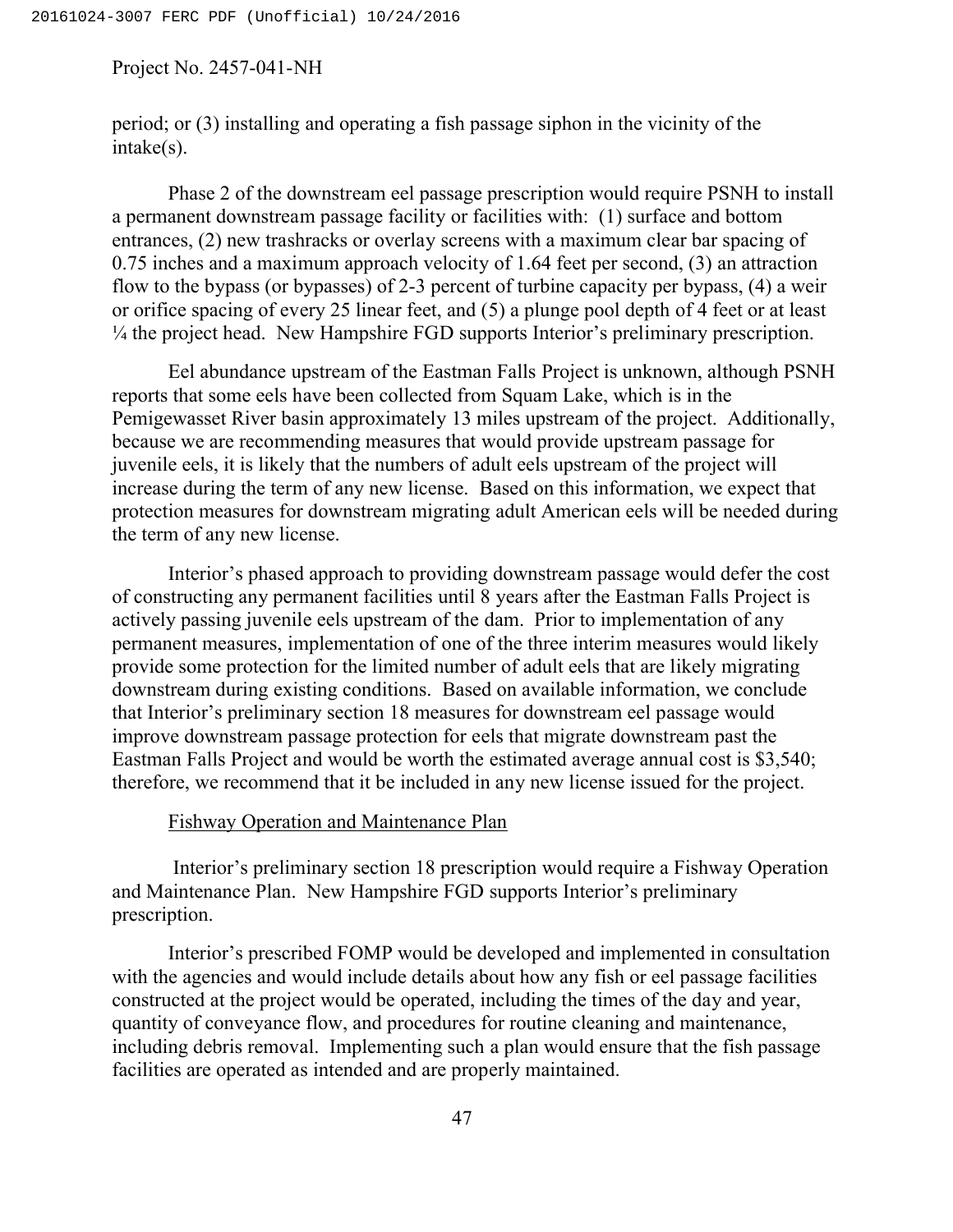In addition to fishway operation and maintenance procedures, the FOMP should address proper debris disposal. Debris that is removed from fish passage facilities during maintenance will likely be a mixture of organic and inorganic material. As appropriate, this debris should be sorted and organic debris should be passed downstream to prevent disruption of any ecosystem function and to provide habitat for macroinvertebrates and fish. Inorganic debris (i.e., trash) should be disposed of properly.

Developing and implementing a FOMP (with procedures for debris management) would ensure that any fish passage facilities are operating properly and would be worth the \$1,365 annual cost; therefore, we recommend that any new license issued for the Eastman Falls Project require PSNH to develop and implement a FOMP.

## Fishway Effectiveness Monitoring Plan

Interior's preliminary section 18 prescription would require a Fishway Effectiveness Monitoring Plan. New Hampshire FGD supports Interior's preliminary prescription.

In order to provide effective passage, any fishways installed at the Eastman Falls Project would need to be monitored to ensure that they are designed and working properly. If monitoring indicates that the fishways are operating poorly, then design or operational modifications could be made to improve fishway performance. For example, adjustment to conveyance and attraction flows, design or location of the fishway entrance and exit, dates of operation, or plunge pool depth or location, may be necessary. Developing and implementing a fishway effectiveness monitoring plan would ensure that the fishways are operating effectively and would be worth the \$1,028 annual cost; therefore, we recommend that any new license issued for the Eastman Falls Project require PSNH to develop and implement a fishway effectiveness monitoring plan.

### Cultural Resources

There are no known historical or archaeological properties within the project boundary listed or eligible for listing in the National Register. However, archaeological or historic sites could be discovered during any land-disturbing activities that may occur during the term of any license that is issued. Therefore, we recommend that the applicant notify the Commission and the New Hampshire SHPO if previously unidentified archaeological or historic properties are discovered during the course of operating and maintaining project works or other facilities at the project. In the event of any such discovery, the applicant would discontinue any activities related to the discovery until the proper treatment of any potential archaeological or cultural resources is established.

During the term or any license issued for the project, the applicant would occasionally need to conduct maintenance activities in the project area or on project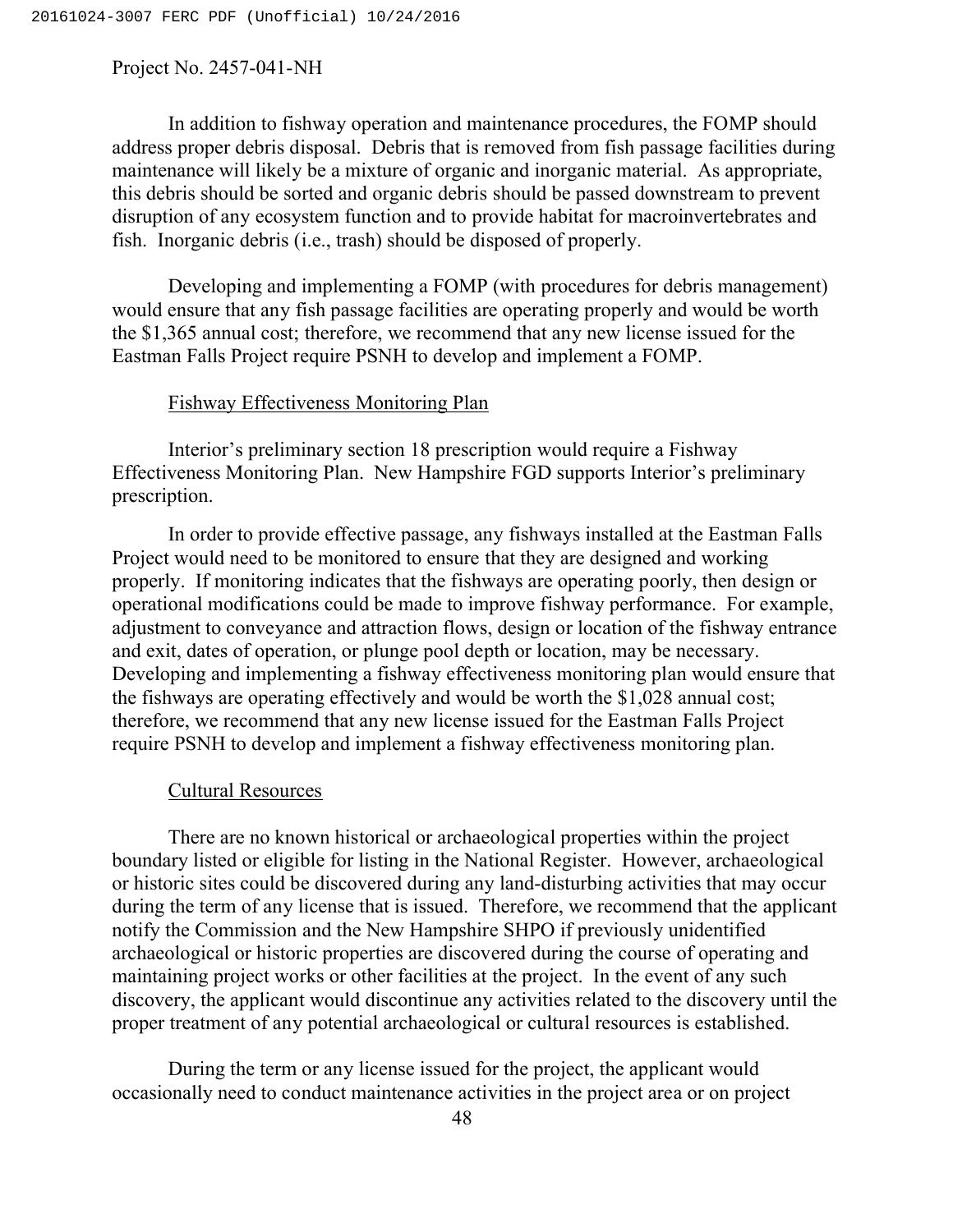facilities. These activities could include replacement of broken windows on the powerhouse, powerhouse roof or masonry repairs, or general landscaping and yard maintenance within the project boundary. These activities would not require prior Commission approval; however, they could affect historic resources in the project area. Therefore, to ensure that historic resources are not adversely affected from maintenance activities, we recommend that the applicant consult with the New Hampshire SHPO prior to conducting any maintenance activities that do not require Commission approval but could affect cultural resources.

## **5.1.3 Measures Not Recommended**

## Water Quality Survey

Interior recommends (10(j) recommendation 3) that PSNH conduct water temperature and DO monitoring continuously in the headpond and tailrace for up to 3 years during the period of June 1 to September 30. New Hampshire FGD supports Interior's recommendation. PSNH does not propose to do any post-license water quality monitoring.

In 2015, New Hampshire DES concluded that project waters meet state water quality standards for DO and temperature both upstream and downstream of the Eastman Falls dam. The Corps' 2009 study supports New Hampshire DES' conclusion. DO was in excess of the minimum State standard in the project vicinity during the study and the project showed little if any effect on water temperature. Interior states that a post-license water quality survey is warranted because conditions during the 2009 low-flow period of the Corps' study may not have been under "worst case" conditions. There were two rain events during the study period which caused streamflow to rise and water temperature to drop. These occurred in late July and again in the third week of August. However, each of these events was followed by periods in which flows decreased to typical low-flow summer conditions and should have documented any problems that may be present with attaining State water quality standards. Conducting additional monitoring during the post-licensing period would not document any new effects on water quality because there are no proposed changes to project operation; however, additional monitoring could affirm the results of the monitoring that was conducted in 2009. Based on this information, we conclude that additional water quality monitoring would not be worth the \$727 annual cost; therefore, we do not recommend requiring PSNH to conduct additional water quality monitoring as part of any new license that is issued for the Eastman Falls Project.

### Impoundment Refill Procedure

Periodically, the project impoundment is drawn down for maintenance, after flashboards are lowered during high flows, or for unscheduled emergencies. To maintain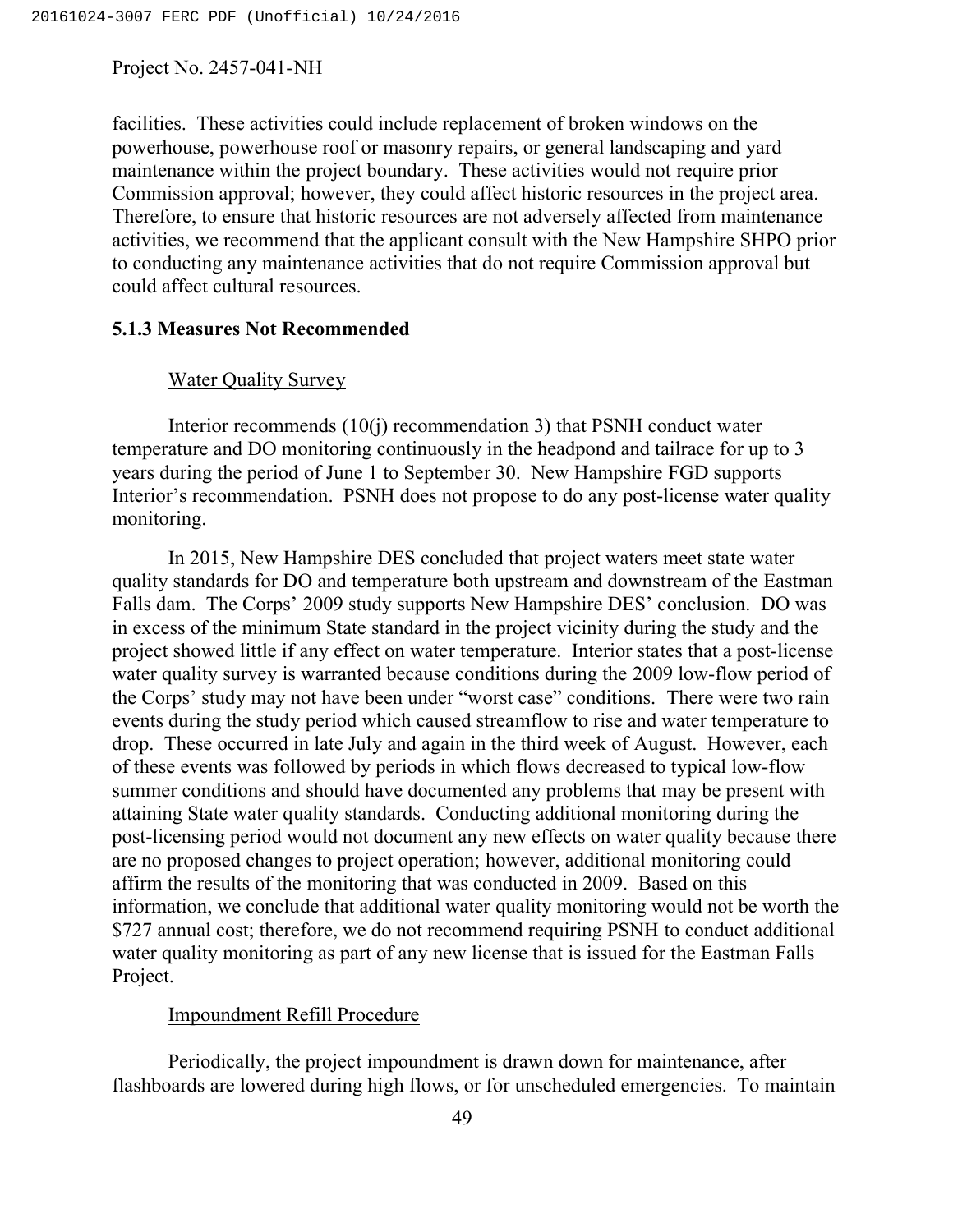downstream flows, Interior recommends (10(j) recommendation 4) that the licensee implement an impoundment refill procedure whereby 90 percent of project inflow would be passed downstream and 10 percent would be used to refill the impoundment. PSNH instead proposes to implement an impoundment refill procedure based on releasing the ABF flow of 502 cfs during impoundment refilling. If inflow is less than 502 cfs, then PSNH's proposal would be the same as Interior's and it would release 90 percent of inflow.

Both impoundment refill procedures would protect aquatic habitat in a similar way, but the different procedures for refilling an impoundment result in a trade-off between effects on the aquatic habitat in the impoundment and aquatic habitat downstream of the dam. Interior's procedure is more protective of downstream habitat than PSNH's during periods when inflow exceeds 502 cfs because more flow would be released downstream resulting is more wetted area of the stream channel. Under the same inflow conditions, PSNH's procedure is generally more protective of aquatic habitat in the impoundment because it would allow the impoundment to refill more quickly, which would re-submerge any dewatered habitat near the shoreline.

While staff cannot assign costs to this measure because the depth and duration of the impoundment drawdown and refill are unknown, the licensee's proposed refill procedure would result in more rapid refill of the impoundment and likely result in an incremental increase in annual generation. Because the environmental effects of the two procedures are similar and because PSNH's procedure is likely to cost less, we recommend that PSNH's procedure be included in any license issued for the project.

## Northern Long-eared Bat Consultation

Interior recommends (Interior 10(j) recommendation 6) that if the project would involve tree clearing, or would otherwise affect northern long-eared bat habitat, FERC should initiate consultation under section 7 of the ESA.

As discussed in section 3.3.3, *Threatened and Endangered Species*, staff found that relicensing the project with any of the measures considered in this EA would have no effect on this species. Therefore, no further consultation is needed at this time.

## Interior Notification of License Amendments

Interior recommends that the licensee be required to notify Interior if an amendment or appeal of any fish and wildlife-related license conditions or extension of time is filed with the Commission (10(a) recommendation 1).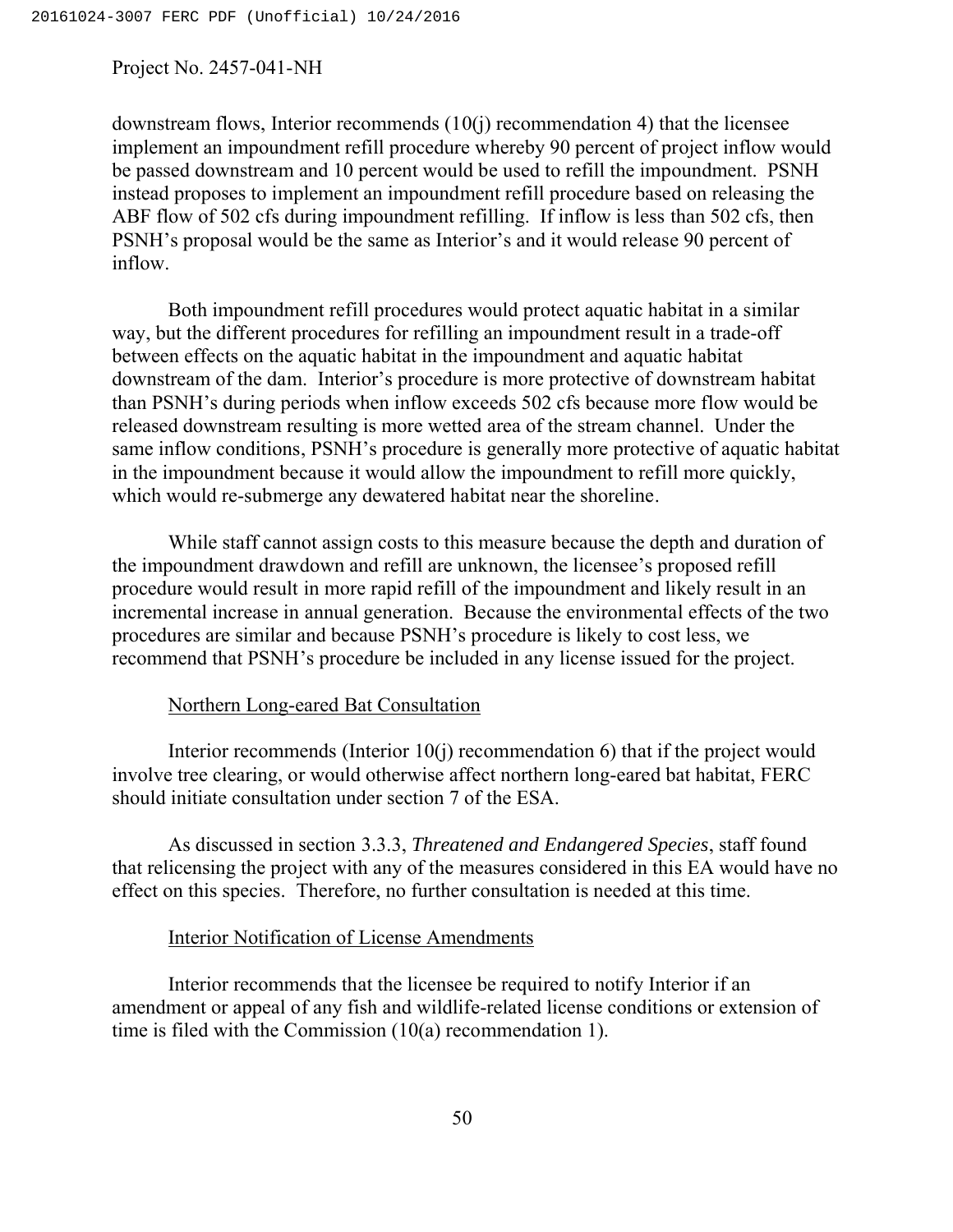For significant amendments related to fish and wildlife resources, the Commission's regulations require the licensee to consult with Interior while preparing the amendment application.**<sup>20</sup>** For other amendments, appeals, and requests for extensions of time, Interior can receive notification of any filings and issuances through the Commission's eSubscription service.**<sup>21</sup>** Because existing Commission regulations and services allow Interior to be informed of amendments, appeals, and requests for extensions of time, we do not recommend including Interior's recommendation as a requirement of any new license that may be issued for this project.

## **5.2 UNAVOIDABLE ADVERSE EFFECTS**

Although there is no documented fish entrainment or mortality at the project, it is likely that some fish pass and would continue to pass through the project turbines and some of those fish are probably injured or killed. Implementation of downstream eel passage measures would likely decrease entrainment mortality but some level of fish (including eel) mortality is likely to continue to occur.

# **5.3 FISH AND WILDLIFE AGENCY RECOMMENDATIONS**

Under the provisions of section 10(j) of the FPA, each hydroelectric license issued by the Commission shall include conditions based on recommendations provided by federal and state fish and wildlife agencies for the protection, mitigation, or enhancement of fish and wildlife resources affected by the project.

Section 10(j) of the FPA states that whenever the Commission finds that any fish and wildlife agency recommendation is inconsistent with the purposes and the requirements of the FPA or other applicable law, the Commission and the agency shall attempt to resolve such inconsistency, giving due weight to the recommendations, expertise, and statutory responsibilities of the agency. In response to our Ready for Environmental Analysis notice, Interior (letter filed on June 22, 2016) recommended six fish and wildlife measures. Of the six recommendations, two recommendations (5 and 6) are considered to be outside the scope of section  $10(i)$  and have been considered under section 10(a) of the FPA and are addressed in section 3, *Environmental Analysis*, and section 5.1, *Comprehensive Development and Recommended Alternative*. Of the 4

<sup>&</sup>lt;sup>20</sup> If a licensee files a request to amend its license or to amend any fish and wildlife-related license condition, the licensee may need to consult with Interior pursuant to sections 4.38(a)(6) and 4.201(c) of the Commission's regulations. 18 C.F.R. §§ 4.38(a)(6) and 4.201(c) (2015).

**<sup>21</sup>** The Commission's eSubscription service can be accessed at http://www.ferc.gov/docs-filing/esubscription.asp.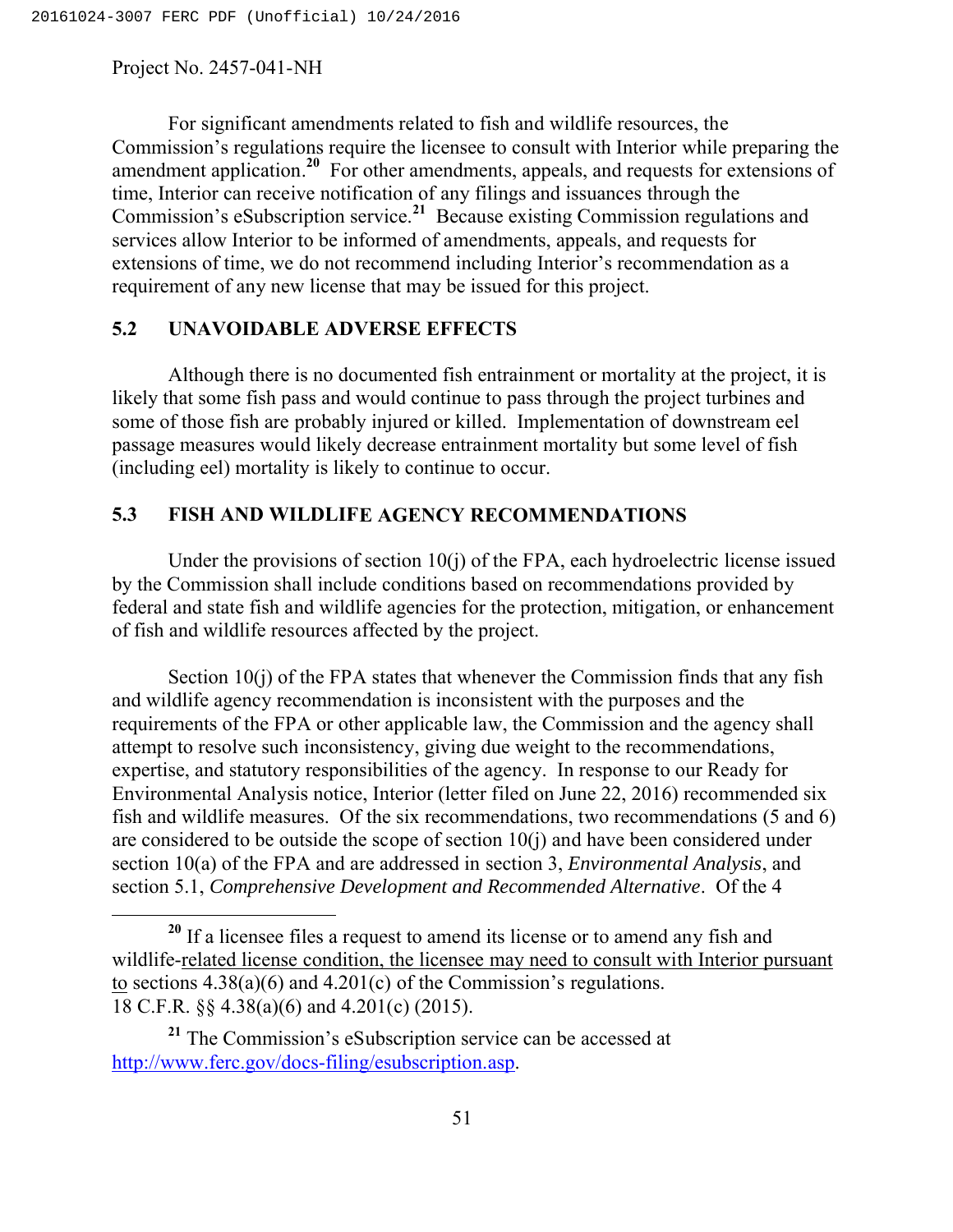recommendations that we consider to be within the scope of section 10(j), we recommend adopting two. Table 5 lists the 10(j) recommendations and whether the recommendations are adopted under the staff alternative. Section 5.1.3, *Measures Not Recommended*, discusses the reasons we do not recommend adopting three of these measures.

| Table 5. Analysis of fish and wildlife agency recommendations for the Eastman Falls |  |  |  |
|-------------------------------------------------------------------------------------|--|--|--|
| Project.                                                                            |  |  |  |

| Recommendation                                                                                                                                                           | <b>Agency</b> | Within<br>the Scope<br>of Section<br>10(j) | Annualized<br>Cost | Adopted?       |
|--------------------------------------------------------------------------------------------------------------------------------------------------------------------------|---------------|--------------------------------------------|--------------------|----------------|
| 1. Operate the project in an<br>instantaneous run-of-river<br>mode                                                                                                       | Interior      | Yes                                        | \$0                | Yes            |
| 1. Develop and implement<br>an operation and flow<br>monitoring plan                                                                                                     | Interior      | Yes                                        | \$987              | Yes            |
| 2. Maintain impoundment<br>elevation of 307 feet msl ( $\pm$<br>$0.2$ feet)                                                                                              | Interior      | Yes                                        | \$0                | Yes            |
| 3. Develop and implement a<br>post-license water quality<br>monitoring plan                                                                                              | Interior      | Yes                                        | \$727              | No             |
| 4. Implement an<br>impoundment refill protocol<br>for drawdown such that 90<br>percent of inflow passes<br>downstream and 10 percent<br>of inflow refills<br>impoundment | Interior      | Yes                                        | \$0                | N <sub>o</sub> |
| 5. Develop and implement<br>an invasive species<br>management and monitoring<br>plan                                                                                     | Interior      | N <sub>o</sub>                             | \$1,366            | Yes            |
| 6. Consult about northern<br>long-eared bat if habitat<br>would be affected by project<br>activities before clearing any<br>trees                                        | Interior      | N <sub>o</sub>                             | \$0                | N <sub>o</sub> |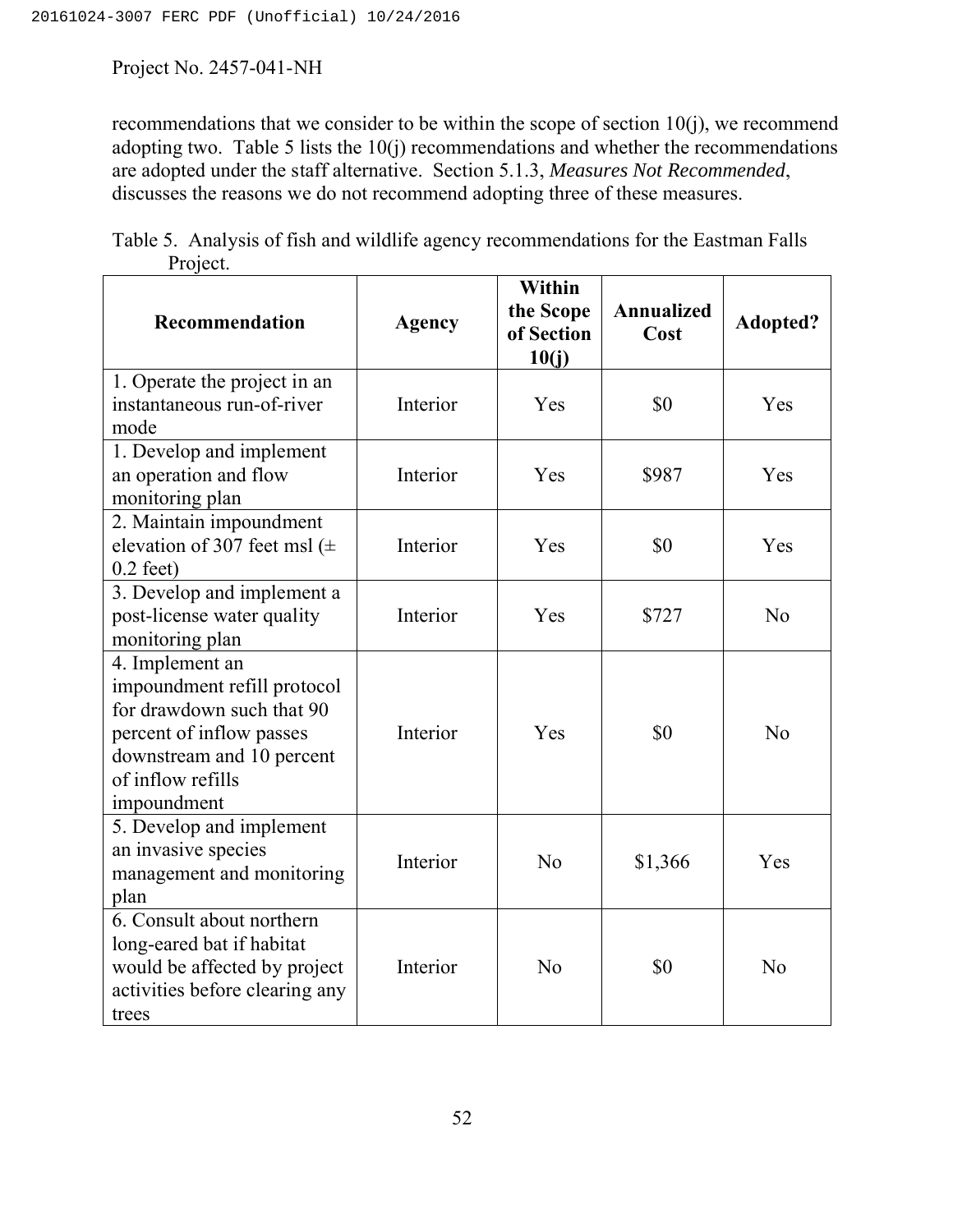# **5.4 CONSISTENCY WITH COMPREHENSIVE PLANS**

Section 10(a)(2) of the FPA, 16 U.S.C  $\S$  803(a)(2)(A), requires the Commission to consider the extent to which a project is consistent with federal and state comprehensive plans for improving, developing, or conserving waterways affected by the project. We reviewed 6 comprehensive plans that are applicable to the Eastman Falls Project located in New Hampshire.**<sup>22</sup>** No inconsistencies were found.

## **6.0 FINDING OF NO SIGNIFICANT IMPACT**

If the Eastman Falls Project is licensed with the additional staff recommended measures and mandatory conditions, the project would operate while providing protective measures to fish, wildlife, recreational access, aesthetics, and protecting any unidentified cultural or historic resources in the project area.

Based on our independent analysis, issuance of a license for the Eastman Falls Project, as proposed with the additional staff-recommended measures and mandatory conditions, would not constitute a major federal action significantly affecting the quality of the human environment.

# **7.0 LITERATURE CITED**

- ASMFC. 2000. Interstate Fishery Management Plan for American Eel. Fishery Management Report No. 36 of the Atlantic States Marine Fisheries Commission. 79 pp.
- ASMFC. 2013. Proceedings of a Workshop on American Eel Passage Technologies. Special Report No. 90. July 2013.

**<sup>22</sup>** (1) National Park Service. The Nationwide Rivers Inventory. Department of the Interior, Washington, D.C. 1993. (2) U.S. Fish and Wildlife Service. Undated. Fisheries USA: the recreational fisheries policy of the U.S. Fish and Wildlife Service. Washington, D.C. (3) Atlantic States Marine Fisheries Commission. Technical Addendum 1 to Amendment 1 of the Interstate Fishery Management Plan for shad and river herring. 2000. (4) Atlantic States Marine Fisheries Commission. Interstate Fishery Management Plan for American eel (*Anguilla rostrata*). 2000. (5) New Hampshire Department of Environmental Protection. Statewide Comprehensive Outdoor Recreation Plan (SCORP). 2005. (6) U.S. Fish and Wildlife Service. Atlantic salmon restoration in New England: Final environmental impact statement. 1989.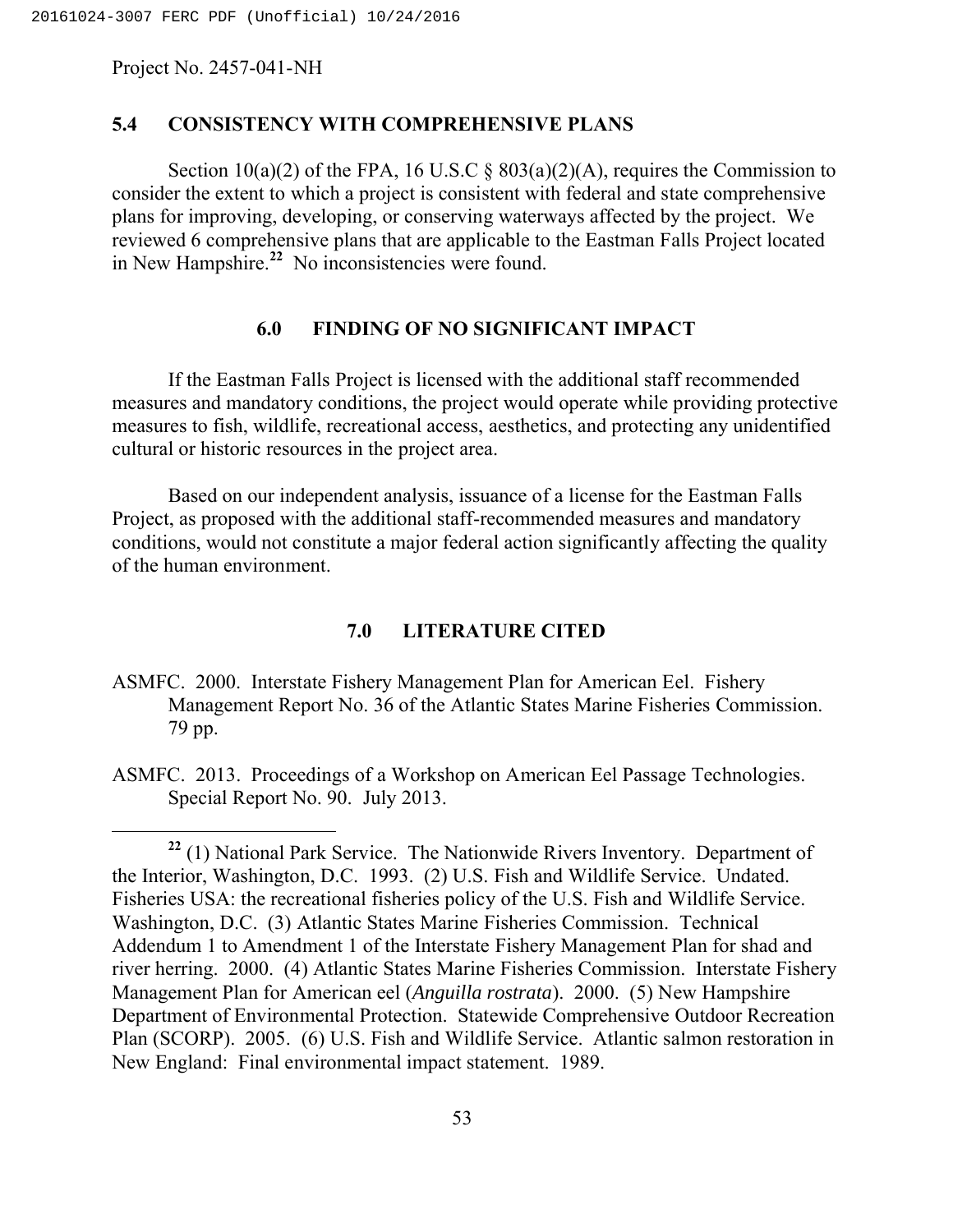- Bell, M.C. 1991. Fisheries Handbook of Engineering Requirements and Biological Criteria, Fish Passage Development and Evaluation Program, 1991. U.S. Army Corps of Engineers, Portland, Oregon, North Pacific Division.
- Evers, D. C. 2004. Status assessment and conservation plan for the Common Loon (*Gavia immer*) in North America. U.S. Fish and Wildlife Service, Hadley, MA.
- Griffith, G.E., Omernik, J.M., Bryce, S.A., Royte, J., Hoar, W.D., Homer, J.W., Keirstead, D., Metzler, K.J., and Hellyer, G., 2009, Ecoregions of New England (color poster with map, descriptive text, summary tables, and photographs): Reston, Virginia, U.S. Geological Survey (map scale 1:1,325,000).
- New Hampshire DES. 2015. Letter from Owen David, New Hampshire DES, Watershed Management Bureau, to Curtis R. Mooney, PSNH, dated October 29, 2015.
- NERC (North American Electric Reliability Corporation). 2015. 2015 Long-Term Reliability Assessment; December 2015.
- Oliveira, K. and J.D. McCleave. 2000. Variation in population and life history traits of the American Eel, *Anguilla rostrate*, in four rivers in Maine. Environmental Biology of Fishes 59(2): 141-151.
- Richkus, W and K. Whalen. 1999. American eel (*Anguilla rostrata*) Scoping Study: A literature and data review of life history, stock status, population dynamics, and hydroelectric impacts. EPRI, Palo Alto, CA: 1999. TR-111873.
- Sammons, S.M. and Bettoli, P.W. 2000. Population dynamics of a reservoir sport fish community in response to hydrology. North American Journal of Fisheries Management 20:791-800.
- Shepard, S.L. 2015. American eel biological species report. U.S. Fish and Wildlife Service, Hadley, Massachusetts.  $xii + 120$  pages.
- Technical Committee. 2013. American Eel Conservation and Enhancement Plan for the Merrimack River Watershed. Prepared by the Technical Committee of the Anadromous Fishery Management of the Merrimack River.
- TransCanada. 2016. ILP Study 23: Fish Impingement, Entrainment, and Survival Study. May 16, 2016. Prepared for TransCanada by Normandeau Associates, Inc.
- U.S. Army Corps of Engineers (Corps). 2012. Upper Merrimack and Pemigewasset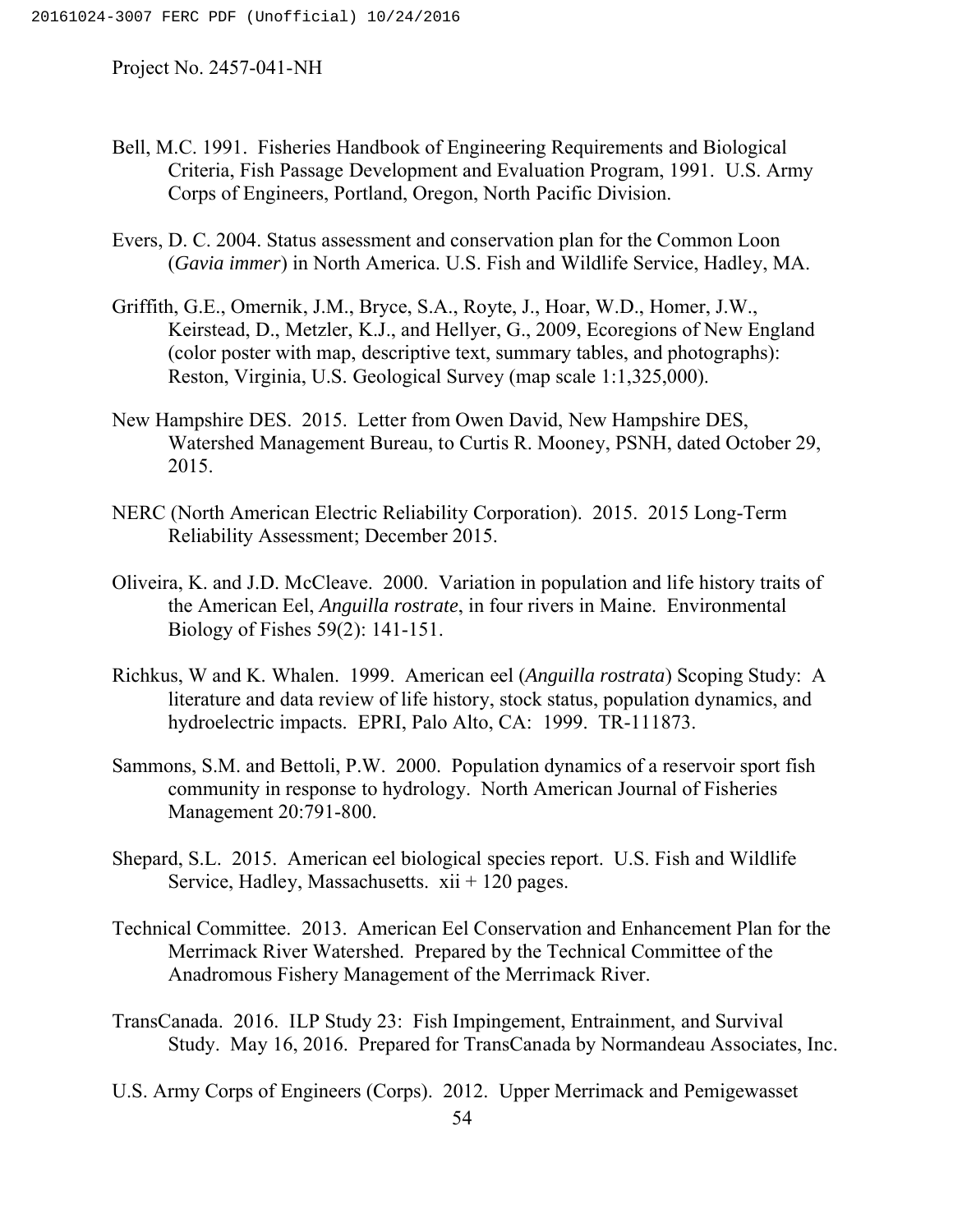River Study: Field Program 2009-2012 Monitoring Data Report.

U.S. Fish and Wildlife Service. 2007. National Bald Eagle Management Guidelines.

U.S. Fish and Wildlife Service. 2016. Northern long-eared bat 4(d) Rule Consultation. https://www.fws.gov/midwest/endangered/mammals/nleb/s7.html

# **8.0 LIST OF PREPARERS**

Amy Chang - Terrestrial Resources and Threatened and Endangered Species, (Environmental Science and Policy, M.S.; Biology, B.S.)

Tom Dean – Engineering and Economics (Civil Engineering, B.S.)

- Steve Kartalia Project Coordinator, Aquatic Resources (Fisheries Biology, M.S.; Biology, B.S.)
- Erin Kimsey Land Use, Recreation, Aesthetics, and Cultural Resources (Landscape Architecture, B.L.A.)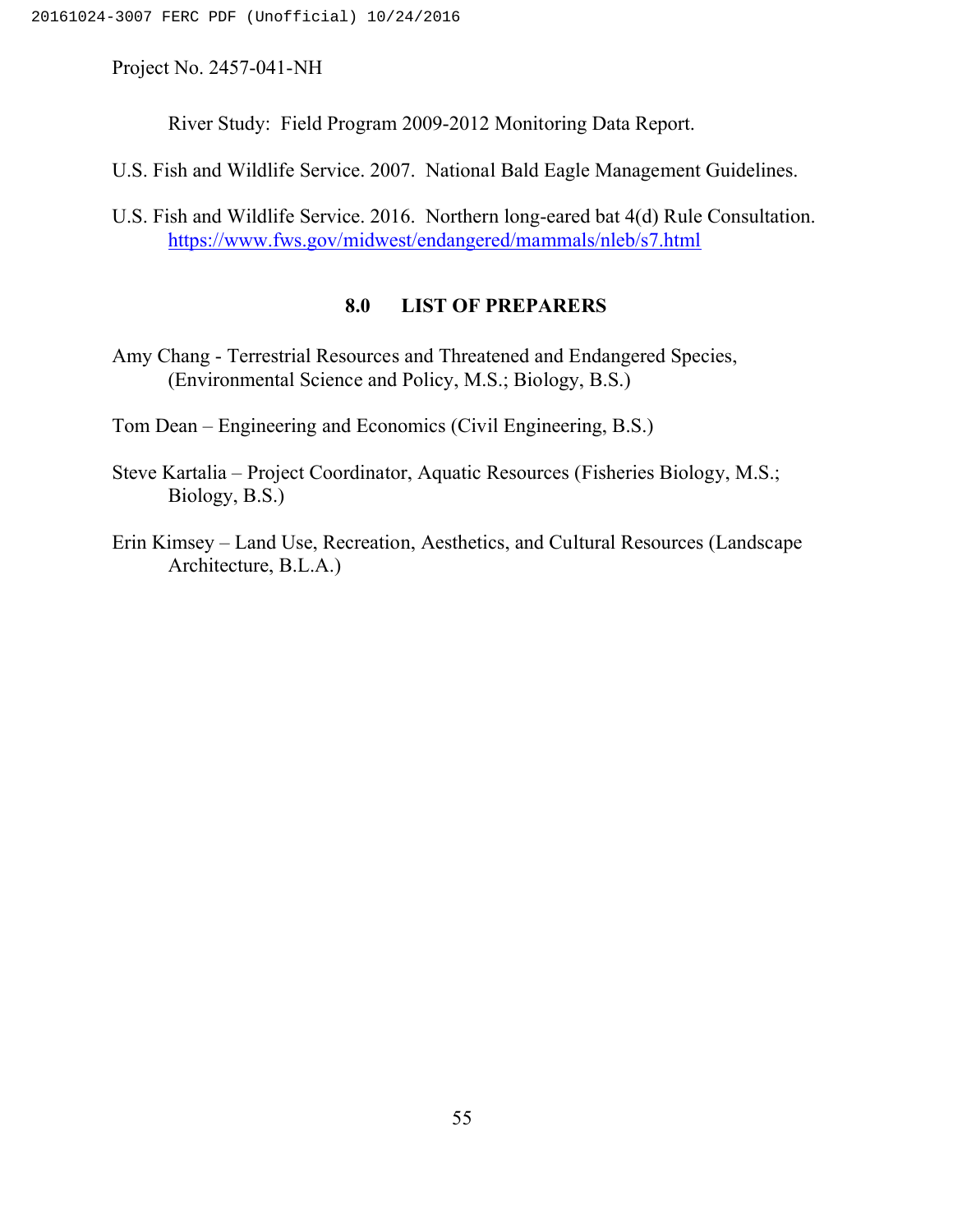## **APPENDIX A**

#### **LICENSE CONDITIONS RECOMMENDED BY STAFF**

In this section, we present license articles for staff-recommended measures that would not be addressed by mandatory conditions. On June 22, 2016, the U.S. Department of the Interior (Interior) filed several preliminary section 18 fishway prescriptions. These prescriptions would be included in any license that is issued for the project and they are presented in section 2.2.4 of this EA.

Draft Article 201. *Administrative Annual Charges*. The licensee must pay the United States annual charges, effective the first day of the month in which this license is issued, and as determined in accordance with provisions of the Commission's regulations in effect from time to time, for the purposes of:

(a) reimbursing the United States for the cost of administration of Part I of the Federal Power Act. The authorized installed capacity for that purpose is 6.06 megawatts; and

(b) recompensing the United States for the use, occupancy and enjoyment of 476 acres of its lands (other than for transmission line right-of-way).

Draft Article 202. *Exhibit Drawings.* Within 45 days of the date of issuance of this license, as directed below, the licensee must file two sets of the approved exhibit drawings, form FERC-587, and GIS data in electronic file format on compact disks (CD) with the Secretary of the Commission, ATTN: OEP/DHAC.

(1) Digital images of the approved exhibit drawings must be prepared in electronic format. Prior to preparing each digital image, the FERC Project-Drawing Number (i.e., P-2457-1001 through P-2457-1014) must be shown in the margin below the title block of the approved drawing. Exhibit F drawings must be segregated from other project exhibits, and identified as Critical Energy Infrastructure Information (CEII) material under 18 C.F.R. § 388.113(c). Each drawing must be a separate electronic file, and the file name must include: FERC Project-Drawing Number, FERC Exhibit, Drawing Title, date of this license, and a file extension in the following format [P-247-1001, F-1, Description, MM-DD-YYYY.TIF].

Each Exhibit G drawing that includes the project boundary must contain a minimum of three known reference points (i.e., latitude and longitude coordinates, or state plane coordinates). The points must be arranged in a triangular format for geographic information system (GIS) georeferencing the project boundary drawing to the polygon data, and must be based on a standard map coordinate system. The spatial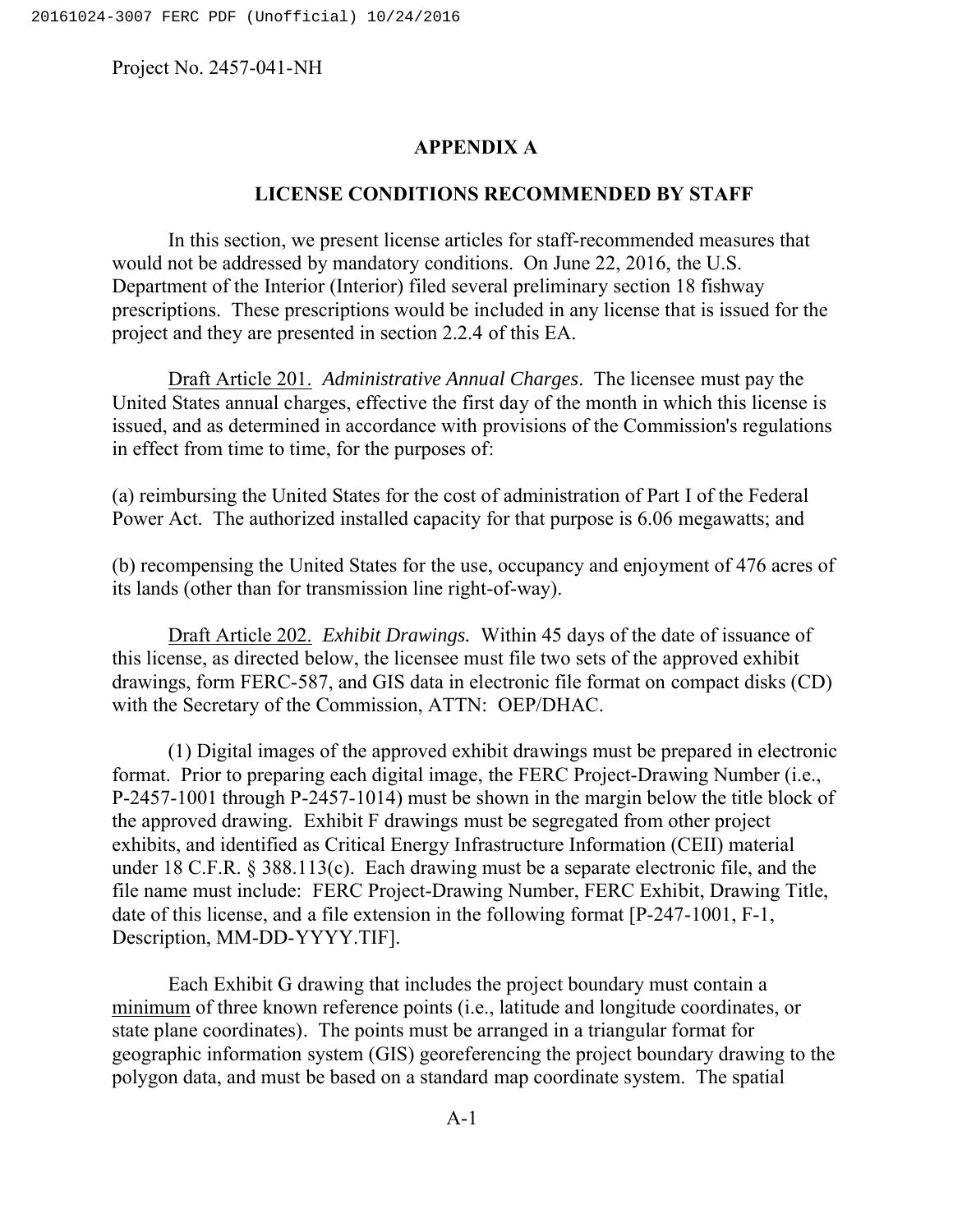reference for the drawing (i.e., map projection, map datum, and units of measurement) must be identified on the drawing and each reference point must be labeled. In addition, each project boundary drawing must be stamped by a registered land surveyor. All digital images of the exhibit drawings must meet the following format specification:

IMAGERY – black & white raster file FILE TYPE – Tagged Image File Format (TIFF), CCITT Group 4 (also known as T.6 coding scheme) RESOLUTION – 300 dots per inch (dpi) desired, (200 dpi minimum) DRAWING SIZE FORMAT – 22" X 34" (minimum), 24" X 36" (maximum) FILE SIZE – less than 1 megabyte desired

A third set (Exhibit G only) and a copy of Form FERC-587 must be filed with the Bureau of Land Management office at the following address:

Bureau of Land Management Branch of Lands (ES-930) 20 M Street S.E. Washington, D.C. 20003

Form FERC-587 is available through the Commission's website at the following URL: http://www.ferc.gov/docs-filing/forms/form-587/form-587.pdf. Although instruction no. 3 requires microfilm copies of the project boundary maps in aperture card format, electronic copies that meet the digital specifications in this ordering paragraph should be substituted. If the FERC-587 cannot be downloaded from the Internet, a hard copy may be obtained by mailing a request to the Secretary of the Commission.

(2) Project boundary GIS data must be in a georeferenced electronic file format (such as ArcView shape files, GeoMedia files, MapInfo files, or a similar GIS format). The filing must include both polygon data and all reference points shown on the individual project boundary drawings. An electronic boundary polygon data file(s) is required for each project development. Depending on the electronic file format, the polygon and point data can be included in single files with multiple layers. The georeferenced electronic boundary data file must be positionally accurate to  $\pm 40$  feet in order to comply with National Map Accuracy Standards for maps at a 1:24,000 scale. The file name(s) must include: FERC Project Number, data description, date of this license, and file extension in the following format [P-2457, boundary polygon/or point data, MM-DD-YYYY.SHP]. The filing must be accompanied by a separate text file describing the spatial reference for the georeferenced data: map projection used (i.e., UTM, State Plane, Decimal Degrees, etc.), the map datum (i.e., North American 27, North American 83, etc.), and the units of measurement (i.e., feet, meters, miles, etc.). The text file name must include: FERC Project Number, data description, date of this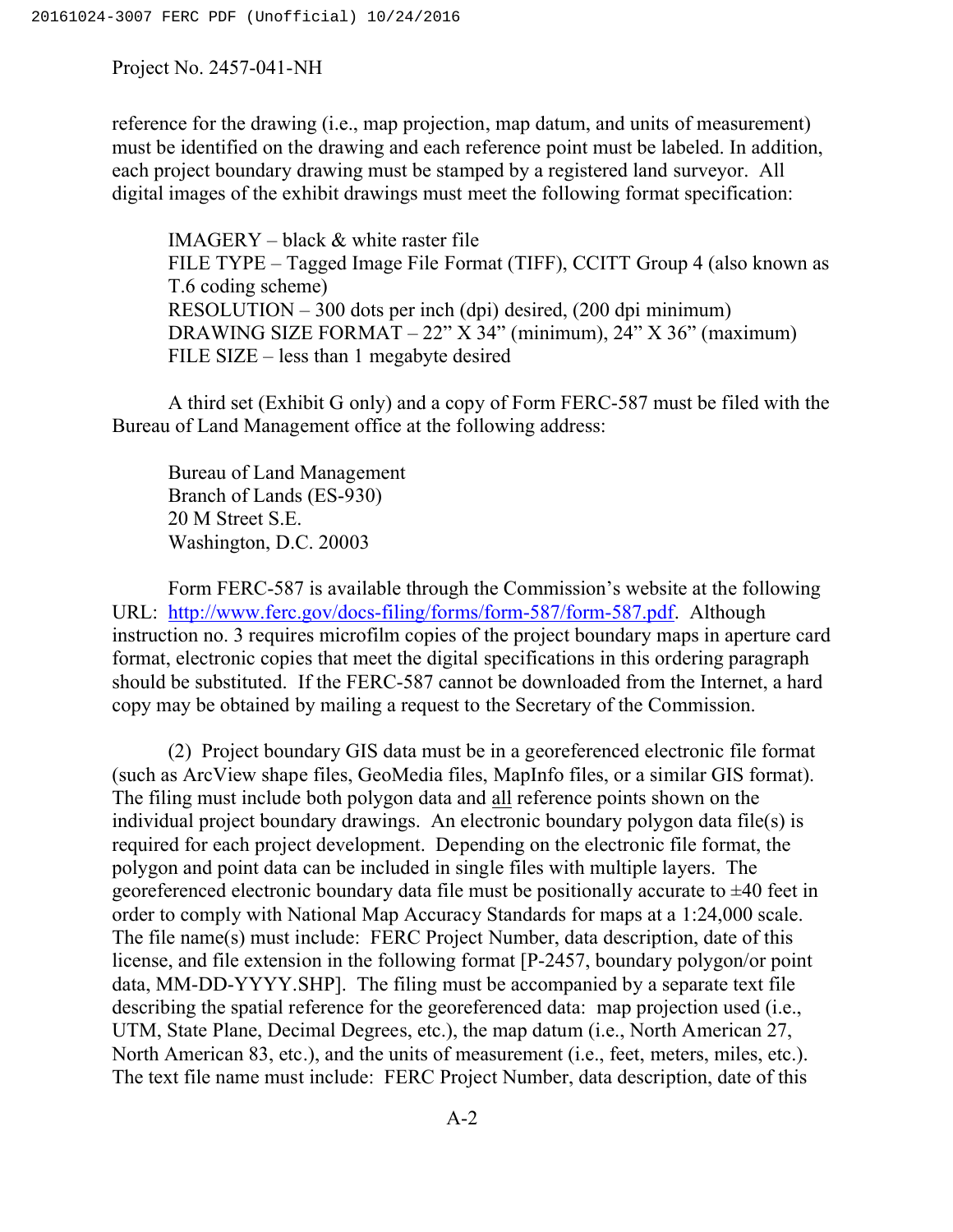license, and file extension in the following format [P-2457, project boundary metadata, MM-DD-YYYY.TXT].

In addition, for those projects that occupy federal lands, a separate georeferenced polygon file(s) is required that identifies transmission line acreage and non-transmission line acreage affecting federal lands for the purpose of meeting the requirements of 18 C.F.R. §11.2. The file(s) must also identify each federal owner (e.g., Bureau of Land Management, Forest Service, U.S. Army Corps of Engineers, etc.), land identification (e.g., forest name, Section 24 lands, national park name, etc.), and federal acreage affected by the project boundary. Depending on the georeferenced electronic file format, the polygon, point, and federal lands data can be included in a single file with multiple layers.

Draft Article 203. *Amortization Reserve*. Pursuant to section 10(d) of the Federal Power Act, a specified reasonable rate of return upon the net investment in the project must be used for determining surplus earnings of the project for the establishment and maintenance of amortization reserves. The licensee must set aside in a project amortization reserve account at the end of each fiscal year one half of the project surplus earnings, if any, in excess of the specified rate of return per annum on the net investment. To the extent that there is a deficiency of project earnings below the specified rate of return per annum for any fiscal year, the licensee must deduct the amount of that deficiency from the amount of any surplus earnings subsequently accumulated, until absorbed. The licensee must set aside one-half of the remaining surplus earnings, if any, cumulatively computed, in the project amortization reserve account. The licensee must maintain the amounts established in the project amortization reserve account until further order of the Commission.

The specified reasonable rate of return used in computing amortization reserves must be calculated annually based on current capital ratios developed from an average of 13 monthly balances of amounts properly included in the licensee's long-term debt and proprietary capital accounts as listed in the Commission's Uniform System of Accounts. The cost rate for such ratios must be the weighted average cost of long-term debt and preferred stock for the year, and the cost of common equity must be the interest rate on 10-year government bonds (reported as the Treasury Department's 10-year constant maturity series) computed on the monthly average for the year in question plus four percentage points (400 basis points).

Draft Article 204. *Headwater Benefits.* If the licensee's project was directly benefited by the construction work of another licensee, a permittee, or the United States on a storage reservoir or other headwater improvement during the term of the prior license (including extensions of that term by annual licenses), and if those headwater benefits were not previously assessed and reimbursed to the owner of the headwater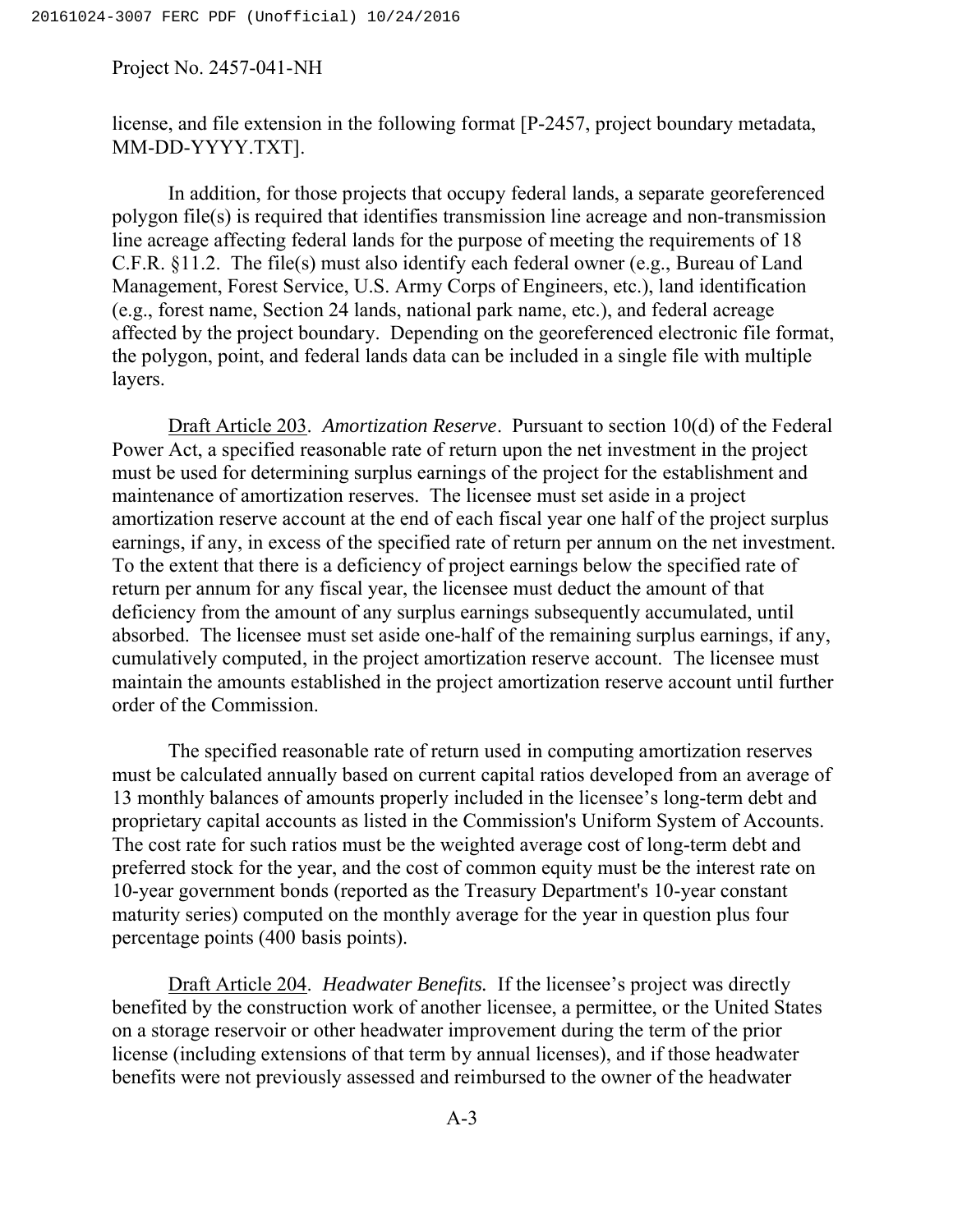improvement, the licensee must reimburse the owner of the headwater improvement for those benefits, at such time as they are assessed, in the same manner as for benefits received during the term of this new license. The benefits will be assessed in accordance with Part 11, Subpart B, of the Commission's regulations.

Draft Article 205. *As-built Exhibits*. Within 90 days of completion of construction of the facilities authorized by this license, including the new upstream and potential downstream eel passage facilities, the licensee must file for Commission approval, revised Exhibits A, F, and G, as applicable, to describe and show those project facilities as built.

Draft Article 301. *Contract Plans and Specifications*. At least 60 days prior to the start of any construction, the licensee must submit one copy of its plans and specifications and supporting design document to the Commission's Division of Dam Safety and Inspections (D2SI) – New York Regional Engineer, and two copies to the Commission (one of these must be a courtesy copy to the Director, D2SI). The submittal to the D2SI –New York Regional Engineer must also include as part of preconstruction requirements: a Quality Control and Inspection Program, Temporary Construction Emergency Action Plan, and Soil Erosion and Sediment Control Plan. The licensee may not begin construction until the D2SI – New York Regional Engineer has reviewed and commented on the plans and specifications, determined that all preconstruction requirements have been satisfied, and authorized start of construction.

Draft Article 302. *Cofferdam and Deep Excavation Construction Drawings*. Should construction require cofferdams or deep excavation, the licensee must review and approve the design of contractor-designed cofferdams and deep excavations and must: (1) have a Professional Engineer who is independent from the construction contractor review and approve the design of contractor-designed cofferdams and deep excavations prior to the start of construction; and (2) ensure that construction of cofferdams and deep excavations is consistent with the approved design. At least 30 days before starting construction of any cofferdams or deep excavations, the licensee must submit one copy to the Commission's Division of Dam Safety and Inspections (D2SI) – New York Regional Engineer and two copies to the Commission (one of these copies must be a courtesy copy to the Commission's Director, D2SI), of the approved cofferdam and deep excavation construction drawings and specifications, and the letters of approval.

Draft Article 303. *Project Modification Resulting From Environmental Requirements*. If environmental requirements under this license require modification that may affect the project works or operations, the licensee must be consult with the Commission's Division Dam Safety and Inspections – New York Regional Engineer. Consultation must allow sufficient review time for the Commission to ensure that the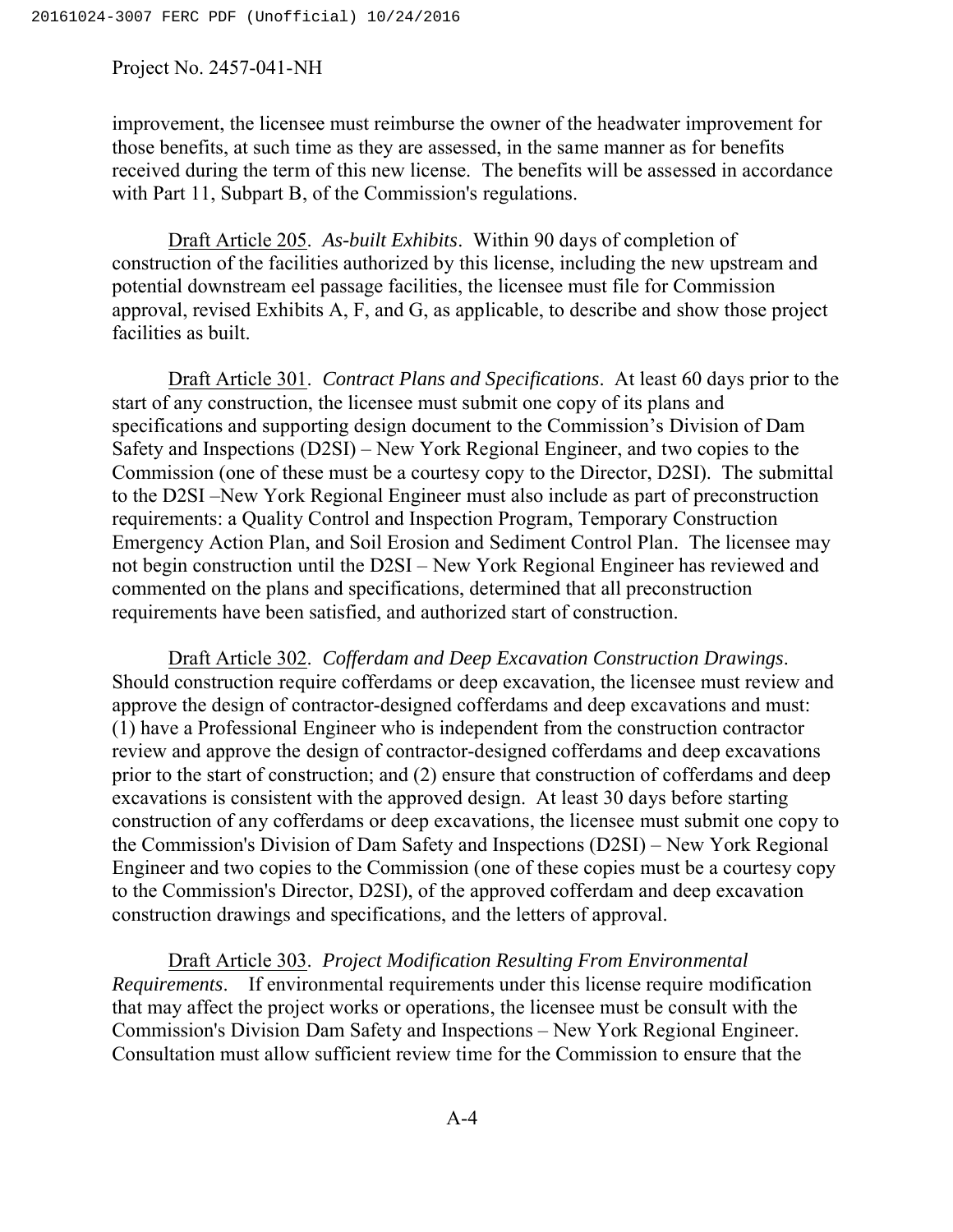proposed work does not adversely affect the project works, dam safety, or project operation.

Draft Article 401. *Requirement to File Plans, Reports, and Amendments*.

# (a) Schedule for Filing Plans for Commission Approval

Any plan required by the U.S. Department of the Interior's (Interior) section 18 fishway prescription must be filed with and approved by the Commission prior to implementation to ensure that it does not conflict with project purposes and will not adversely affect dam safety. Therefore, within 60 days of license issuance, the licensee must file a schedule for filing each plan required by Interior's prescription with the Commission. For each plan, the schedule must specify: (1) the name of the plan, (2) the section or sections in Interior's prescription that requires the plan, (3) each entity that will be consulted during preparation of the plan, and (4) the date the plan will be filed with the Commission. Plans that are contemplated by Interior's prescription, but not necessarily required at this time, should not be included in the schedule. In order to meet any plan implementation dates specified in Interior's prescription, the filing dates in the schedule should account for the time necessary for the Commission to review and approve the plan (i.e., 60 days for plans that include new construction and 30 days for all other plans). The Commission reserves the right to make changes to the schedule for filing plans.

(b) Schedule for Filing Reports

Any report of study or monitoring results required by Interior's section 18 fishway prescription must be filed with the Commission to confirm compliance with the requirements of this license. Therefore, within 60 days of license issuance, the licensee must file a schedule for filing each report required by Interior's prescription. For each report, the schedule must specify: (1) the name of the report, (2) the section or sections in Interior's prescription that requires the report, (3) each entity that will be consulted during preparation of the report, and (4) the date the report will be filed with the Commission. Reports that are contemplated by Interior's prescription, but not necessarily required at this time, should not be included in the schedule. The Commission reserves the right to make changes to the schedule for filing reports.

## (c) Reporting of Temporary Modification of Project Operation

Any temporary modification of project operation that is allowed by Interior's section 18 fishway prescription must be reported to the Commission. Planned temporary modifications of project operation must be reported to the Commission at least 30 days prior to implementing the modification. Unplanned temporary modifications of project operation must be reported as soon as possible, but no later than 10 days after each such incident. Each report must be filed with the Commission and must include a description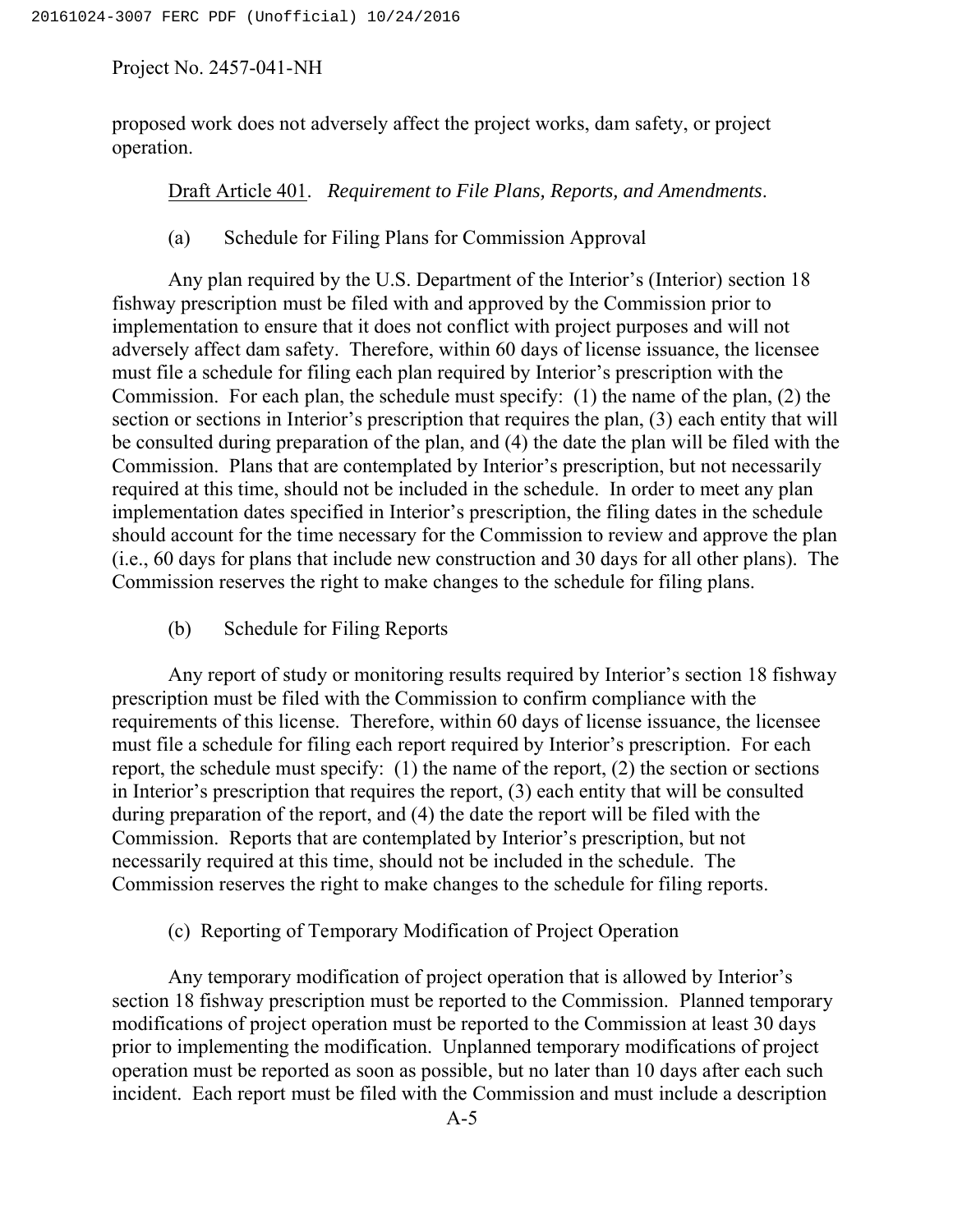of the reason for the planned or unplanned temporary modification of project operation. If unplanned, the report must also include proposed measures, if applicable, to prevent future modifications.

## (d) Requirement to File Amendment Applications

Any unspecified, long-term changes to project operation or facilities (e.g., installation of the permanent downstream eel passage facility) that are contemplated by Interior's section 18 fishway prescription may not be implemented without prior Commission authorization granted after the filing of an application to amend the license.

Draft Article 402. *Run of River Operation*. The licensee must operate the project in a run-of-river mode, such that inflows approximate outflows on an instantaneous basis. Run-of-river operation may be temporarily modified if required by operating emergencies beyond the control of the licensee. If operation of the project causes a deviation from run-of-river mode, the licensee must notify the Commission as soon as possible, but no later than 10 days after each such incident.

Draft Article 403. *Impoundment Refill*. When refilling the project impoundment after flashboards are lowered during high flows, for maintenance, or for emergencies, the licensee must release a minimum flow of 502 cfs downstream to the Pemigewassett River, unless inflow is less, in which case it must release 90 percent of impoundment inflow.

Draft Article 404. *Operation Compliance Monitoring Plan*. Within six months of the effective date of this license, the licensee must file with the Commission, for approval, an operation compliance monitoring plan for the project. The plan must include, but is not limited to:

(a) a description of how the project will be operated to maintain compliance with the run of river operation required in Draft Article 402;

(b) a description of the impoundment refill procedures required in Draft Article 403;

(c) a description of the mechanisms and structures (i.e., type and exact locations of all flow and reservoir elevation monitoring equipment and gages) to be used for maintaining compliance with operational requirements, procedures for maintaining and calibrating monitoring equipment, and the methods and frequency for reporting monitoring data to the Commission, the U.S. Department of the Interior (Interior), New Hampshire Department of Environmental Services (New Hampshire DES), and the New Hampshire Fish and Game Department (New Hampshire FGD); and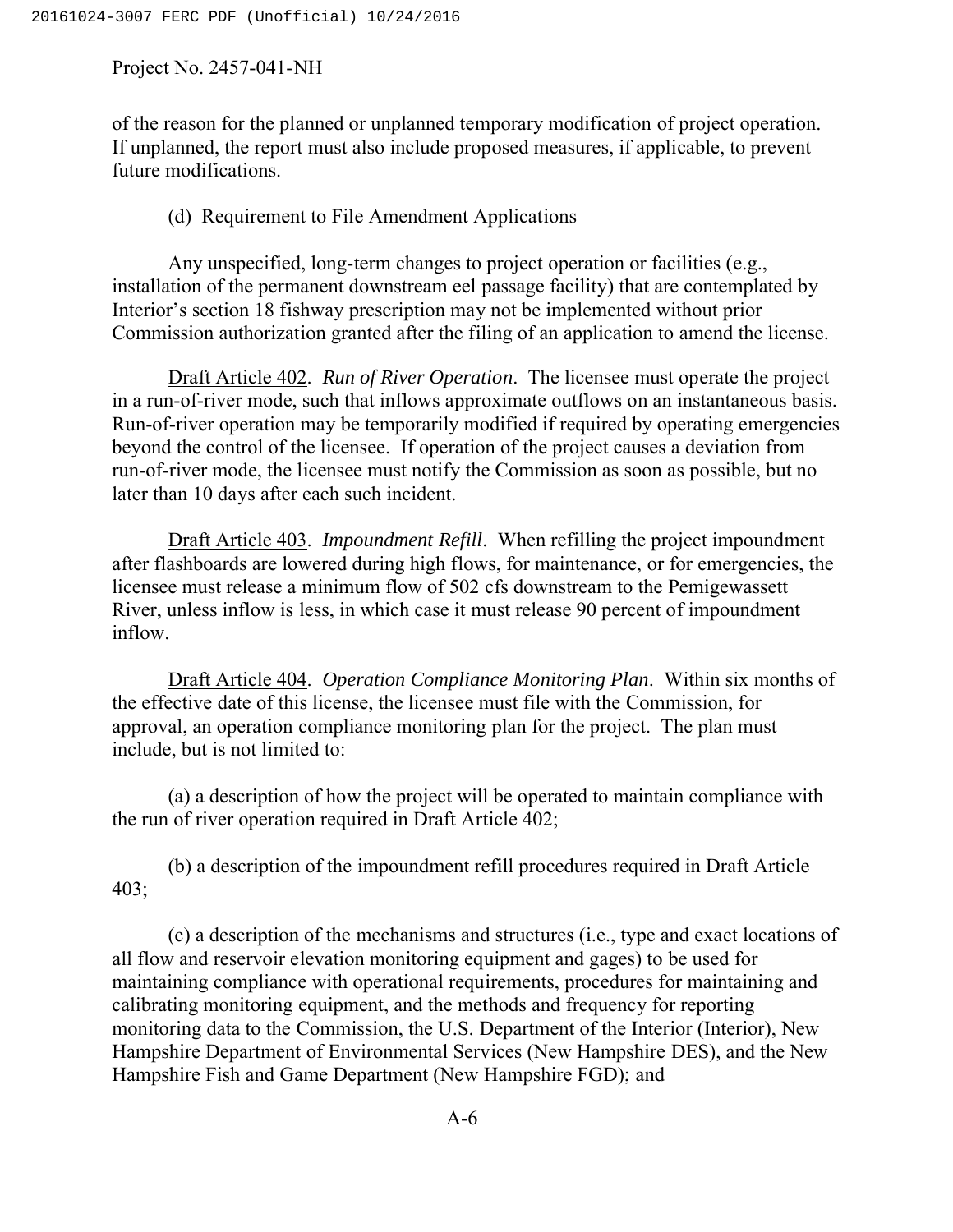(d) an implementation schedule.

The licensee must include with the plan, documentation of consultation with Interior, New Hampshire DES, and New Hampshire FGD; copies of comments and recommendations on the completed plan after it has been prepared and provided to the agencies; and specific descriptions of how the agencies' comments are accommodated by the plan. The licensee must allow a minimum of 30 days for the agencies to comment and to make recommendations before filing the plan with the Commission. If the licensee does not adopt a recommendation, the filing must include the licensee's reasons based on project-specific information.

The Commission reserves the right to require changes to the plan. Implementation of the plan must not begin until the plan is approved by the Commission. Upon Commission approval, the licensees must implement the plan, including any changes required by the Commission.

Draft Article 405. *Debris Management*. In addition to the requirements of the Fishway Operation and Maintenance Plan (FOMP) required by Interior's section 18 fishway prescription, the FOMP shall describe:

(a) procedures for separation of organic and inorganic debris;

(b) procedures for off-site disposal of inorganic material; and

(c) procedures for reintroducing organic debris to the Pemigewasset River downstream of Eastman Falls dam, as appropriate.

Draft Article 406. *Reservation of Authority to Prescribe Fishways*. Authority is reserved to the Commission to require the licensee to construct, operate, and maintain, or provide for the construction, operation, and maintenance of such fishways as may be prescribed by the Secretary of the Interior or Secretary of Commerce pursuant to section 18 of the Federal Power Act.

Draft Article 407. *Invasive Species Management and Monitoring Plan.* Within six months of the effective date of this license, the licensee must file for Commission approval a plan to manage and monitor invasive plant species in the project area. The plan must include, but not be limited to: (1) a description of invasive species monitoring methods and the frequency of monitoring; (2) a description of best management practices that will be used to reduce the spread of nuisance species found at the project; (3) a description of any criteria that will be used to determine when control measures are needed and a description of any control measures that the licensee will implement to control nuisance species found at the project (i.e., manual pulling, chemical application, biological controls); and (4) a schedule for filing any monitoring reports with New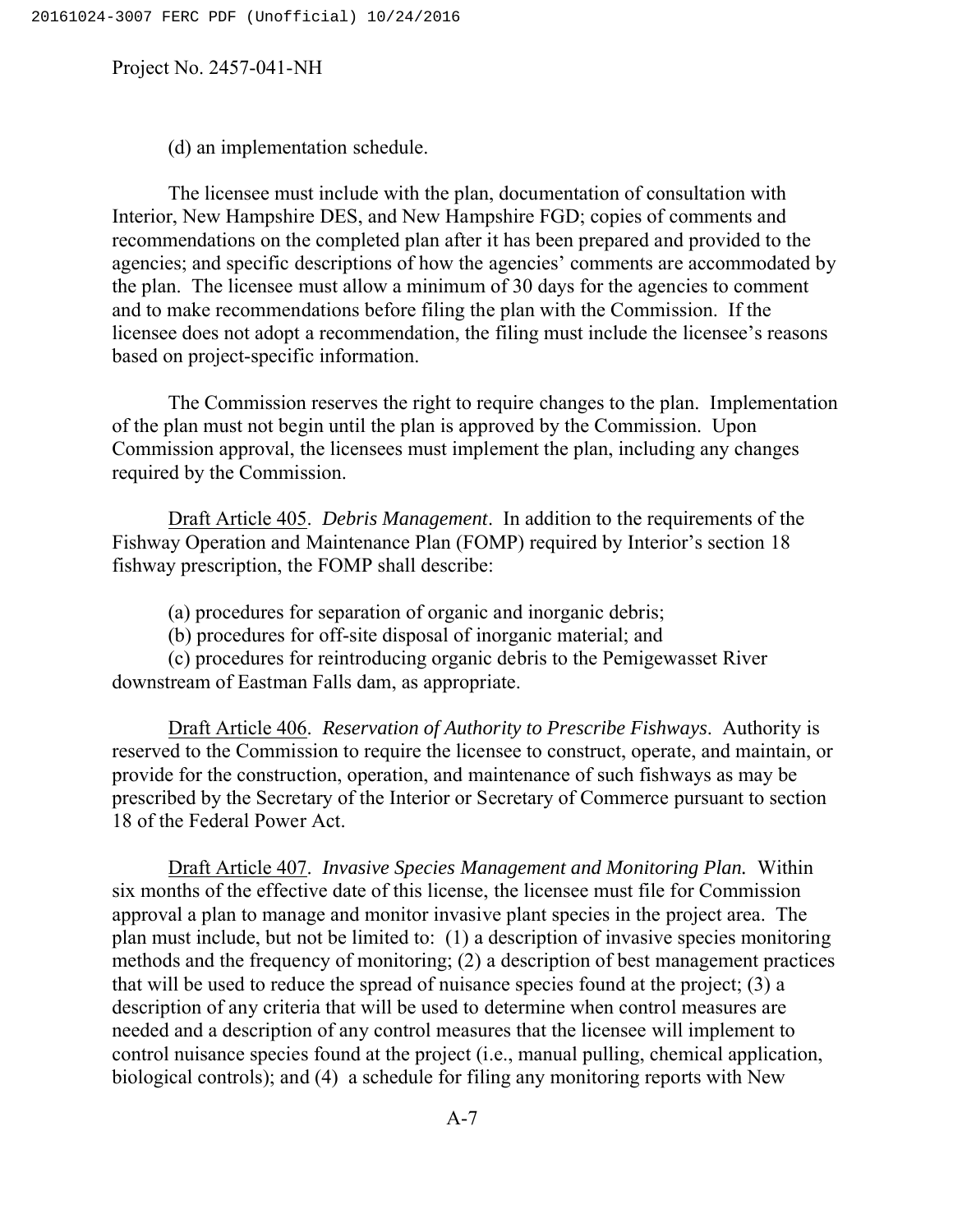Hampshire Department of Environmental Services (New Hampshire DES), the U.S. Department of the Interior (Interior), and the Commission for review.

The plan must be prepared after consultation with New Hampshire DES and Interior. The licensee must include with the plan documentation of consultation, copies of comments and recommendations on the completed plan after it has been prepared and provided to the agencies, and specific descriptions of how the agencies' comments are accommodated by the plan. If the licensee does not adopt a recommendation, the filing must include the licensee's reasons, based on project-specific information.

The Commission reserves the right to require changes to the plan. Implementation of the plan must not begin until the licensee is notified by the Commission that the plan is approved. Upon Commission approval, the licensee must implement the plan, including any changes required by the Commission.

Draft Article 408*. Protection of Cultural Resources.* Prior to implementing any project modifications not specifically authorized by this license, including but not limited to maintenance activities, land-clearing or land-disturbing activities, the licensee must consult with the New Hampshire Historic Preservation Commission (New Hampshire SHPO) to determine the effects of the activities and the need for any cultural resource studies or measures. If no studies or measures are needed, the licensee must file with the Commission documentation of its consultation with the New Hampshire SHPO.

If a project modification is determined to affect a historic property, the licensee shall file for Commission approval a Historic Properties Management Plan (HPMP) prepared by a qualified cultural resource specialist after consultation with the New Hampshire SHPO. In developing the HPMP, the licensee shall use the Advisory Council on Historic Preservation and the Commission's *Guidelines for the Development of Historic Properties Management Plans for FERC Hydroelectric Projects*, dated May 20, 2002. The HPMP shall include the following items: (1) a description of each historic property; (2) a description of the potential effect on each historic property; (3) proposed measures for avoiding or mitigating adverse effects; (4) documentation of the nature and extent of consultation; and (5) a schedule for implementing mitigation and conducting additional studies. The Commission reserves the right to require changes to the HPMP.

The licensee shall not implement any project modifications, other than those specifically authorized in this license, until informed by the Commission that the requirements of this article have been fulfilled.

Draft Article 409*. Protection of Undiscovered Cultural Resources.* If the licensee discovers previously unidentified cultural resources during the course of constructing, maintaining, or developing project works or other facilities at the project, the licensee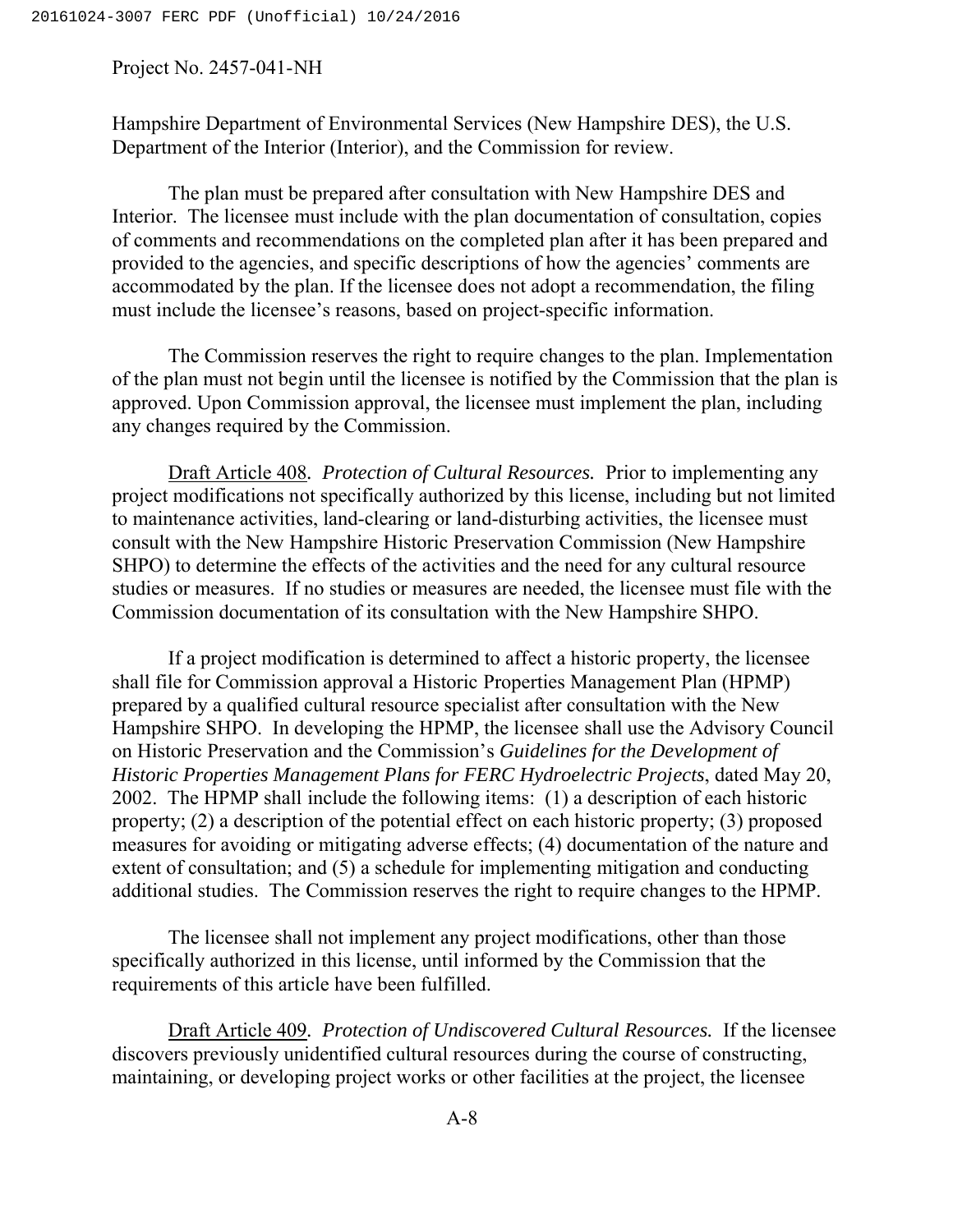must stop all land-clearing and land-disturbing activities in the vicinity of the resource and consult with the New Hampshire SHPO to determine the need for any cultural resource studies or measures. If no studies or measures are needed, the licensee must file with the Commission documentation of its consultation with the New Hampshire SHPO immediately.

If a discovered cultural resource is determined to be eligible for the National Register of Historic Places (National Register), the licensee must file for Commission approval an HPMP prepared by a qualified cultural resource specialist after consultation with the New Hampshire SHPO. In developing the HPMP, the licensee must use the Advisory Council on Historic Preservation's and the Federal Energy Regulatory Commission's *Guidelines for the Development of Historic Properties Management Plans for FERC Hydroelectric Projects*, dated May 20, 2002. The HPMP must include the following items: (1) a description of each discovered property, indicating whether it is listed in or eligible to be listed in the National Register; (2) a description of the potential effect on each discovered property; (3) proposed measures for avoiding or mitigating adverse effects; (4) documentation of consultation; and (5) a schedule for implementing mitigation and conducting additional studies. The Commission reserves the right to require changes to the HPMP.

The licensee must not resume land-clearing or land-disturbing activities in the vicinity of a cultural resource discovered during construction, until informed by the Commission that the requirements of this article have been fulfilled.

Draft Article 410. *Use and Occupancy.* (a) In accordance with the provisions of this article, the licensee must have the authority to grant permission for certain types of use and occupancy of project lands and waters and to convey certain interests in project lands and waters for certain types of use and occupancy, without prior Commission approval. The licensee may exercise the authority only if the proposed use and occupancy is consistent with the purposes of protecting and enhancing the scenic, recreational, and other environmental values of the project. For those purposes, the licensee must also have continuing responsibility to supervise and control the use and occupancies for which it grants permission, and to monitor the use of, and ensure compliance with the covenants of the instrument of conveyance for, any interests that it has conveyed, under this article. If a permitted use and occupancy violates any condition of this article or any other condition imposed by the licensee for protection and enhancement of the project's scenic, recreational, or other environmental values, or if a covenant of a conveyance made under the authority of this article is violated, the licensee must take any lawful action necessary to correct the violation. For a permitted use or occupancy, that action includes, if necessary, canceling the permission to use and occupy the project lands and waters and requiring the removal of any non-complying structures and facilities.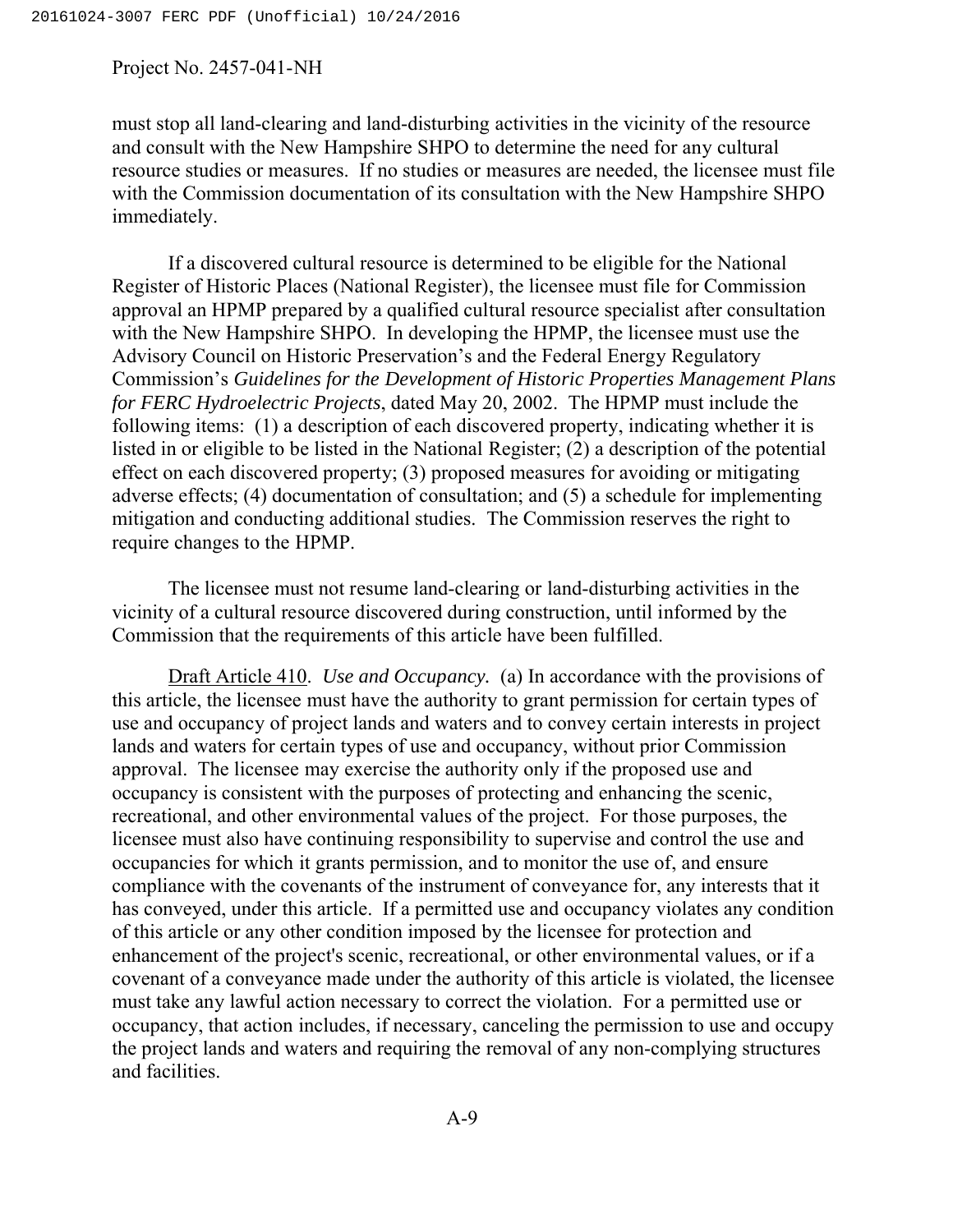(b) The type of use and occupancy of project lands and waters for which the licensee may grant permission without prior Commission approval are: (1) landscape plantings; (2) non-commercial piers, landings, boat docks, or similar structures and facilities that can accommodate no more than 10 water craft at a time and where said facility is intended to serve single-family type dwellings; (3) embankments, bulkheads, retaining walls, or similar structures for erosion control to protect the existing shoreline; and (4) food plots and other wildlife enhancement. To the extent feasible and desirable to protect and enhance the project's scenic, recreational, and other environmental values, the licensee must require multiple use and occupancy of facilities for access to project lands or waters. The licensee must also ensure, to the satisfaction of the Commission's authorized representative, that the use and occupancies for which it grants permission are maintained in good repair and comply with applicable state and local health and safety requirements. Before granting permission for construction of bulkheads or retaining walls, the licensee must: (1) inspect the site of the proposed construction, (2) consider whether the planting of vegetation or the use of riprap would be adequate to control erosion at the site, and (3) determine that the proposed construction is needed and would not change the basic contour of the impoundment shoreline. To implement this paragraph (b), the licensee may, among other things, establish a program for issuing permits for the specified types of use and occupancy of project lands and waters, which may be subject to the payment of a reasonable fee to cover the licensee's costs of administering the permit program. The Commission reserves the right to require the licensee to file a description of its standards, guidelines, and procedures for implementing this paragraph (b) and to require modification of those standards, guidelines, or procedures.

(c) The licensee may convey easements or rights-of-way across, or leases of project lands for: (1) replacement, expansion, realignment, or maintenance of bridges or roads where all necessary state and federal approvals have been obtained; (2) storm drains and water mains; (3) sewers that do not discharge into project waters; (4) minor access roads; (5) telephone, gas, and electric utility distribution lines; (6) non-project overhead electric transmission lines that do not require erection of support structures within the project boundary; (7) submarine, overhead, or underground major telephone distribution cables or major electric distribution lines (69-kV or less); and (8) water intake or pumping facilities that do not extract more than one million gallons per day from a project impoundment. No later than January 31 of each year, the licensee must file three copies of a report briefly describing for each conveyance made under this paragraph (c) during the prior calendar year, the type of interest conveyed, the location of the lands subject to the conveyance, and the nature of the use for which the interest was conveyed.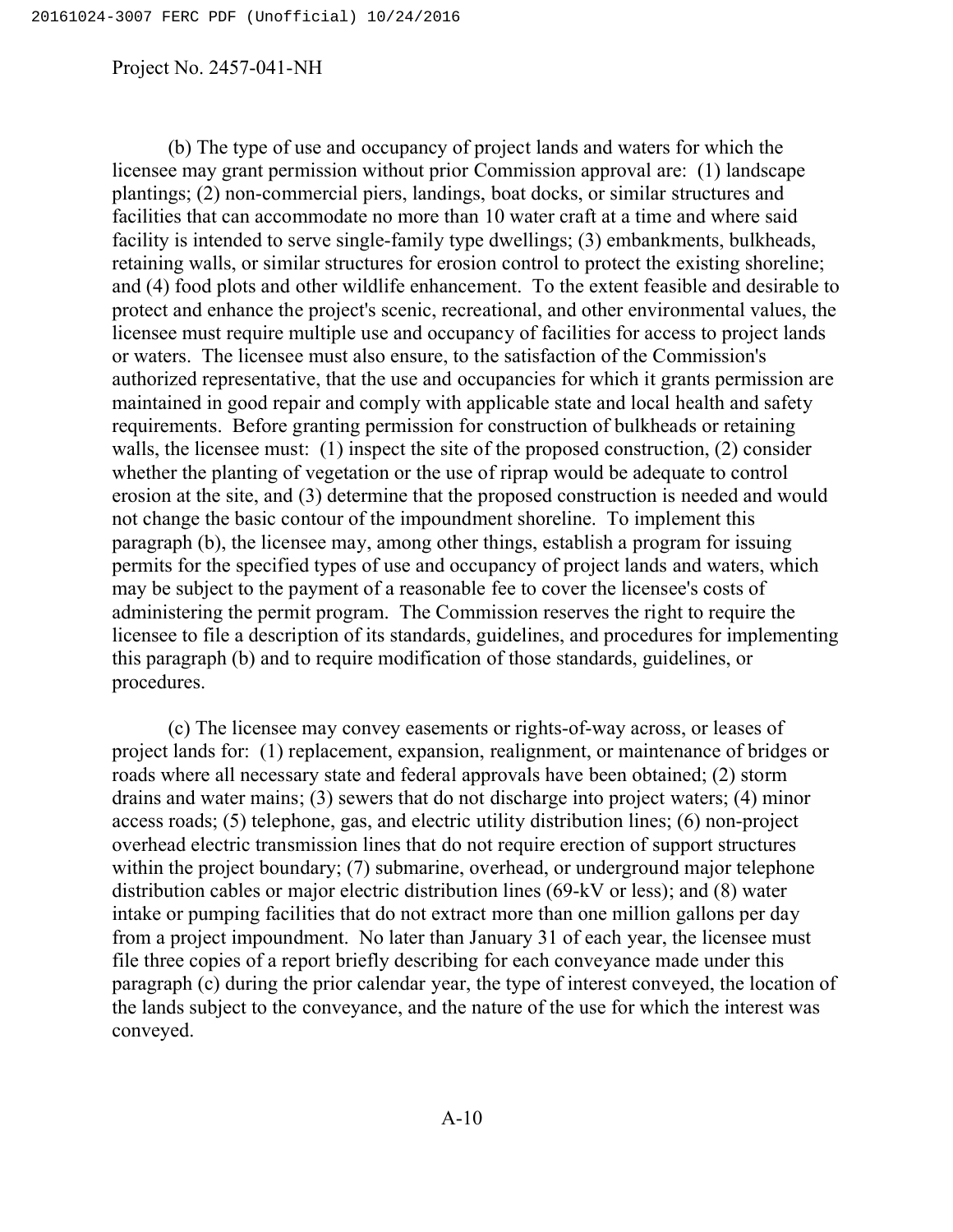(d) The licensee may convey fee title to, easements or rights-of-way across, or leases of project lands for: (1) construction of new bridges or roads for which all necessary state and federal approvals have been obtained; (2) sewer or effluent lines that discharge into project waters, for which all necessary federal and state water quality certification or permits have been obtained; (3) other pipelines that cross project lands or waters but do not discharge into project waters; (4) non-project overhead electric transmission lines that require erection of support structures within the project boundary, for which all necessary federal and state approvals have been obtained; (5) private or public marinas that can accommodate no more than 10 water craft at a time and are located at least one-half mile (measured over project waters) from any other private or public marina; (6) recreational development consistent with an approved report on recreational resources of an Exhibit E; and (7) other uses, if: (i) the amount of land conveyed for a particular use is five acres or less; (ii) all of the land conveyed is located at least 75 feet, measured horizontally, from project waters at normal surface elevation; and (iii) no more than 50 total acres of project lands for each project development are conveyed under this clause (d)(7) in any calendar year. At least 60 days before conveying any interest in project lands under this paragraph (d), the licensee must file a letter with the Commission, stating its intent to convey the interest and briefly describing the type of interest and location of the lands to be conveyed (a marked Exhibit G map may be used), the nature of the proposed use, the identity of any federal or state agency official consulted, and any federal or state approvals required for the proposed use. Unless the Commission's authorized representative, within 45 days from the filing date, requires the licensee to file an application for prior approval, the licensee may convey the intended interest at the end of that period.

(e) The following additional conditions apply to any intended conveyance under paragraph (c) or (d) of this article:

(1) Before conveying the interest, the licensee must consult with federal and state fish and wildlife or recreation agencies, as appropriate, and the State Historic Preservation Officer.

(2) Before conveying the interest, the licensee must determine that the proposed use of the lands to be conveyed is not inconsistent with any approved report on recreational resources of an Exhibit E; or, if the project does not have an approved report on recreational resources, that the lands to be conveyed do not have recreational value.

(3) The instrument of conveyance must include the following covenants running with the land: (i) the use of the lands conveyed must not endanger health, create a nuisance, or otherwise be incompatible with overall project recreational use; (ii) the grantee must take all reasonable precautions to ensure that the construction, operation, and maintenance of structures or facilities on the conveyed lands will occur in a manner